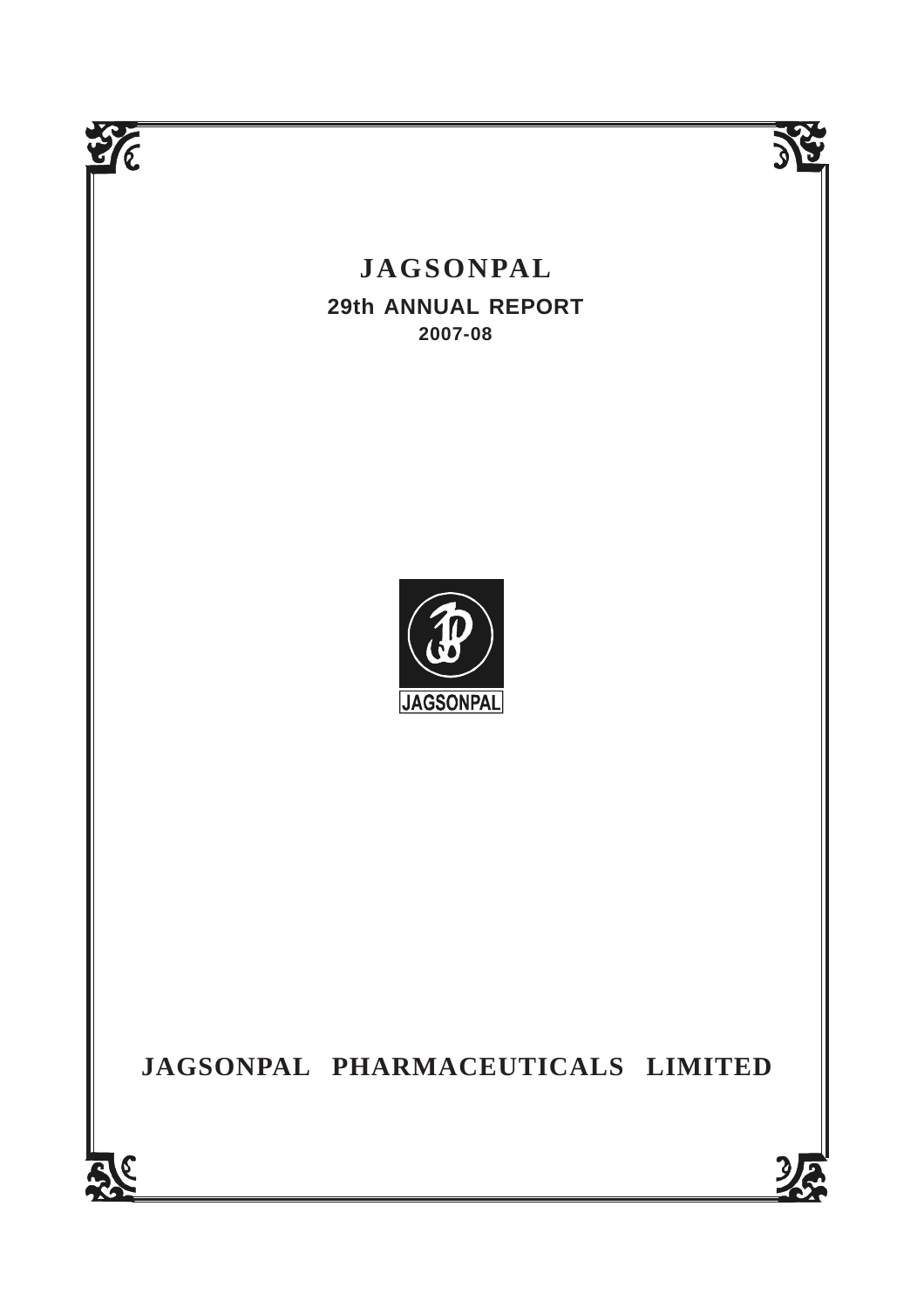## **BOARD OF DIRECTORS**

J.S. Kochhar – Chairman A.C. Chakrabortti S. Mukhopadhyay Dr. S.K. Goyal R.P.S. Kochhar – Managing Director

# **GENERAL MANAGER**

S.K. Dudeja

# **BANKERS**

Punjab & Sind Bank Central Bank of India

## **AUDITORS**

P.P. Thukral & Co. Chartered Accountants

## **REGISTERED OFFICE**

T-210 J, Shahpur Jat, New Delhi-110049

# **INDEX**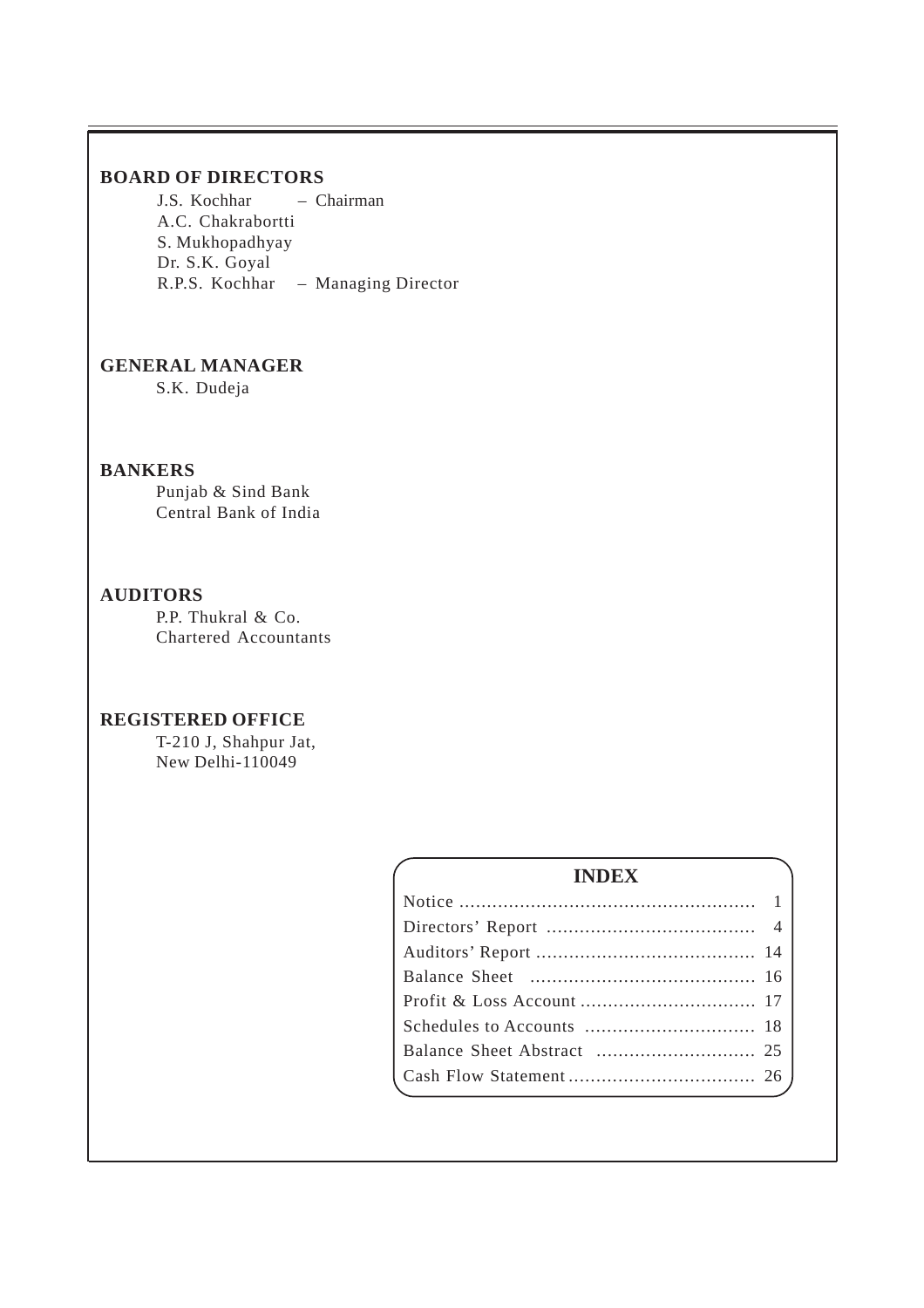## **Notice**

NOTICE is hereby given that the 29th Annual General Meeting of the members of JAGSONPAL PHARMACEUTICALS LIMITED will be held on Monday, the 29th day of September, 2008 at 10.00 A.M. at Vanita Samaj, 13, Institutional Area, Lodi Road, New Delhi - 110003 to transact the following business:

Ordinary Business

- 1. To receive, consider and adopt the audited Balance Sheet as at 31st March, 2008 and the Profit and Loss Account for the year ended on that date along with the reports of Auditors' and Directors' thereon.
- 2. To declare dividend on Equity Shares.
- 3. To appoint a Director in place of Dr. S. K. Goyal who retires by rotation and being eligible, offers himself for reappointment.
- 4. To appoint Auditors and fix their remuneration.

#### Special Business

To consider and if though fit, to pass the following resolutions with or without modifications as Special Resolution:

5. RESOLVED that pursuant to section 310 and other applicable provisions of the Companies Act, 1956 and subject to the approval of Central Government, as may be required and such alterations and modifications, if any, that may be effected by the Central Government in granting such approvals, which the board of directors be and is hereby authorized to agree to, approval be and is hereby given for payment of following increased Remuneration to Mr. Jagmohan Singh Kochhar, Chairman of the company w.e.f. 01.04.2008 to 31.03.2012.

| <b>Basic Remuneration</b>   | $:$ Rs.          | $3,00,000/$ - p.m. |
|-----------------------------|------------------|--------------------|
| <b>House Rent Allowance</b> | $\therefore$ Rs. | $1,80,000$ /- p.m. |

Perquisites

a) Perquisites in addition to the above remuneration would comprise of Leave travel concession; Club Fees; Medical Reimbursement; personal accident insurance; any other expenses and such perquisites being restricted to Rs. 11,00,000/- p.a. For the purpose of calculating the above ceiling, perquisites shall be

evaluated as per Income Tax Rules wherever applicable. Provision of car for official duties and telephone at residence (including payment of long distance official calls) shall not be included for calculating the above ceiling.

- b) Contribution to provident fund, superannuation fund or annuity funds as per rules of the company.
- c) Gratuity payable at a rate not exceeding half month's salary for each completed year of service.
- d) Encashment of annual unutilised Earned Leaves.
- e) Commission in addition to the above may be allowed subject to a maximum of 3% per annum subject to the overall limit laid down in Section 198 and 309 of the Companies Act, 1956.

RESOLVED FURTHER that subject to the provisions of Section 198 and other applicable provisions, if any, of the Companies Act, 1956, the same remuneration and perquisites as set out above be paid and granted to Mr. Jagmohan Singh Kochhar, Chairman as minimum remuneration, notwithstanding that in any financial year the company has made no profits or the profits are inadequate.

RESOLVED FURTHER that the Board of Directors of the company be and is hereby authorised to take all necessary steps to give effect to the resolution.

6. RESOLVED that pursuant to section 310 and other applicable provisions of the Companies Act, 1956 and subject to the approval of Central Government, as may be required and such alterations and modifications, if any, that may be effected by the Central Government in granting such approvals, which the board of directors be and is hereby authorized to agree to, approval be and is hereby given for payment of following increased Remuneration to Mr. Rajpal Singh Kochhar, Managing Director of the company w.e.f. 01.04.2008 to 31.03.2012.

| <b>Basic Remuneration</b> | $:$ Rs. | $3,00,000/$ - p.m. |
|---------------------------|---------|--------------------|
| House Rent Allowance      | $:$ Rs. | $1,80,000$ /- p.m. |
|                           |         |                    |

**Perquisites** 

a) Perquisites in addition to the above remuneration would comprise of Leave travel concession; Club Fees; Medical Reimbursement; personal accident insurance; any other expenses and such perquisites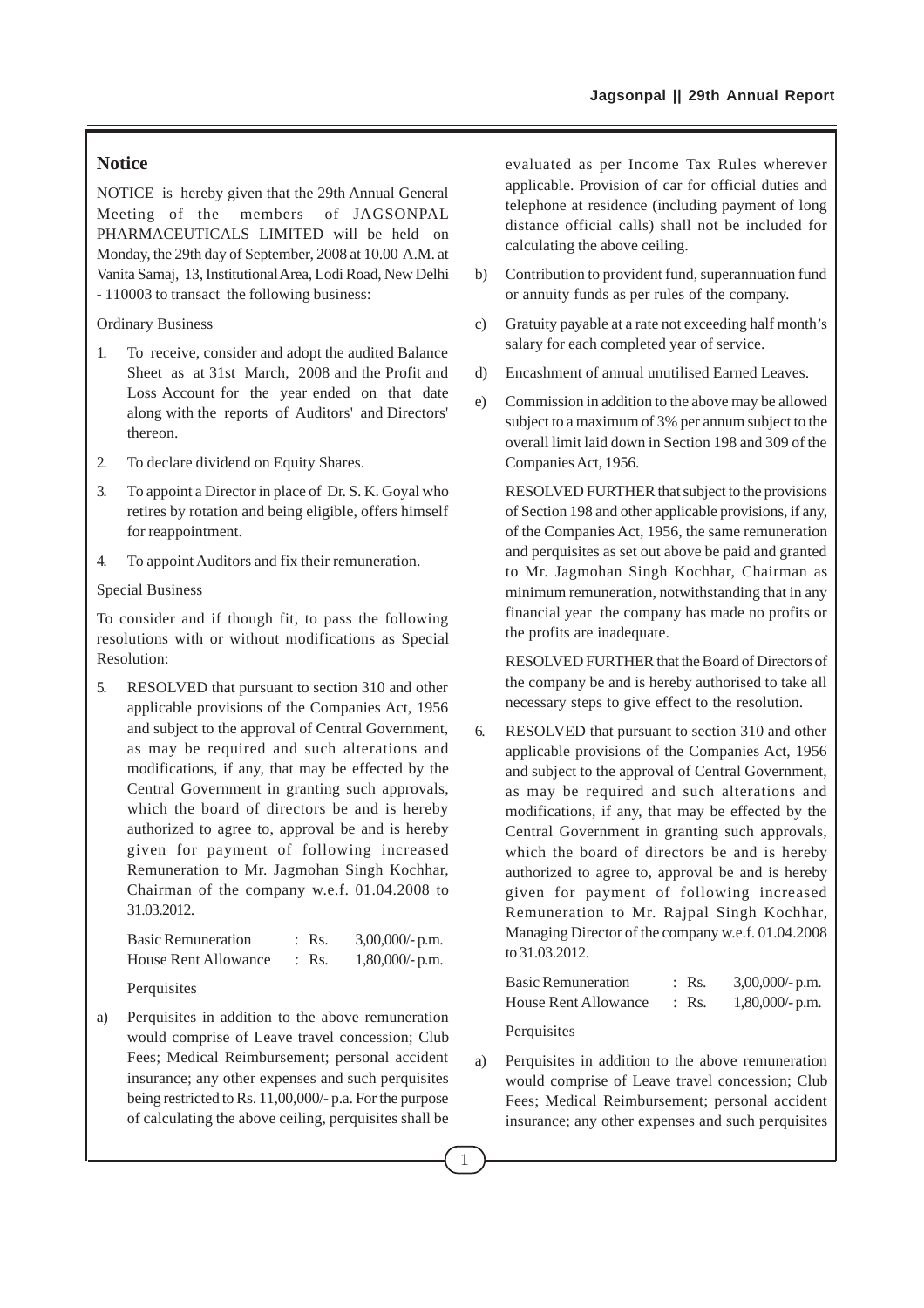being restricted to Rs. 11,00,000/- p.a. For the purpose of calculating the above ceiling, perquisites shall be evaluated as per Income Tax Rules wherever applicable. Provision of car for official duties and telephone at residence (including payment of long distance official calls) shall not be included for calculating the above ceiling.

- b) Contribution to provident fund, superannuation fund or annuity funds as per rules of the company.
- c) Gratuity payable at a rate not exceeding half month's salary for each completed year of service.
- d) Encashment of annual unutilised Earned Leaves.
- e) Commission in addition to the above may be allowed subject to a maximum of 3% per annum subject to the overall limit laid down in Section 198 and 309 of the Companies Act, 1956.

RESOLVED FURTHER that subject to the provisions of Section 198 and other applicable provisions, if any, of the Companies Act, 1956, the same remuneration and perquisites as set out above be paid and granted to Mr. Rajpal Singh Kochhar, Managing Director as minimum remuneration, notwithstanding that in any financial year the company has made no profits or the profits are inadequate.

RESOLVED FURTHER that the Board of Directors of the company be and is hereby authorised to take all necessary steps to give effect to the resolution.

By Order of the Board

|  | Place : New Delhi | S.K. Mata         |
|--|-------------------|-------------------|
|  | Dated: 01.09.2008 | Company Secretary |

#### NOTES :

1. A MEMBER ENTITLED TO ATTEND AND VOTE AT THE MEETING IS ENTITLED TO APPOINT A PROXY TO ATTEND AND VOTE INSTEAD OF HIMSELF AND SUCH PROXY NEED NOT BE A MEMBER OF THE COMPANY. PROXIES IN ORDER TO BE EFFECTIVE, SHOULD BE DULY STAMPED, COMPLETED AND SIGNED AND MUST BE LODGED AT THE REGISTERED OFFICE OF THE COMPANY NOT LESS THAN 48 HOURS BEFORE THE COMMENCEMENT TIME OF THE MEETING.

- 2. The explanatory Statement pursuant to Section 173(2) of the Companies Act, 1956 is annexed hereto and forms part of this notice.
- 3. The Register of Members and Share Transfer Books of the Company will remain closed from 26th September, 2008 to 29th September, 2008 (both days inclusive).
- 4. The dividend, if declared at the meeting, will be payable on or after October 6, 2008.
- 5. In order to ensure safety against fraudulent encashment of dividend warrants, Members holding shares in physical form are requested to furnish to the Company or Company's R&T Agents bank account details which will be printed on the dividend warrants. In case you wish to receive dividend through Electronic Clearing Service (ECS), please provide your bank account details along with a photocopy of the cancelled cheque bearing the 9 digit MICR code number of the bank where the account is held so that the dividend can be remitted to the credit of your bank account through ECS facility, provided such facility is available in your locality.

Members holding shares in demat form are advised to inform their bank account details/confirm correctness of such details with their respective Depository Participants (DPs). In case 9 digit MICR code is also available with the bank account details, the same will be used for payment of dividend through ECS provided such facility is available in your locality.

6. Members who have not encashed or claimed their dividend for the financial year ended March 31, 2001, and/or subsequent financial years are requested to forward their claim to the Company or to the R&T Agents for encashment of unclaimed dividend.

Members are requested to note that dividends not encashed or claimed within 7 years from the date of transfer to the Company's unpaid dividend account will as per section 205 A of the Companies Act, 1956, be transferred to the Investor Education and Protection Fund, established under section 205 C of the Companies Act, 1956.

Please note that the dividend for the year ended March 31, 2001 will be transferred to the Investors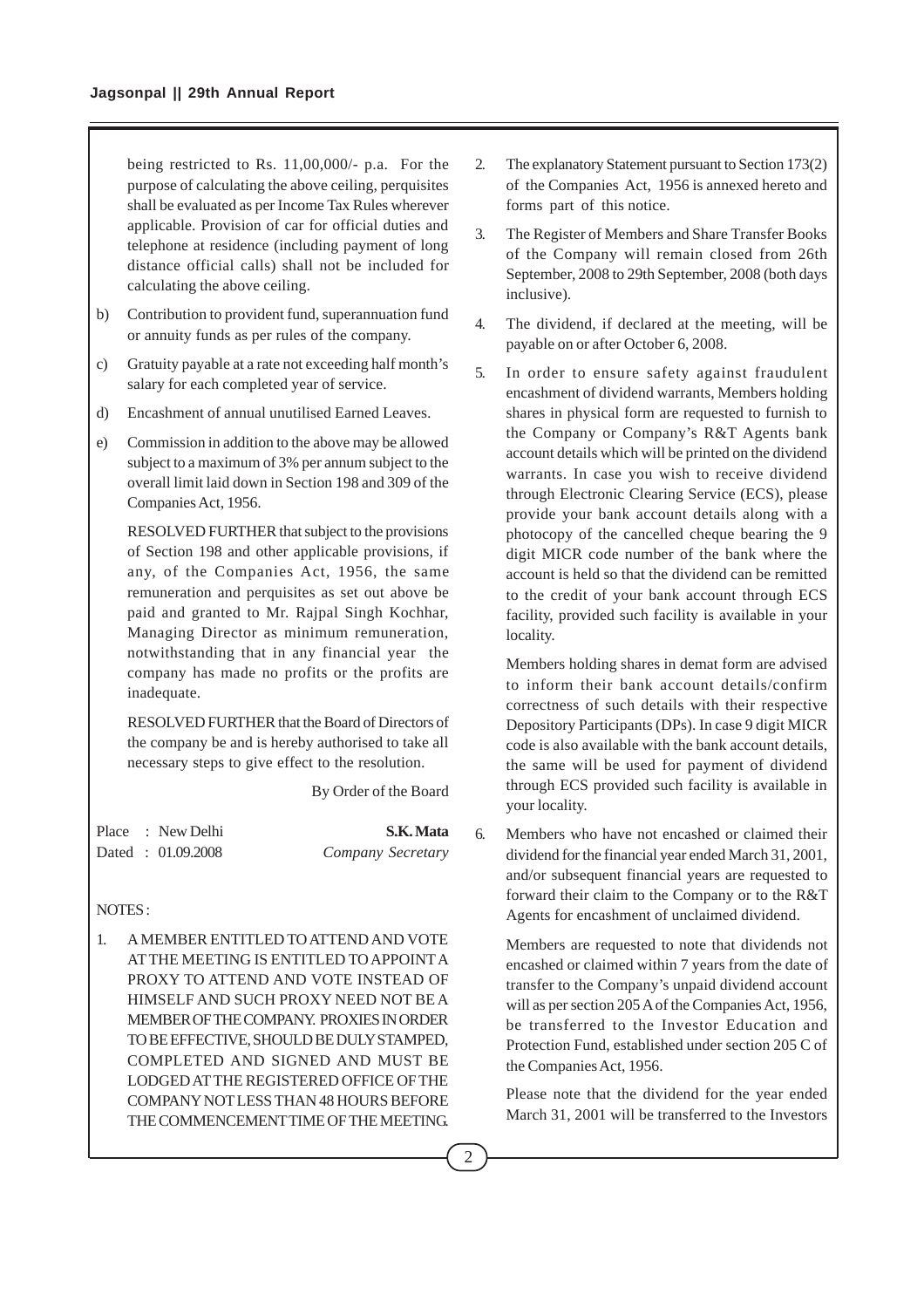Education and Protection Fund in November 2008, hence Members are requested to claim the said dividend before November 2008, thereafter no claim shall lie with the Company in respect of such amount.

- 7. Members are requested to notify immediately any change of address, quoting their folio number.
- 8. Members attending the meeting are requested to complete the enclosed Attendance slip and deliver the same at the entrance of the meeting place.
- 9. It will be appreciated that queries, if any, on Accounts and Operations of the Company are sent to the Company ten days in advance of the meeting so that the answer may be made readily available.
- 10. Members are requested to bring their copy of the Annual Report at the meeting.
- 11. Profile of Dr. S. K. Goyal, the director retiring by rotation.

Dr. S.K. Goyal, a Professor joined the Board on 30.12.2005. Dr. S.K.Goyal is an Economist of international repute. He is a Ph.D from the Delhi School of Economics and M.A. from Punjab University. He is Vice-Chairman & Professor Emeritus of the Institute for Studies in Industrial Development, New Delhi. He has held various senior positions including Hon. Chairman of Research Advisory Committee, Planning Commission, Govt. of India in the rank of Cabinet Minster. Dr. Goyal has vast experience in the area of Economics and Finance. He has contributed many research reports and articles at National and International level.

Dr. Goyal is a member of Audit Committee and other Committees of the Company. None of the Directors except Dr. S.K.Goyal is interested in this resolution. Directors recommend passing of the ordinary resolution.

## Explanatory Statement

Pursuant to section 173(2) of the Companies Act, 1956

#### Item no. 5 and 6

The remuneration payable to Mr. Jagmohan Singh Kochhar, Chairman and Mr. Rajpal Singh Kochhar, Managing Director, was originally approved by shareholders at the Annual General Meeting held on 22.10.1997. They were reappointed for further period of 5

years on the same managerial remuneration by Annual General Meeting held on 29.09.2001. They were reappointed for a period of 5 years w.e.f. 01.04.2007 on the same remuneration at the Annual General Meeting held on 30.09.2006. Further, in view of the onerous responsibilities of the whole time directors and emerging remuneration trends for similar positions in India, their remuneration is proposed to be revised effective from 1st April, 2008.

As per the provisions of the Companies Act, 1956 read with Schedule XIII the Company may pay increased remuneration to the whole time directors based on the effective capital of the Company. The Remuneration Committee and the Board of Directors of the Company in their meeting held on 29.07.2008 approved the increase in the remuneration subject to approval of Central Government and general meeting of the company..

Mr. Jagmohan Singh Kochhar, Chairman and Mr. Rajpal Singh Kochhar, Managing Director are interested in the resolution to the extent of increased remuneration proposed to be paid to them. No other director is concerned with or interested in this resolution.

Additional information relevant to the said appointment as per notification dated 16th January, 2002 issued by the DCA are as under:

The company is engaged in manufacture and marketing of Pharmaceuticals and drugs. The company is a profit making company and is paying dividend for last 16 years. The management is of the view that services of Mr. Jagmohan Singh Kochhar, Chairman and Mr. Rajpal Singh Kochhar are extremely important and their remuneration should be linked to the responsibilities and current trend in the Pharma industry in India.

Under their directorship the company has launched many new products and has taken effective steps for increasing the turnover and its bottom line. The Management is quite confidant of further improving the performance in current year and in coming years.

By Order of the Board

Dated : 01.09.2008 *Company Secretary*

Place : New Delhi **S.K. Mata**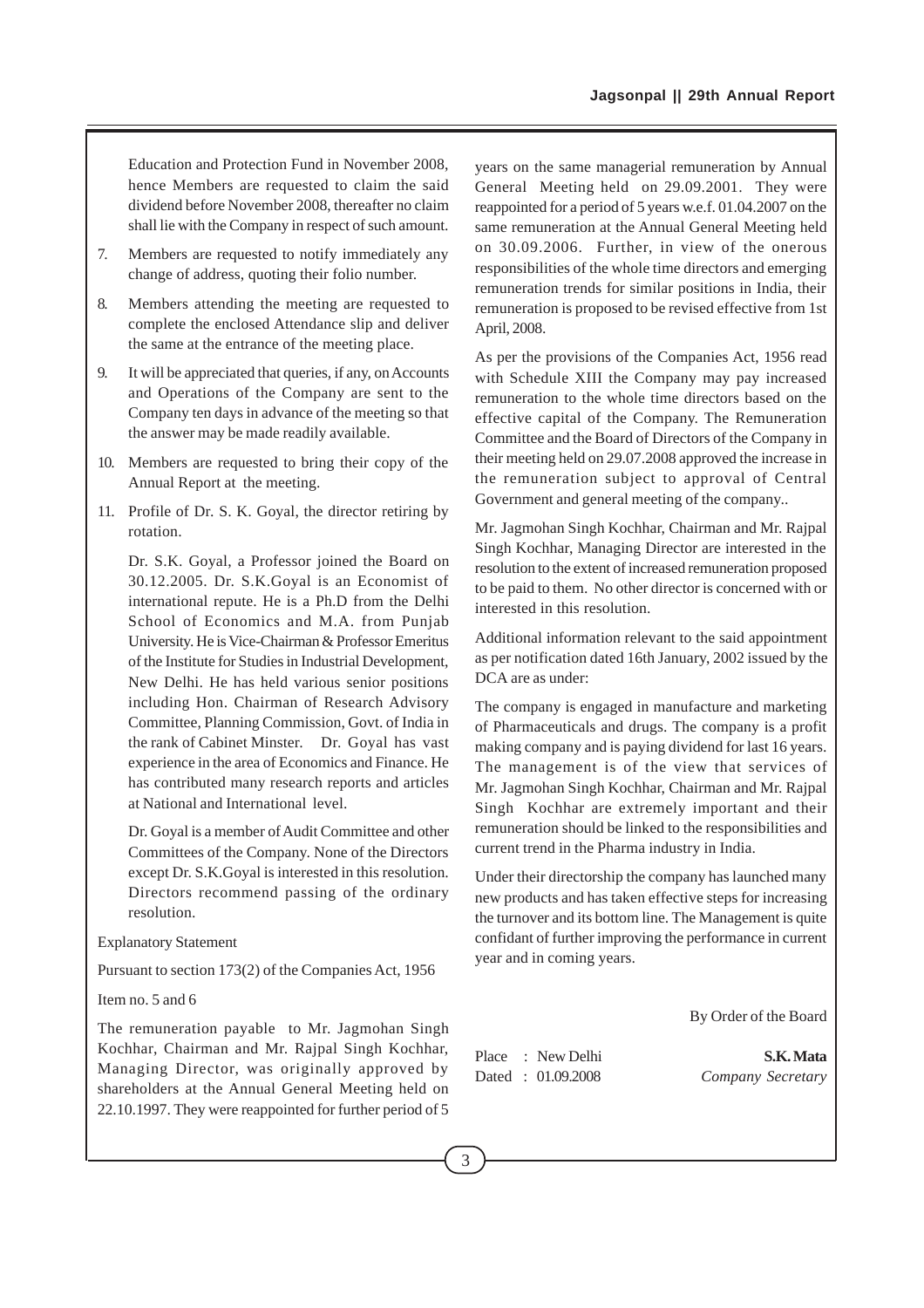## **Directors' Report**

#### **To the members of Jagsonpal Pharmaceuticals Limited**

Your Directors have the pleasure in presenting their Twenty Ninth Annual Report of the Company and the Audited Accounts, for the period ended 31st March, 2008.

#### **Financial highlights**

The financial performance of the company is as under:

|                                    |                | (Rs. in Lacs) |
|------------------------------------|----------------|---------------|
| <b>Particulars</b>                 | <b>Current</b> | Previous      |
|                                    | Year           | Year          |
| <b>Sales</b>                       | 15779.95       | 14525.62      |
| <b>Operating Expenditure</b>       | 14456.91       | 13331.86      |
| Profit before interest,            |                |               |
| depreciation and tax               | 1323.04        | 1193.76       |
| <b>Financial Expenses</b>          | 635.14         | 563.02        |
| Depreciation                       | 168.72         | 165.20        |
| Profit before Tax                  | 519.18         | 465.54        |
| Provision for taxation             | 188.14         | 161.86        |
| Deferred Tax                       | $-13.36$       | $-5.44$       |
| Fringe Benefit Tax                 | 36.80          | 28.82         |
| Profit after tax                   | 307.60         | 280.30        |
| Balance brought forward            | 1084.69        | 885.04        |
| Profit available for appropriation | 1392.29        | 1165.34       |
| Appropriations:                    |                |               |
| Proposed Dividend                  | 26.20          | 26.20         |
| Additional Income tax on Dividend  | 4.45           | 4.45          |
| <b>Transfer to General Reserve</b> | 50.00          | 50.00         |
| Balance carried forward            | 1311.64        | 1084.69       |

#### **Operations**

During the period ended March, 2008 sales of the Company increased by 8.64% to Rs.15779.95 lakhs as compared to Rs. 14525.62 lakhs for the year ended March, 2007. The profit before tax increased from Rs. 465.54 lacs to Rs. 519.18 lacs. The performance of the Company for the period under review was slightly better as compared to previous year but was below then expected.

The year 2007-08 was not a good year for the industry. However, Company has been able to achieve the above results against heavy odds, further consolidating its position despite lower growth rate of the industry in

general and adverse impact caused by the major product line coming in the ambit of DPCO price regulations. It was sheer determination and hard labour put in by the management and staff, which saw us sail through severe competition, cut throat discounting and under cutting. Your company introduced various measures to counter these adverse factors. These measures helped to sustain the company during the year.

The Company launched/re-launched a few products and increased the area for many other products during the period and the same have been well received in the market. The benefit of the same will be seen in coming years. The marketing strategies deployed during the year are likely to yield still better results in the future.

## **Dividend**

Your Directors are pleased to recommend for your consideration a dividend of 2%. This will absorb a sum of Rs. 26,19,800 (Sum for previous period Rs. 26,19,800/ exclusive of Corporate tax thereon).

#### **Employees**

The Company continued to maintain cordial relations with its employees at all levels. No man-days were lost during the period due to industrial strife. The information as required under section 217 (2A) of the Companies Act, 1956, read with the Companies (Particulars of Employees) Rules, 1975, is enclosed in Annexure `B' and forms part of this Report.

## **Directors**

Dr. S. K. Goyal, Director retires by rotation at the ensuing Annual General Meeting and being eligible offers himself for reappointment.

#### **Corporate Governance**

As per the listing agreement with the Stock Exchanges, your Company has complied with the regulations of Corporate Governance. A Report on Corporate Governance along with a certificate from the Auditors of the Company regarding compliance of the conditions of Corporate Governance as also a Management Discussion & Analysis Report pursuant to Clause 49 of the Listing Agreement are annexed hereto.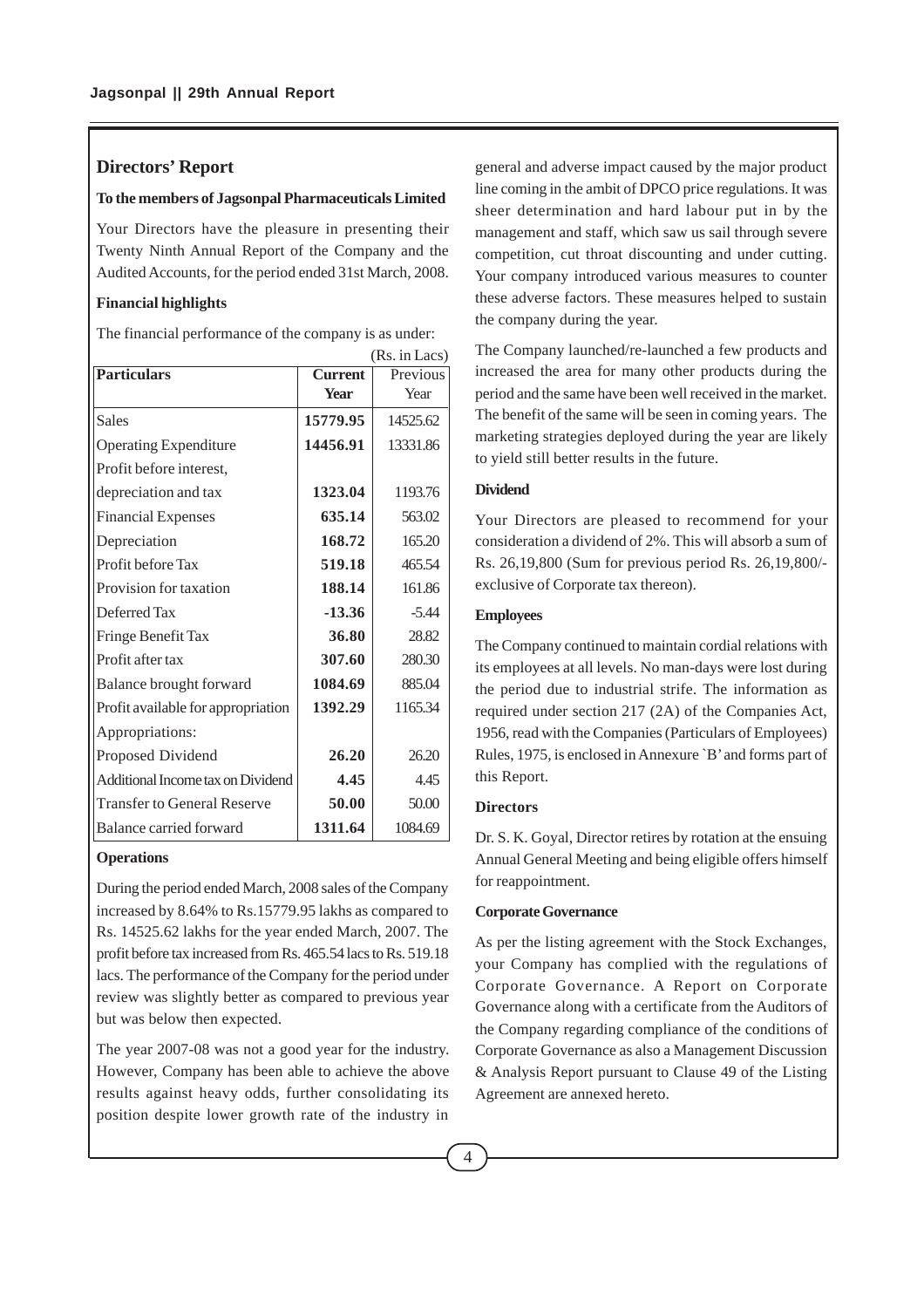## **Auditors**

M/s. P.P. Thukral & Co., Chartered Accountants retire as auditors at the ensuing Annual General Meeting and are eligible for re-appointment as Auditors.

## **Energy, Technology & Foreign Exchange**

As stipulated under the provisions of Section 217 (1) (e) of the Companies Act, 1956, read with the (Disclosure of Particulars in the Report of Board of Directors) rules, 1988, Annexure 'A' contains the particulars pertaining to Conservation of Energy, Technology absorption and Foreign Exchange earning and outgo.

#### **Directors Responsibility Statement**

Your Directors confirm that:

- 1. In preparation of the annual accounts, the applicable accounting standards have been followed along with proper explanation relating to material departures, if any;
- 2. The accounting policies are consistently applied and reasonable, prudent judgments and estimates are made so as to give a true and fair view of the state of affairs of the Company at the end of the period.
- 3. Sufficient care has been taken for the maintenance of adequate accounting records in accordance with the provisions of the Act for safeguarding the assets of the company and for preventing and detecting fraud and other irregularities;
- 4. The annual accounts have been prepared on a going concern basis.

#### **Acknowledgment**

The Board of Directors would like to record their appreciation and gratitude to all employees of the organisation for their active co-operation and involvement. Thanks are also due, to Jagsonpal customers, dealers, suppliers and bankers.

For and on behalf of the Board of Directors

Place : New Delhi. **J. S. Kochhar** Dated : 01.09.2008 *Chairman*

## **Annexure 'A' To The Directors' Report**

Information pursuant to The Companies (Disclosure of Particulars in the Report of Directors) Rules 1988.

## **FORM A**

## **(See Rule 2)**

Form for Disclosure of Particulars with respect to conservation of energy.

#### **A. Power and fuel consumption**

01.04.2007 01.04.2006 to 31.03.2008 to 31.03.2007

## **1. Electricity**

| a) Purchased Units Kwh | 8.80.991  | 10,71,034 |
|------------------------|-----------|-----------|
| Total amount Rs.       | 35,77,664 | 44,87,775 |

- Avg. Rate/Unit Rs. 4.06 4.19
- b) Own generation

|    | i)                 | Through diesel Generation          |           |           |
|----|--------------------|------------------------------------|-----------|-----------|
|    |                    | Units Kwh                          | 5,13,687  | 5,98,100  |
|    |                    | Units / litre of diesel<br>oil Kwh | 1.68      | 1.98      |
|    |                    | ii) Through Steam turbine          |           |           |
|    |                    | generator                          | N.A.      | N.A.      |
| 2. | Coal               |                                    | N.A.      | N.A.      |
| 3. | <b>Furnace oil</b> |                                    |           |           |
|    |                    | Quantity K.Ltr.                    | 1,62,000  | 3,20,000  |
|    |                    | Total cost Rs.                     | 47.08.739 | 93.48.771 |

**4.** Others/Internal generation N.A. N.A.

Average Rate Rs. 29.06 29.21

#### **B. Consumption**

It is not feasible to maintain energy consumption data by product category because of the very large number and variety of products with significantly different energy requirements.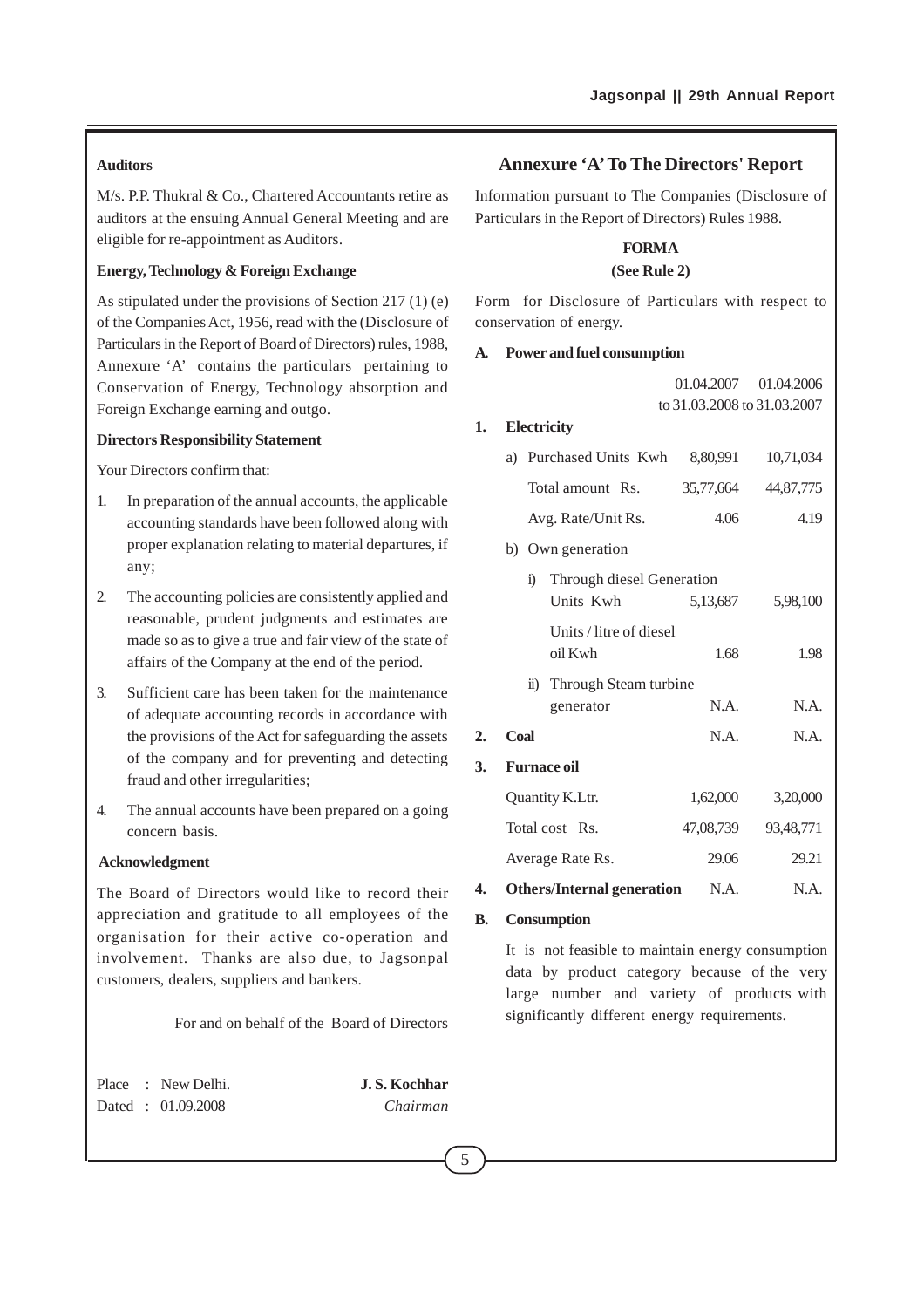## **Form B**

#### **(See Rule 2)**

Form for Disclosure of Particulars with respect to Technology Absorption.

## **Research and Development (R & D)**

**1. Specific areas in which R & D carried out by the Company.**

The R & D Centre carries out Research and Development in the area of Bulk Drugs, Drugs Intermediaries and Pharmaceuticals.

## **2. Benefits derived as a result of the above R & D**

The R&D activities of the Company have resulted in manufacturing process upgradation, improving packagings and cost containment.

#### **3. Future Plan of Action**

R & D efforts will be continued in the areas of Bulk drugs and Drug formulations. These will be geared towards development of new product technologies which can be commercialised in future.

#### **4. Expenditure on R & D**

|                                                                                                                                                                                                           | The R & D Centre carries out Research and    |       |                                                           |                 | (Rs. in lacs)                   |
|-----------------------------------------------------------------------------------------------------------------------------------------------------------------------------------------------------------|----------------------------------------------|-------|-----------------------------------------------------------|-----------------|---------------------------------|
| Intermediaries and Pharmaceuticals.                                                                                                                                                                       | Development in the area of Bulk Drugs, Drugs |       |                                                           | Mar. 2008       | Mar. 2007                       |
| Benefits derived as a result of the above R $\&$ D                                                                                                                                                        |                                              |       | Capital Expenditure<br>a)                                 | 2.34            | 20.99                           |
|                                                                                                                                                                                                           |                                              |       | Revenue Expenditure<br>b)                                 | 60.27           | 61.64                           |
| During the current year the following projects were<br>successfully accomplished by the R&D team. These<br>projects are expected to contribute significantly<br>towards the profitability of the company. |                                              |       | Total                                                     | 62.61           | 82.63                           |
|                                                                                                                                                                                                           |                                              |       | Total R & D expenditure<br>C)<br>as a percentage of total |                 |                                 |
| <b>Product</b>                                                                                                                                                                                            | Application                                  | 5.    | turn-over.<br><b>Foreign Exchange Earnings</b>            | 0.40%<br>474.52 | 0.56%<br>457.41                 |
| Card                                                                                                                                                                                                      | The Trump Card in<br>hypertension.           |       | For and on behalf of the Board of Directors               |                 |                                 |
| Realcef                                                                                                                                                                                                   | The Real third generation<br>cephalosporin.  | Place | : New Delhi.<br>Dated: 01.09.2008                         |                 | <b>J.S. Kochhar</b><br>Chairman |

\*\*\*\*\*\*\*

#### **Annexure `B' To The Directors' Report**

Statement under the provisions of Section 217(2A) of the Companies Act, 1956 read with the Companies' (Particulars of Employee's) Rules, 1975 as amended upto date :

| S.N. | Name & Age of<br>the Employee                                         | <b>Designation</b>   | Qualification<br>$\boldsymbol{\alpha}$<br><b>Experience</b>                                                    | Gross<br><b>Remuneration</b><br>Rs. | <b>Net</b><br><b>Remuneration</b><br>Rs.    |
|------|-----------------------------------------------------------------------|----------------------|----------------------------------------------------------------------------------------------------------------|-------------------------------------|---------------------------------------------|
| 1.   | Mr. Jagmohan Singh Kochhar<br>$(79 \text{ years})$                    | Chairman             | Experience in Senior<br>Management (58 years)                                                                  | 28,80,000                           | 16,55,635                                   |
| 2.   | Mr.Rajpal Singh Kochhar<br>$(53 \text{ years})$                       | Managing<br>Director | M.Sc.(Pharmacy) USA<br>$(28 \text{ years})$                                                                    | 28,80,000                           | 16,38,400                                   |
|      | <b>Gross Remuneration includes</b>                                    |                      | Salary, Bonus, Commission, Allowances and perquisites as per<br>the Rules of the Company.                      |                                     |                                             |
|      | Net Remuneration excludes                                             |                      | Contribution towards Recognised Provident Fund, Income Tax<br>deducted at source-value of taxable perquisites. |                                     |                                             |
| 3.   | Mr. Jagmohan Singh Kochhar is the father of Mr. Rajpal Singh Kochhar. |                      |                                                                                                                |                                     |                                             |
|      |                                                                       |                      |                                                                                                                |                                     | For and on behalf of the Board of Directors |
|      | New Delhi.<br>Place<br>$\cdot$<br>01.09.2008<br>Dated :               |                      |                                                                                                                |                                     | <b>J.S. Kochhar</b><br>Chairman             |
|      |                                                                       |                      | 6                                                                                                              |                                     |                                             |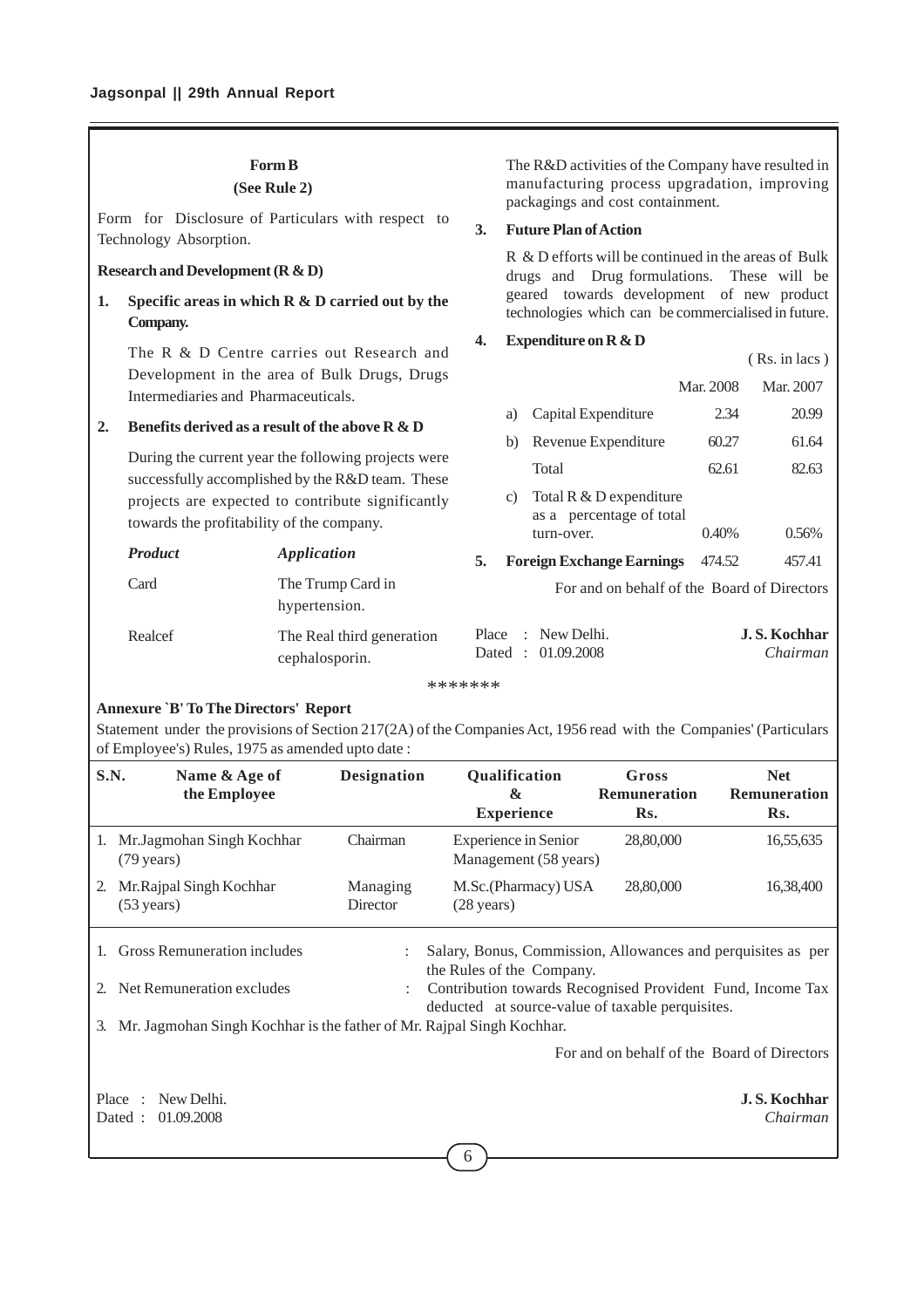## **Annexure to the Directors' Report**

#### **Corporate Governance Report**

The Securities and Exchange Board of India has stipulated Corporate Governance standards for listed companies through Clause 49 of the listing agreement of the stock exchanges. Your company has put in place systems and procedures and is fully compliant with the standards.

#### **1. Company's Philosophy on code of Governance:**

The Company's philosophy on Corporate Governance is to conduct its business affairs in a professional and transparent manner while adhering to high ethical values and morals and always striving for optimizing Shareholder' value. The Company considers good corporate governance to be a pre-requisite for meeting the objective of maximizing shareholders wealth in a sustained manner.

#### **2. Board of Directors**

- a) The Board comprises of Executive and Non-executive Directors. The present strength of the Board of Directors is five Directors. The Chairman and the Managing Director are two whole time directors, the remaining three being non-executive Directors, who are independent Directors and are professionals and have expertise in their fields.
- b) The attendance at Board Meetings and last Annual General Meeting of each of the Directors during the financial year of the Company was as under:

| Name of Director           | Category                 | Attendance at |                | Membership of    | No. of          |
|----------------------------|--------------------------|---------------|----------------|------------------|-----------------|
|                            |                          |               |                | other Board      | Committees in   |
|                            |                          | <b>Board</b>  | Last           | (excluding)      | which member    |
|                            |                          | Meetings      | AGM            | Alternate        | (excluding Pvt. |
|                            |                          |               |                | Directorship $&$ | Companies)      |
|                            |                          |               |                | Directorship in  |                 |
|                            |                          |               |                | Pvt. Companies)  |                 |
| Mr. Jagmohan Singh Kochhar | Chairman                 | 5             | Yes            | 2                |                 |
| Mr. Rajpal Singh Kochhar   | <b>Managing Director</b> | 4             | Yes            |                  |                 |
| Mr. A. C. Chakrabortti     | Non-Executive            | 4             | N <sub>0</sub> | 14               |                 |
| Mr. S. Mukhopadhyay        | Non-Executive            | 5             | <b>Yes</b>     | 2                | 3               |
| Dr. S.K. Goyal             | Non-Executive            | 4             | N <sub>0</sub> |                  | 2               |

c) During the year five board meetings were held on following dates:

| April 30, 2007   | July 28, 2007    | August 25, 2007 |
|------------------|------------------|-----------------|
| October 30, 2007 | January 31, 2008 |                 |

d) Information placed before the Board of Directors

The following information is regularly placed before the Board of Directors

- <sup>l</sup> Annual budgets/plans
- <sup>l</sup> Capital budgets
- <sup>l</sup> Quarterly results
- <sup>l</sup> Minutes of the Committees
- <sup>l</sup> Information on recruitment etc of Senior officer just below the Board level
- <sup>l</sup> Material communications from Government bodies
- <sup>l</sup> Fatal or serious accidents, dangerous occurrences and pollution problems, if any.
- <sup>l</sup> Material financial obligations
- <sup>l</sup> Significant labor problems, if any.
- <sup>l</sup> Sale of assets, investments etc. which is not in the normal course of business.
- <sup>l</sup> Material transactions
- **Compliance with statutory requirements**

Besides above all major decisions are considered by the Board.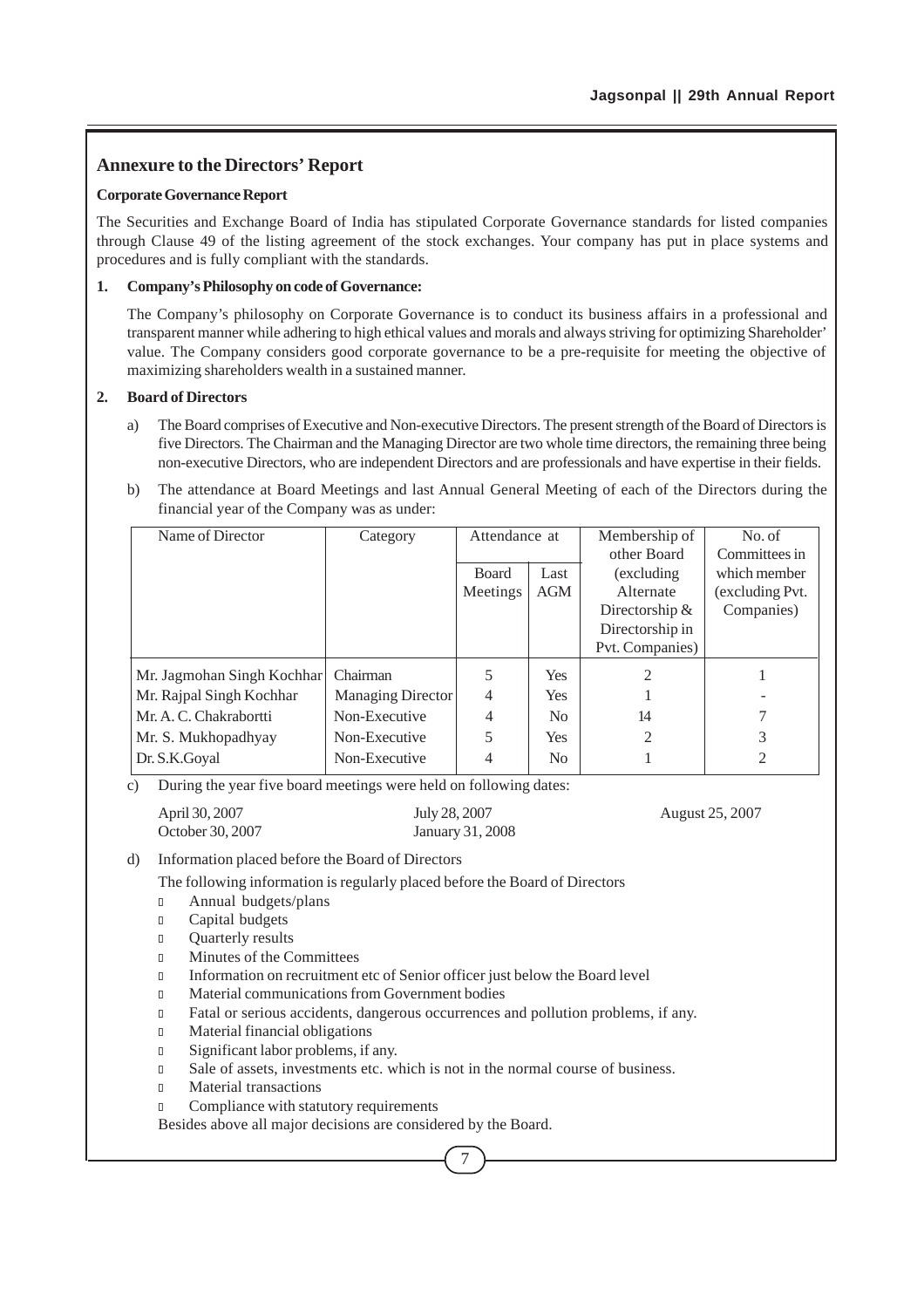#### **3. Audit Committee**

The terms of reference and the role of the Audit Committee include inter-alia reviewing with management the quarterly and annual financial statements, adequacy of internal control systems and frequency and scope of internal audit, overseeing of company's financial reporting process, discussions with internal and external auditors of the company on the audit undertaken, recommending the audit fee, reviewing the internal audit undertaken and its findings, to review the functions of the whistle blower mechanism.

The Audit Committee was formed in January 2002 with three Non-executive Independent Directors as members - Mr. A.C.Chakrabortti, Mr. S.K.Goyal and Mr. S. Mukhopadhyay. The Chairman of the Committee is Mr. S. Mukhopadhyay. At present it has two members as Mr. A.C.Chakrabortti ceased to be a member of the Committee in 2006. The Company Secretary Mr. S.K.Mata, acts as the Secretary of the Committee. The Internal Auditor and/or Statutory Auditors are invitees to the meeting. The quorum for the Committee meeting is two Directors.

The Committee has met four times during the financial year in April, August, October and January months of 2007-08

#### **4. Remuneration Committee and remuneration of Directors**

The managerial remuneration including perquisites thereof payable to Directors are determined by the Committee and shareholders. The remuneration of the directors during the period 1st April, 2007 to 31st March, 2008 was as follows:

| Name                   | Remuneration   |
|------------------------|----------------|
| Jagmohan Singh Kochhar | Rs.28.80 lacs  |
| Rajpal Singh Kochhar   | Rs. 28.80 lacs |

The above remuneration includes Salary, Bonus, Commission, Allowances and perquisites as per the rules of the Company.

#### b) Non-Executive Directors:

a) Whole time Directors:

The Non-Executive Directors were paid remuneration by way of Sitting Fees for attending board and committee meetings plus reimbursement of related actual travel and out of pocket expenses. They are entitled up to 1% commission as and when approved by the Board of Directors. During the year remuneration paid to nonexecutive directors was as follows:

| Director             | Sitting Fee | Commission |
|----------------------|-------------|------------|
| Mr. A.C.Chakrabortti | Rs. 20,000  | 1.20,000   |
| Mr. S. Mukhopadhyay  | Rs. 42.500  | 1,20,000   |
| Dr. S.K.Goval        | Rs. 34,000  | 1.20,000   |

#### **5. Shareholders'/Investors' Grievances Committee**

In order to give the appropriate level of focus to the shareholder and investor related matters this Committee was constituted in January, 2002. At present Mr. S. Mukhopadhyay and Mr. Jagmohan Singh Kochhar are its members. Mr. S. Mukhopadhyay is chairman of the Committee. Mr. S.K.Mata, Company Secretary, is the Compliance Officer of the Company.

The complaints/queries/requests received from the shareholders have been duly attended to and resolved by furnishing requisite information/documents by the Company. A summary of complaints received and resolved by the Company during the financial year is given below:

|                                                                     | <b>Received</b> | <b>Cleared</b> |
|---------------------------------------------------------------------|-----------------|----------------|
| Non-Receipt of Share Certificates duly transferred                  | Nil             | N.A            |
| Non-Receipt of Dividend warrants                                    | 73              | 73             |
| Miscellaneous queries/requests                                      | 69              | 69             |
| Letter from Stock Exchanges, SEBI and Department of Company Affairs | Nil             | N.A.           |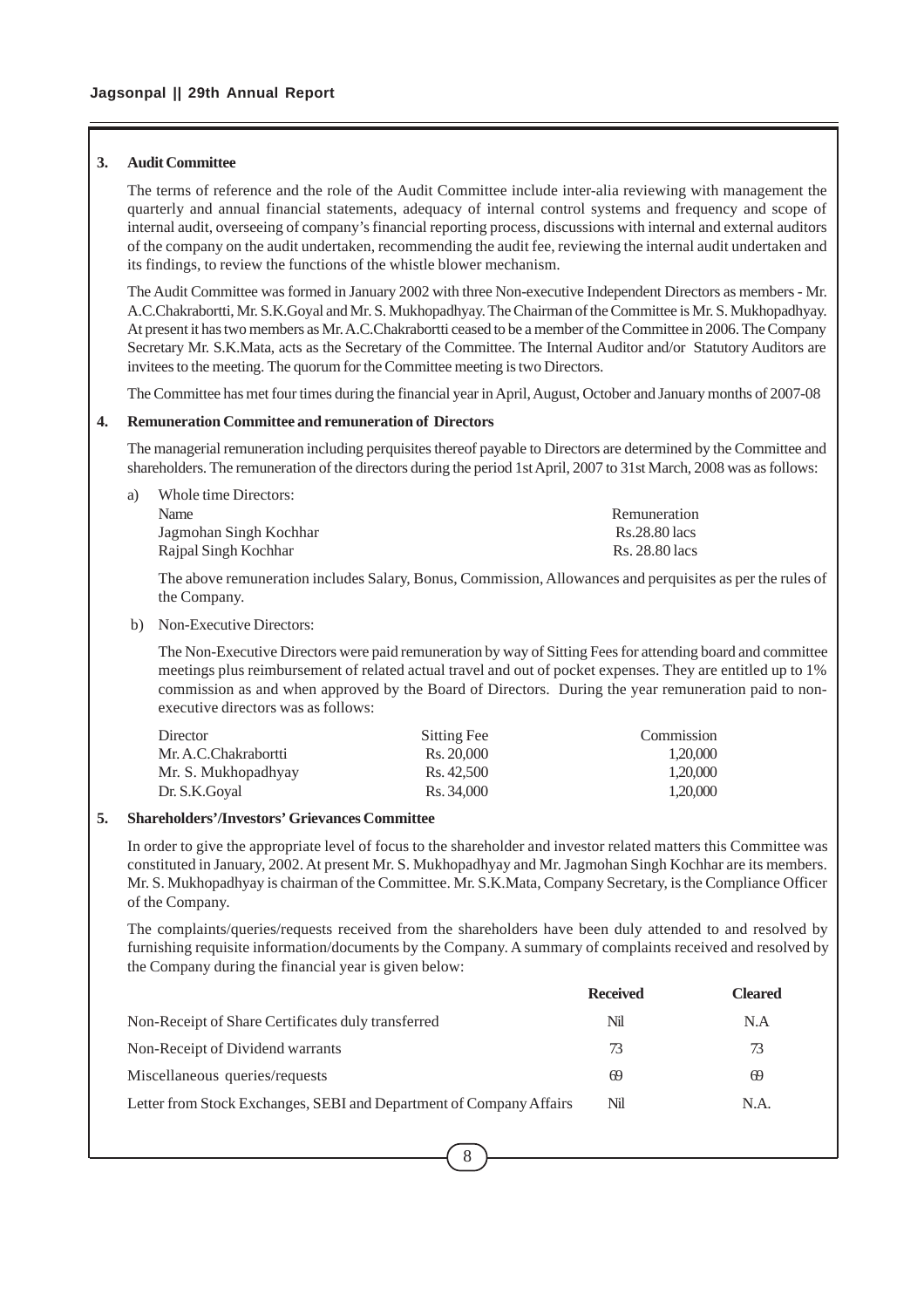#### **Share Transfer Committee**

To expedite the transfer of shares and other related matters the power of share transfer and other matters (transmission and issue of duplicate shares etc.) has been delegated to the Share Transfer Committee comprising of Chairman and top officials of the Company. The committee meet at least once in a fortnight. No investors' complaint was pending for a period exceeding one months except cases which are sub judice.

#### **6. General Body Meetings**

Details of the last three years' General Meetings is given below:

| Year ended | Date & Time |                    | <b>Place</b>                                                         | <b>Resolutions</b><br><b>Passed</b> |
|------------|-------------|--------------------|----------------------------------------------------------------------|-------------------------------------|
| 31.03.2007 | 29.09.2007  | $10.00 \text{ am}$ | Vanita Samaj, 13, Institutional Area, Lodi Road<br>New Delhi 110003  | Ordinary $-4$                       |
| 31.03.2006 | 30.09.2006  | $10.00$ am         | Vanita Samaj, 13, Institutional Area, Lodi Road,<br>New Delhi 110003 | Ordinary $-5$<br>$Special-3$        |
| 31.03.2005 | 30.09.2005  | $10.00$ am         | Vanita Samaj, 13, Institutional Area, Lodi Road,<br>New Delhi 110003 | Ordinary $-4$<br>$Special-1$        |

All the resolutions set out in the notices were passed by the members. No resolutions were put through Postal ballot last year. Presently the Company does not have any proposal for Postal Ballot.

### **7. Disclosures**

There were no transactions of material nature with the Directors or the Management or relatives of the Directors during the financial year which could have potential conflict with the interests of the Company at large.

The company has complied fully with the requirements of the regulatory authorities on capital market. There have been no instances of non-compliance by the company on any matter related to the capital markets nor has any penalty or stricture been imposed on the company by the stock exchanges, SEBI or any statutory authority.

The company has rigorously followed the accounting standards, laid down by the Institute of Chartered Accountants of India.

The Audit Committee regularly reviews the risk management strategy of the company to ensure the effectiveness of risk management policies and procedures.

The Chief Executive Officer and Managing Director and the Chief Financial Officer and General Manager of the company have furnished the requisite certificate to the board of directors under the Clause 49 of the Listing Agreement

#### **8. Means of communications**

As the quarterly results are published in one English daily newspaper (The Pioneer) and one Hindi newspaper (Veer Arjun) published from Delhi. The half yearly report was not sent to the shareholders.

During the financial year the Company has not made any presentations to the institutional investors or analysts. The Management Discussion and Analysis Report forms a part of this Annual Report.

#### **9. General Shareholder Information**

| <b>Annual General Meeting</b> | Monday, 29th September, 2008<br>Vanita Samaj, 13, Instituional Area, Lodi Road,<br>New Delhi 110003 |
|-------------------------------|-----------------------------------------------------------------------------------------------------|
| Dates of Book Closure         | September 26 to September 29, 2008 (both days inclusive)                                            |
| Dividend Payment Date         | Within Stipulated Time, if declared.                                                                |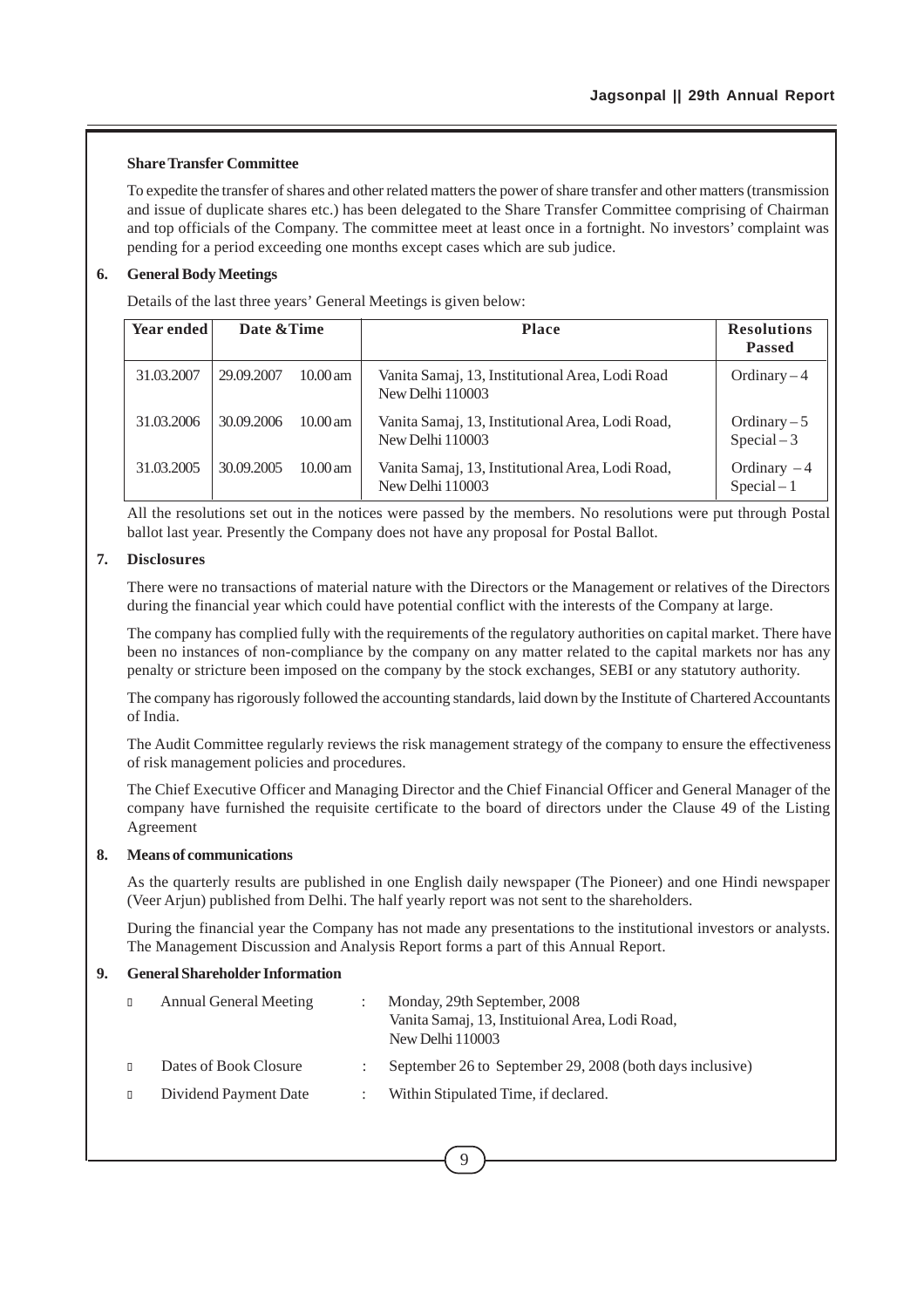## **Jagsonpal || 29th Annual Report**

<sup>l</sup> Financial Calendar (tentative) Results for the quarter ending

June 2008 : 28.07.2008<br>September 2008 : 4th week o

: 4th week of October 2008 December 2008 : 4th week of January 2008 March 2009 : 4th week of April 2009

<sup>l</sup> Share Price :

| <b>Month</b>   |                    | <b>BSE</b> |               |          |           | <b>NSE</b>         |              |         |
|----------------|--------------------|------------|---------------|----------|-----------|--------------------|--------------|---------|
|                | <b>Share Price</b> |            | <b>Sensex</b> |          |           | <b>Share Price</b> | <b>Nifty</b> |         |
|                | High $(Rs)$        | Low (Rs)   | High          | Low      | High (Rs) | Low (Rs)           | High         | Low     |
| Apr. 07        | 18.65              | 16.65      | 14383.72      | 12425.52 | 18.80     | 16.50              | 4217.90      | 3617.00 |
| May 07         | 19.90              | 17.15      | 14576.37      | 13554.34 | 19.75     | 17.30              | 4306.75      | 3981.15 |
| Jun. 07        | 18.75              | 16.70      | 14683.36      | 13946.99 | 18.70     | 16.80              | 4362.95      | 4100.80 |
| Jul. 07        | 18.75              | 16.75      | 15868.85      | 14638.88 | 20.40     | 15.15              | 4647.95      | 4304.00 |
| Aug. 07        | 19.00              | 15.55      | 15542.40      | 13779.88 | 18.50     | 15.00              | 4532.90      | 4002.20 |
| Sep. 07        | 21.75              | 16.50      | 17361.47      | 15323.05 | 23.70     | 16.25              | 5055.80      | 4445.55 |
| Oct. 07        | 18.90              | 15.45      | 20238.16      | 17144.58 | 19.15     | 15.70              | 5976.00      | 5000.95 |
| Nov. 07        | 22.40              | 15.20      | 20204.21      | 18182.83 | 22.05     | 14.05              | 6011.95      | 5394.35 |
| Dec. 07        | 32.80              | 18.75      | 20498.11      | 18886.40 | 32.95     | 18.85              | 6185.40      | 5676.70 |
| Jan. 08        | 35.20              | 18.00      | 21206.77      | 15332.42 | 34.95     | 18.15              | 6357.10      | 4448.50 |
| Feb. 08        | 19.90              | 16.00      | 18895.34      | 16457.74 | 20.00     | 16.25              | 5545.20      | 4803.60 |
| <b>Mar. 08</b> | 18.70              | 13.05      | 17227.56      | 14677.24 | 18.60     | 12.55              | 5222.80      | 4468.55 |

<sup>l</sup> Listing on Stock Exchanges : The Bombay Stock Exchange Limited, Mumbai

The National Stock Exchange of India Limited, Mumbai The company has paid the listing fee for 2007-08 & 2008-09.

<sup>l</sup> Stock Code : JAGSNPHARM EQ at NSE and 507789 at BSE

ISIN No. for NSDL & CDSL : INE048B01027

<sup>l</sup> Stock Performance in comparison to Sensex index.

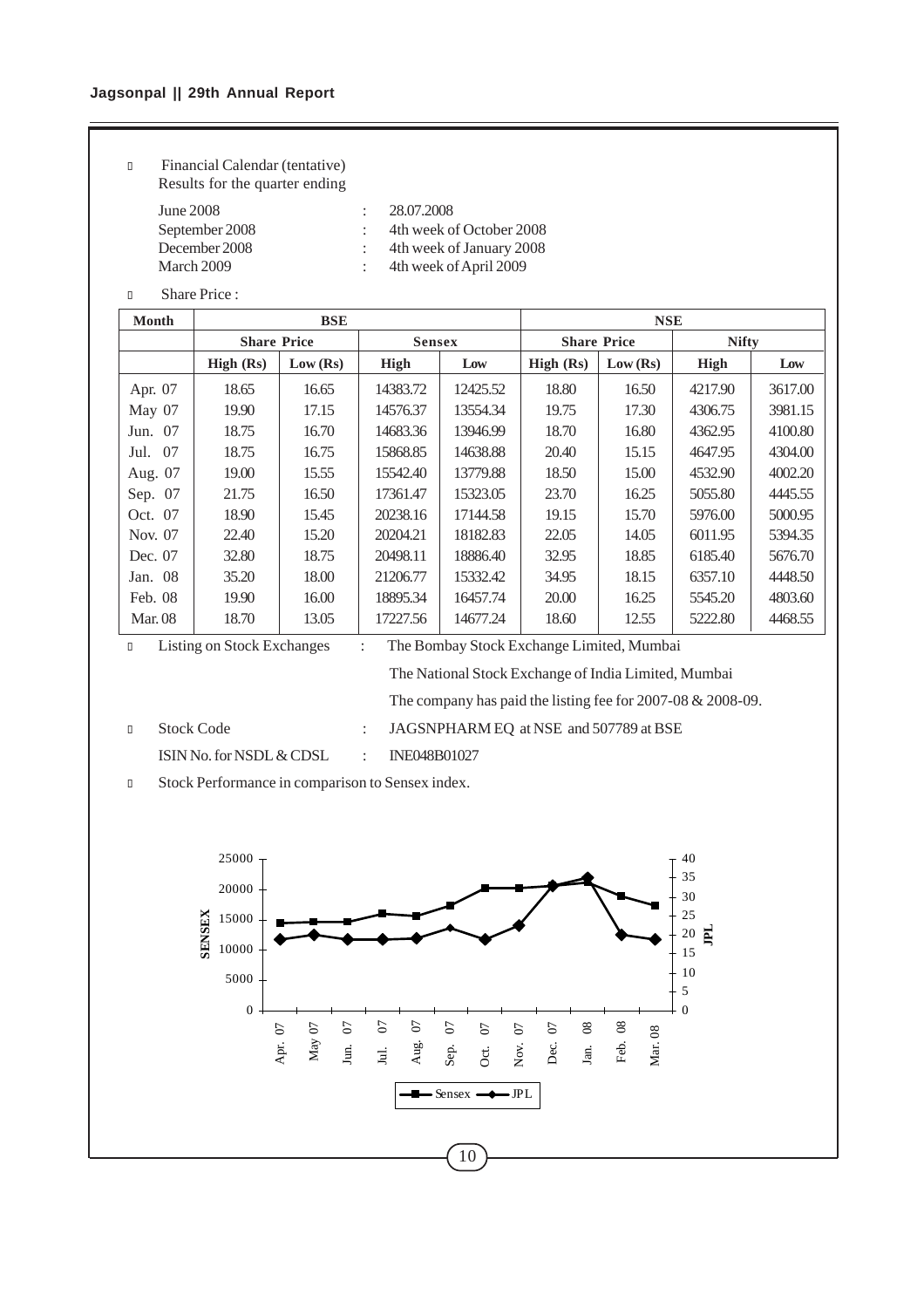## <sup>l</sup> Address for correspondence and Registrar and Transfer Agents

The company has appointed M/s. MCS Limited as Registrar and Share Transfer Agents. For matters related to the shares following may be contacted.

**Company Secretary** MCS Limited<br> **Jagsonpal Pharmaceuticals Ltd.** Unit: Jagsonpal Pharmaceuticals Ltd.

Unit: Jagsonpal Pharmaceuticals Ltd. **T-210 J, Shahpur Jat,** W-40, Okhla Industrial Area, Ph. –II **New Delhi 110049.** New Delhi 110020

<sup>l</sup> Distribution of shareholding as on 25.07.2008

| <b>Range (Shares)</b> | Number of<br><b>Shareholders</b> | Percentage of<br><b>Shareholders</b> | Number of<br><b>Shares</b> | Percentage of<br><b>Shareholding</b> |
|-----------------------|----------------------------------|--------------------------------------|----------------------------|--------------------------------------|
| $1 - 500$             | 6817                             | 65.82                                | 1410956                    | 5.38                                 |
| $501 - 1000$          | 2358                             | 22.77                                | 1930212                    | 7.37                                 |
| $1001 - 10000$        | 1129                             | 10.90                                | 2984156                    | 11.39                                |
| $10001 - 20000$       | 21                               | 00.20                                | 279985                     | 1.07                                 |
| $20001 \&$ above      | 32                               | 00.31                                | 19592691                   | 74.79                                |

#### l Dematerialisation of Securities

Shares of the Company are actively traded on the Bombay Stock Exchange, Mumbai and the National Stock Exchange of India Limited. Approximately 92.98% of the Company's total shares have been dematerialized.

#### **D** Plant Location

20 K.M. Mathura Road, Post Office Amar Nagar, Faridabad - 121003

#### **10. Reappointment/appointment of Directors**

| Name of Director                    | $\mathcal{L}$             | Dr. S.K.Goyal                                                                                                                                                                                                                                                                                                                                                                                                                                                                                                                                                                                                                                                            |
|-------------------------------------|---------------------------|--------------------------------------------------------------------------------------------------------------------------------------------------------------------------------------------------------------------------------------------------------------------------------------------------------------------------------------------------------------------------------------------------------------------------------------------------------------------------------------------------------------------------------------------------------------------------------------------------------------------------------------------------------------------------|
| Date of Birth                       | $\bullet$                 | 13.10.1933                                                                                                                                                                                                                                                                                                                                                                                                                                                                                                                                                                                                                                                               |
| Date of Joining the Board           |                           | 30.12.2005                                                                                                                                                                                                                                                                                                                                                                                                                                                                                                                                                                                                                                                               |
| Expertise                           | $\mathbb{R}^{\mathbb{Z}}$ | Dr. S.K. Goyal, a Professor joined the Board on 30.12.2005. Dr. S.K. Goyal is<br>an Economist of international repute. He is a Ph.D from the Delhi School of<br>Economics and M.A. from Punjab University. He is Vice-Chairman &<br>Professor Emeritus of the Institute for Studies in Industrial Development,<br>New Delhi. He has held various senior positions including Hon. Chairman<br>of Research Advisory Committee, Planning Commission, Govt. of India in<br>the rank of Cabinet Minster. Dr. Goyal has vast experience in the area of<br>Economics and Finance. He has contributed many research reports and<br>articles at National and International level. |
| List of Outside Directorships held: |                           | N.A.                                                                                                                                                                                                                                                                                                                                                                                                                                                                                                                                                                                                                                                                     |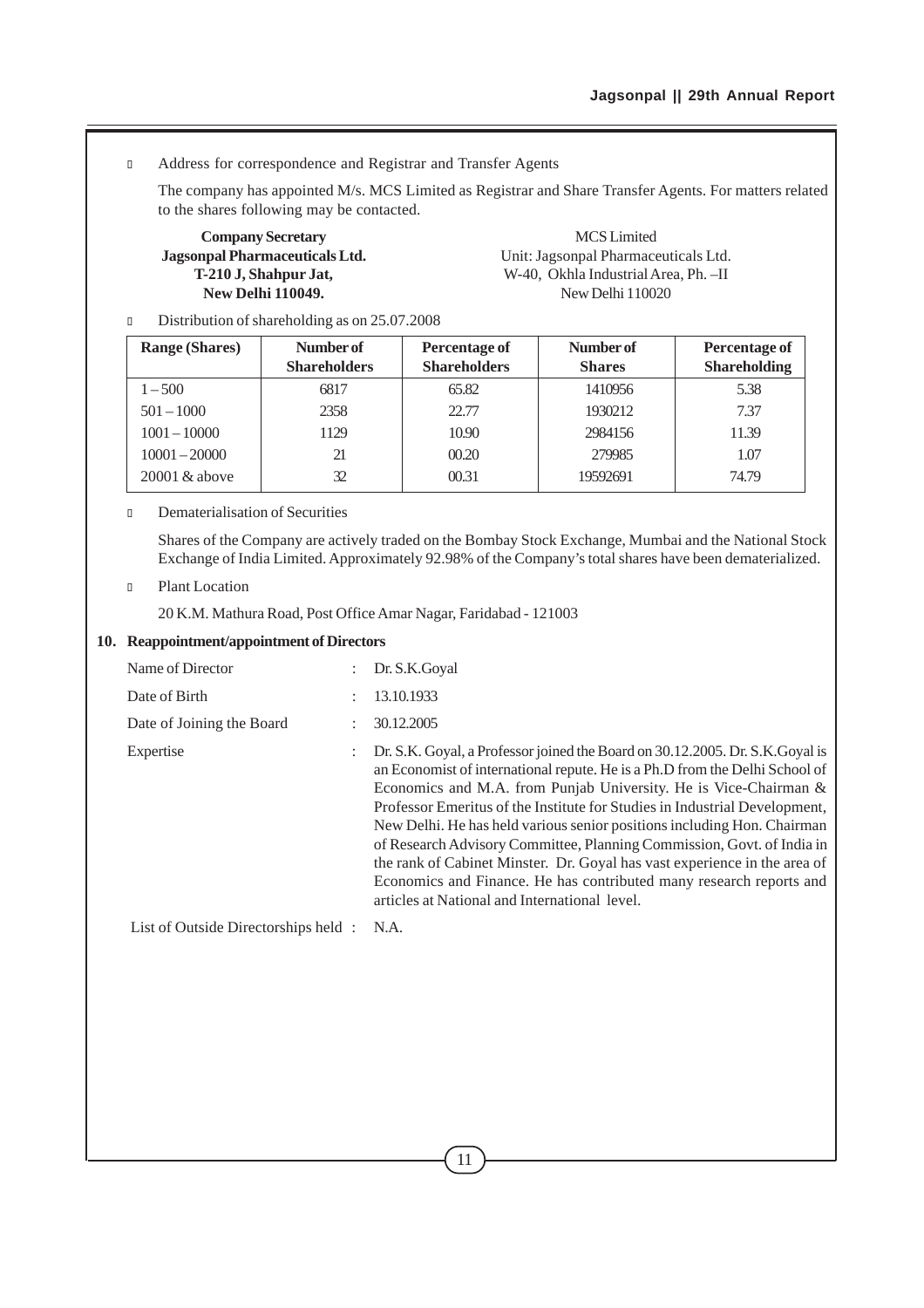## **Management Discussion And Analysis Report**

#### **Industry Structure & Developments**

Increased fragmentation has become the order of the day in the Indian pharma industry, with the top 10 players accounting for only 36% in 2007 (40% 5 years back), the next 60 accounting for 49% (50% 5 years back) and the remaining 400 for 14% (10% 5 years back). With relatively no product differentiation and similar business models and approach, consolidation to gain market share seems to be the natural progression.

Other than a few multinationals exiting the market and one or two local acquisitions by local companies in the early 2000s, the prophecy of a mass wave of consolidation remained a mirage. The reasons why it did not materialize are a mix of business fundamentals and cultural factors.

#### **Opportunities & Threats**

Large number of drugs going off-patent in Europe and in the US offers a big opportunity for the Indian companies to capture this market. Since generic drugs are commodities by nature, Indian producers have the competitive advantage, as they are the lowest cost producers of drugs in the world.

Opening up of health insurance sector and the expected growth in per capita income are key growth drivers from a long-term perspective. This leads to the expansion of healthcare industry of which pharma industry is an integral part. Being the lowest cost producer combined with FDA approved plants, Indian companies can become a global outsourcing hub for pharmaceutical products.

Threats from other low cost countries like China and Israel exist. However, on the quality front, India is better placed relative to China. So, differentiation in the contract manufacturing side may wane.

#### **Product Performance**

In the last fiscal the company strengthened its portfolio by diversifying into newer segments, while augmenting the current portfolio.

#### **Diversification into the Cardiac & Diabetes Segment**

Currently India has more people with heart problems than anywhere else in the world and WHO projects that by 2010 60% of world's cardiac patients will be in India. Improper lifestyle, incorrect diet and working habits of Indians is responsible for this epidemic. Looking into the magnitude of the problem the medical community has

declared India as the world's diabetic capital. In line with this growing trend, the company has extended its presense in this segment.

Being the single largest therapeutic group, the antibacterial segment dominates the Indian pharmaceutical industry. The company has strengthened its antibacterial portfolio with a few new introductions.

The company already has a strong presence in the analgesic & anti-inflammatory segment with Indocap SR, the number one brand amongst the Indomethacin market. To strengthen this portfolio, the company has plans to introduce new moieties in this segment.

## **Outlook**

The focus for 2008-09 will be to cater to the specific needs of the doctors from various specialties.

The Company will continue to consolidate it's position during the immediate future.

#### **Internal Control systems and their adequacy**

JPL has adequate internal control systems and processes to safeguard its assets and all the transactions are recorded and reported as per the generally accepted or prescribed norms. The internal control systems are well documented and rigidly implemented. There are clearly defined systems and authority and responsibilities in place which ensure accuracy and reliability of all financial and other data for effective and efficient management. The systems and processes are reviewed periodically and upgraded under the guidance of Audit committee and external auditors/agencies.

## **Financial performance with respect to operational performance**

#### *Loans*

During the period the Loans decreased by Rs.901 lacs.

*Results from operations*

|                         |            | (Rs. in Lacs) |
|-------------------------|------------|---------------|
| Particulars             | 01.04.2007 | 01.04.2006    |
|                         | 31.03.2008 | 31.03.2007    |
| Sales                   | 15779.95   | 14525.62      |
| Operational expenditure | 14456.91   | 13331.86      |
| PBIDT                   | 1323.04    | 1193.76       |
| Interest                | 635.14     | 563.02        |
| Depreciation            | 168.72     | 165.20        |
| <b>PBT</b>              | 519.18     | 465.54        |
|                         |            |               |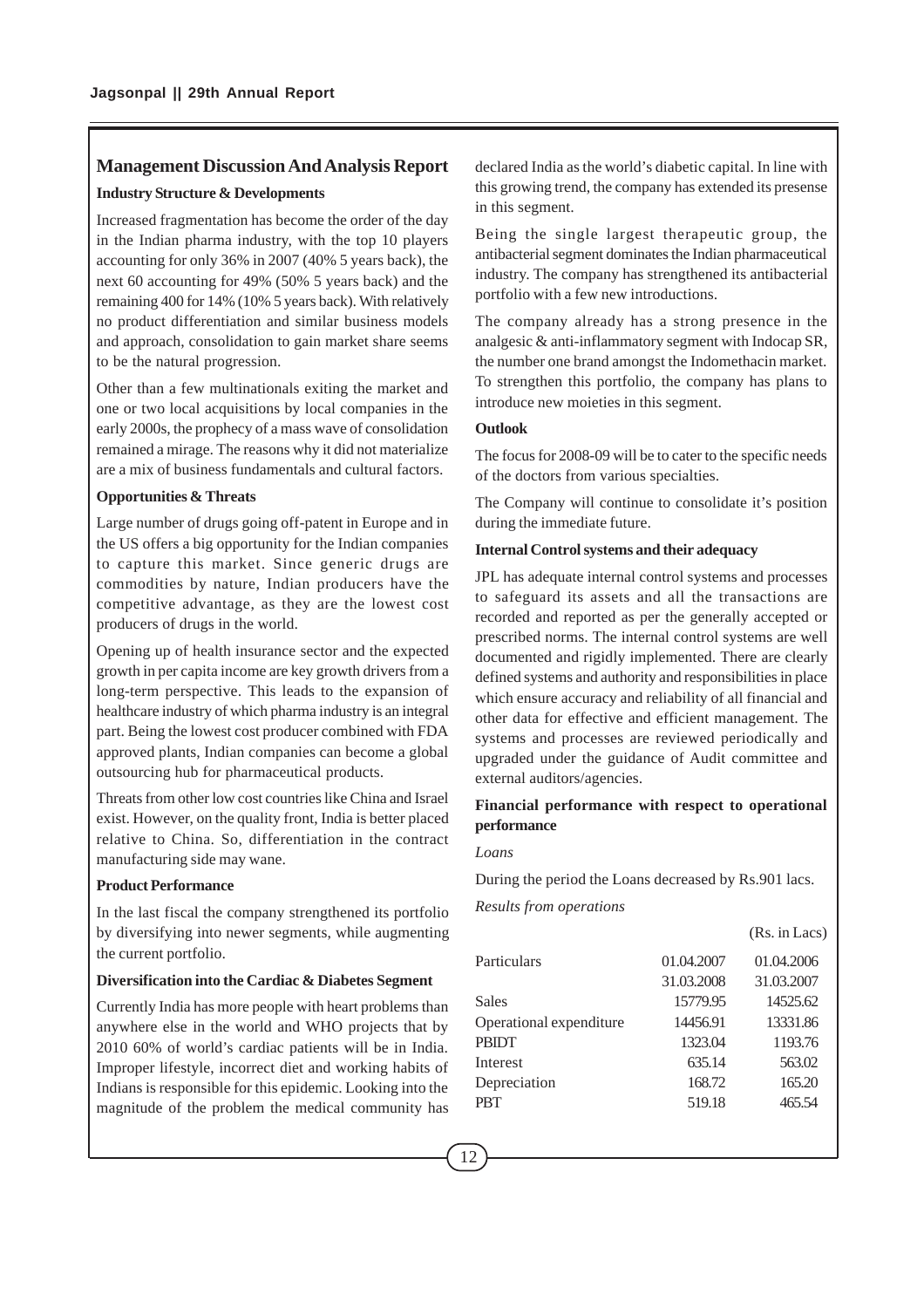## *Net Profit*

During the current year the Company achieved a profit after tax of Rs. 307.60 lacs as against Rs.280.29 lacs in the previous year.

## *Receivables*

The receivables decreased during the year under review by Rs. 444 lacs.

### **Human Resources and Industrial Relations**

The human resource of Jagsonpal is one of its biggest assets. In order to achieve overall development of its people and to ensure greater accountability and responsibility continuous training with respect to work and other areas is imparted. The opportunities are created to encourage employees to develop multi functional skills and gear so as to meet the challenging assignments in the company. The industrial relations continue to be very cordial.

#### **Cautionary Statement**

The report is based on certain estimates, assumptions and expectations, which may or may not be accurate or realised. The risks factors stated in the report are not exhaustive. So the actual results could materially differ from those expressed or implied. Important factors such as economic conditions, government policies, subsequent developments and other incidental factors etc. could make material difference to company's operations.

## **Auditors' Report on Corporate Governance**

To the members of Jagsonpal Pharmaceuticals Limited

We have examined the compliance of conditions of Corporate Governance by Jagsonpal Pharmaceuticals Limited for the period ended on 31st March, 2008 as stipulated in Clause 49 of the Listing Agreement of the said Company with the Stock Exchanges.

The compliance of conditions of Corporate Governance is the responsibility of the management. Our examination was limited to procedures and implementation thereof, adopted by the Company for ensuring the compliance of the conditions of Corporate Governance. It is neither an Audit nor an expression of opinion on the financial statement of the Company.

In our opinion and to the best of our information and according to the explanations given to us, we certify that the Company has complied in all material aspect with the conditions of Corporate Governance as stipulated by the above mentioned Listing Agreement.

We state that no investor grievances are pending for a period exceeding one month against the Company as per the records maintained by the Company and presented to the Investors' Grievances Committee.

We further state that such compliance is neither an assurance as to the future viability of the Company nor the efficiency or effectiveness with which the management has conducted the affairs of the Company

> For P.P.Thukral & Company Chartered Accountants

New Delhi Suresh Sethi 1st September, 2008 Partner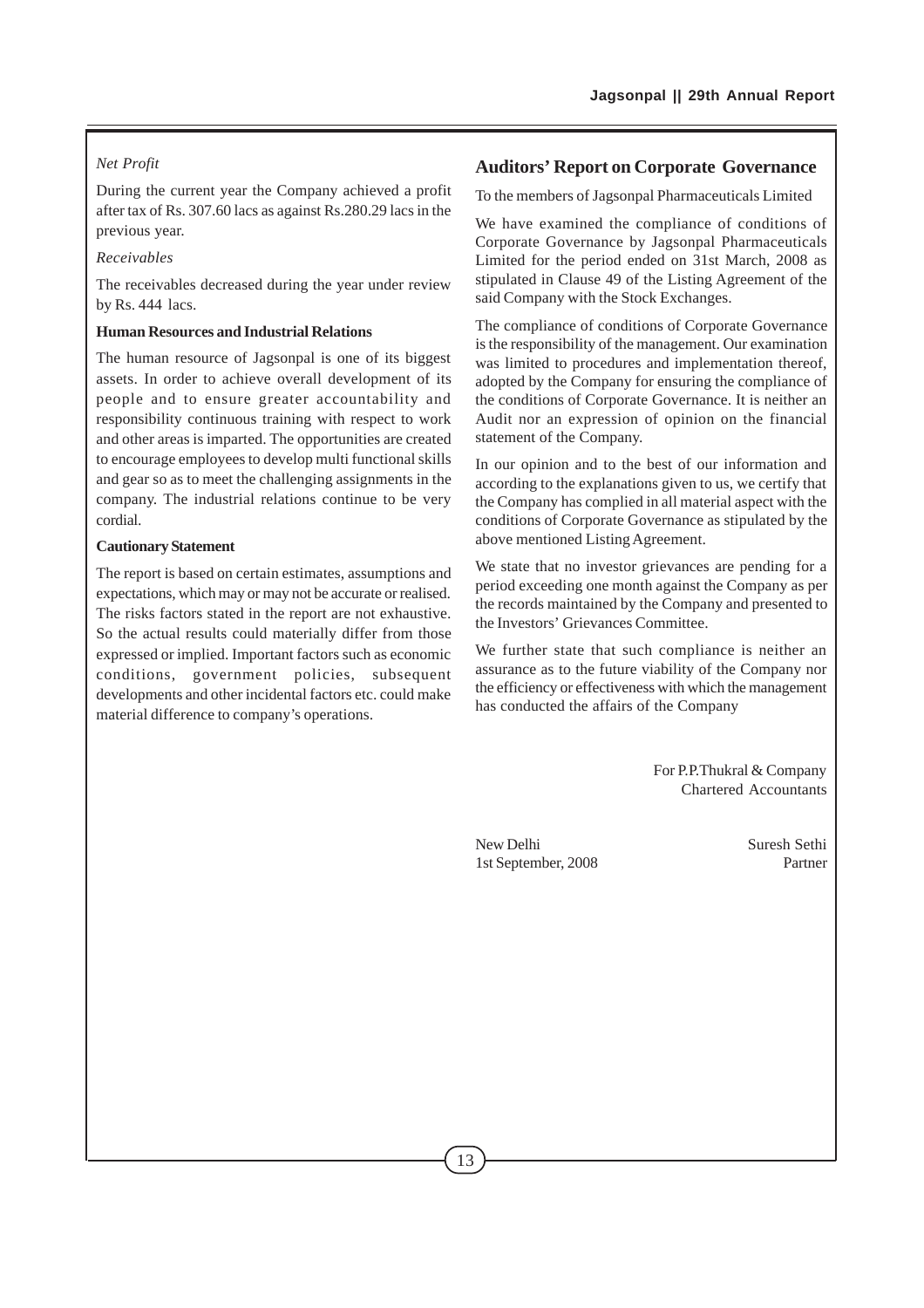## **Auditors' Report**

To the members of Jagsonpal Pharmaceuticals Limited

- We have audited the attached balance sheet of Jagsonpal Pharmaceuticals Limited as at March 31, 2008 and also the Profit and Loss Account and the Cash Flow Statement for the year ended on that date both annexed thereto. These financial statements are the responsibility of the Company's Management. Our responsibility is to express an opinion on these financial statements based on our audit.
- 2. We carried out our examinations in accordance with auditing standards generally accepted in India. Those standards require that we plan and perform the audit to obtain reasonable assurance about whether the financial statements are free of material misstatements. An audit also includes examining, on a test basis, evidence supporting the amounts and disclosures in the financial statements. An audit also includes assessing the accounting principles used and significant estimates made by the Management, as well as evaluating the overall financial statement presentation. We believe that our audit provides a reasonable basis for our opinion.
- As required by the Companies (Auditors' Report) Order, 2003 issued by the Central Government of India in terms of sub-section (4A) of Section 227of the Companies Act, 1956, we enclose in the Annexure a statement on the matters specified in paragraphs 4 and 5 of the said Order, to the extent applicable.
- 4. Further to our comments in the Annexure referred to in paragraph 3 above, we report that:
	- a) We have obtained all the information and explanations which to the best of our knowledge and belief were necessary for the purposes of our audit;
	- b) In our opinion, proper books of account as required by law have been kept by the Company so far as appears from our examination of the books;
	- c) The Balance Sheet and Profit and Loss Account and Cash Flow Statement are in agreement with the books of account;
	- d) In our opinion, the Balance Sheet, Profit and Loss Account and Cash Flow Statement dealt with by this report comply with the Accounting Standards under sub section (3C) of Section 211 of the Companies Act, 1956;
	- e) None of the Directors is disqualified as on March 31, 2008 from being appointed as a Director in terms of clause (g) of sub-section (1) of Section 274 of the Companies Act, 1956; and
	- f) In our opinion and to the best of our information and according to the explanations given to us, the said accounts give the information required by the Companies Act, 1956, in the manner so

required and give a true and fair view in conformity with the accounting principles generally accepted in India:

- i) in the case of the Balance Sheet, of the state of affairs of the Company as at 31st March, 2008;
- ii) in the case of the Profit & Loss Account, of the profit of the Company for the year ended on that date: and
- iii) in the case of Cash flow statement, of the cash flows for the year ended on that date.

**For P. P. Thukral & Co.** *Chartered Accountants*

Place : New Delhi **Suresh Sethi** 

# Dated : 01.09.2008 *Partner*

#### **Annexure To The Auditors' Report**

(Referred to in Paragraph (1) of our report of even date)

- (i) (a) The Company is maintaining proper records showing full particulars, including quantitative details and situation of fixed assets.
	- (b) As explained to us, physical verification of a major portion of fixed assets as at March 31, 2008 was conducted by the Management during the year. In our opinion, the frequency of physical verification is reasonable. Having regard to the size of the operations of the company and on the basis of explanations received, in our opinion, the net differences found on physical verification were not significant.
- (ii) (a) The inventory of the Company has been physically verified by the management during the year. In respect of inventory lying with third parties, these have substantially been confirmed by them. In our opinion, the frequency of verification is reasonable.
	- (b) In our opinion and according to the information and explanations given to us, the procedures of physical verification of inventory followed by the management were found reasonable and adequate in relation to the size of the Company and the nature of its business.
	- (c) On the basis of our examination of records of inventory, in our opinion, the company has maintained proper records of inventory and the discrepancies noticed on physical verification between the physical stocks and the book records were not material in relation the operations of the company.
- (iii) In our opinion, the company has neither granted nor taken any loans, secured or unsecured from companies, firms or other parties listed in the Register maintained under Section 301of the Companies Act,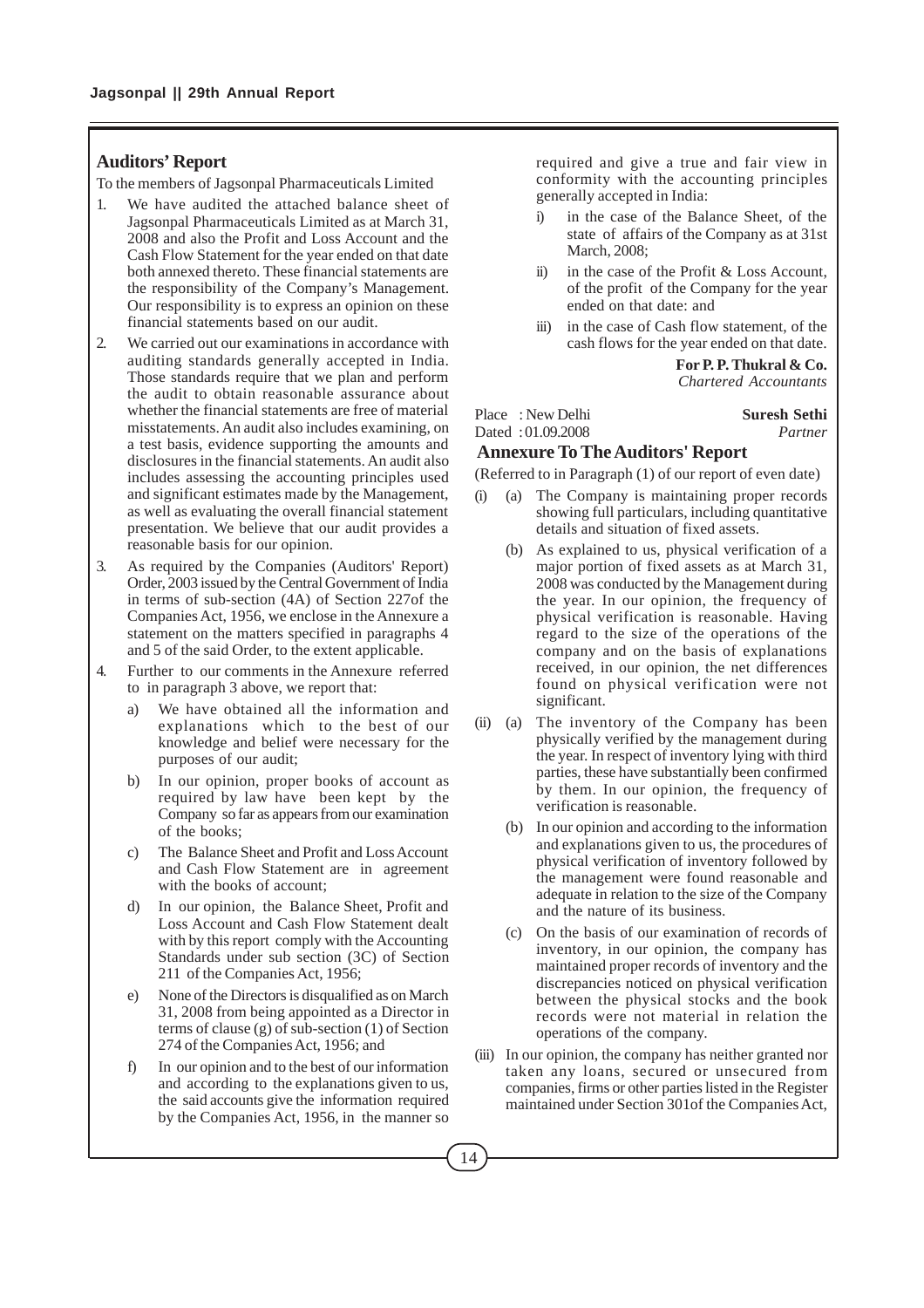1956. As the Company has not granted/taken any loans, secured or unsecured, to /from parties listed in the registers maintained under Section 301 of the Companies Act, 1956 clauses iii(b), iii(c) and iii(d) of paragraph 4 of the order are not applicable.

- (iv) In our opinion and according to the explanations given to us, having regard to the explanations that some of the items are of a special nature for which alternative quotations are not available, there are adequate internal control procedures commensurate with the size of the company and the nature of its business for the purchase of inventory, fixed assets and for the sale of goods. Further, on the basis of our examination and according to the information and explanations given to us, we have neither come across nor have we been informed of any instance of major weaknesses in the aforesaid internal control procedures.
- (v) (a) In our opinion and according to information and explanations given to us, the transactions that need to be entered into the Register maintained under Section 301 of the Companies Act, 1956 have been so entered.
	- (b) In our opinion and according to the information and explanations given to us, there are no such transactions exceeding Rs. Five lakhs each which have been made at prices, which are not reasonable having regard to the prevailing market prices, for such goods, materials or services at the relevant time.
- (vi) In our opinion and according to the information and explanations given to us, the Company has complied with the directives issued by the Reserve Bank of India and the provisions of Section 58A and 58AA of the Companies Act, 1956 and the rules framed there under, where applicable, with regard to deposits accepted from the public. As per the information and explanations given to us no order under the aforesaid sections has been passed by the Company Law Board on the company.
- (vii) In our opinion, the Company has an internal audit system commensurate with its size and nature of its business
- (viii) We have broadly reviewed the books of accounts maintained by the Company in respect of products where, pursuant to the Rules made by the Central Government, the maintenance of cost records has been prescribed under Section 209(1)(d) of the companies Act, 1956. We have not, however made a detailed examination of the records with a view to determine whether they are accurate or complete.
- (ix) (a) According to the information and explanations given to us and according to the books and records as produced and examined by us, in our opinion, the undisputed statutory dues in respect of provident fund, employees' state insurance, income-tax, sales-tax, custom duty,

excise duty, cess and other as applicable have been regularly deposited by the company during the year with the appropriate authorities.

- (b) As at 31st March, 2008 according to the records of the Company, there are no dues of wealth tax, service tax and cess which have not been deposited on account of any dispute.
- (x) The company has neither accumulated losses as at 31st March, 2008 nor it has incurred any cash losses during the financial year ended on that date or in the immediately preceding financial year.
- (xi) Based on our audit procedures and on the information and explanations given by management, we are of the opinion that the company has not defaulted in repayment of its dues to any financial institution or bank during the year.
- (xii) The company has not granted any loans and advances on the basis of security by way of pledge of shares, debentures and other securities.
- (xiii) The provisions of any special statute as specified under clause (xiii) of paragraph 4 of the order are not applicable to the company.
- (xiv) In our opinion and according to the information and explanations given to us, the company is not a dealer or trader in securities.
- (xv) The company has not given any guarantees for loans taken by others from banks or financial institutions, the terms and conditions, whereof, in our opinion are prima facie, prejudicial to the interest of the Company.
- (xvi) The company has not obtained any term loans that were not applied for the purpose for which these were raised.
- (xvii) Based on the information and explanations given to us and on an overall examination of the balance sheet of the company, in our opinion, there are no funds raised on a short term basis which have been used for long term investment, and vice versa.
- (xviii) The Company has not made any preferential allotment of shares to parties and companies covered in the Register maintained under Section 301 of the Companies Act, 1956 during the year.
- (xix) The Company has not raised any money by public issue during the year.
- (xx) According to the information and explanations given to us, during the year, no fraud by the company has been noticed or reported.

**For P. P. Thukral & Co.** *Chartered Accountants*

Place : New Delhi **Suresh Sethi** Dated : 01.09.2008 *Partner*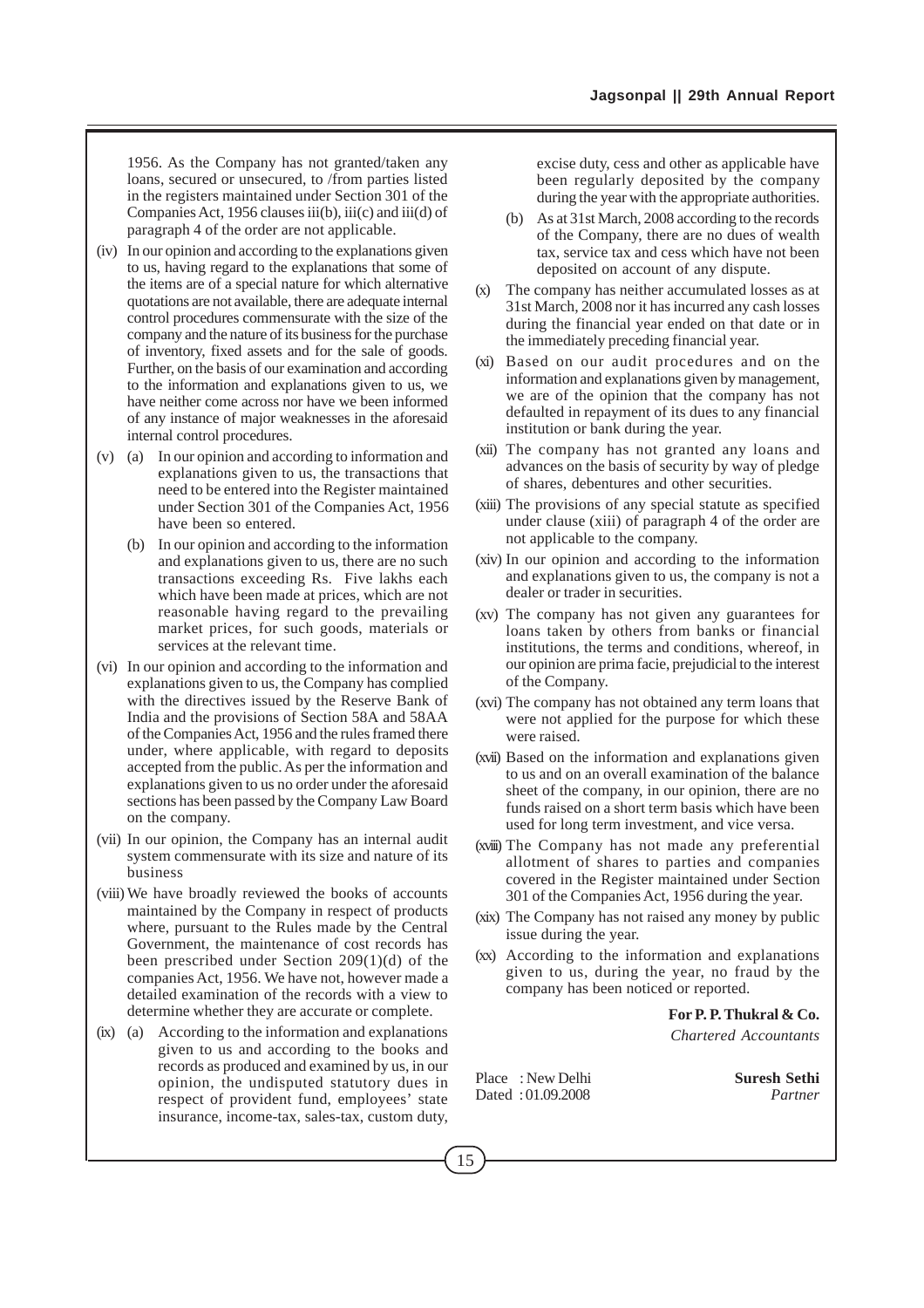# **Balance Sheet As on 31.03.2008**

| <b>PARTICULARS</b>                          | <b>SCHEDULE</b>             | AS ON           | AS ON             |
|---------------------------------------------|-----------------------------|-----------------|-------------------|
|                                             | NO.                         | 31.03.2008      | 31.03.2007        |
|                                             |                             | Rs.             | Rs.               |
| <b>SOURCES OF FUNDS</b>                     |                             |                 |                   |
| <b>Shareholders'funds</b>                   |                             |                 |                   |
| Capital                                     | $\cdot_1$                   | 13,09,90,000    | 13,09,90,000      |
| Reserves & Surplus                          | $\cdot_2$                   | 61,93,47,334    | 59,39,90,085      |
|                                             |                             | 75,03,37,334    | 72,49,80,085      |
| <b>Loan Funds</b>                           |                             |                 |                   |
| Secured loans                               | $\cdot$ 3'                  | 35,84,90,279    | 43,52,60,772      |
| <b>Unsecured Loans</b>                      | 4'                          | 4,53,23,262     | 5,86,98,659       |
| <b>Deferred Tax liability (Net)</b>         |                             | 2,39,26,733     | 2,52,62,961       |
| <b>TOTAL</b>                                |                             | 1,17,80,77,608  | 1,24,42,02,477    |
| <b>APPLICATION OF FUNDS</b>                 |                             |                 |                   |
| <b>Fixed Assets</b>                         |                             |                 |                   |
| Net Block                                   | $\cdot$ 5'                  | 29, 28, 13, 502 | 30,69,07,914      |
| Capital Work In Progress                    |                             | 17,24,71,074    | 13,03,41,608      |
| <b>Investments</b>                          | $\cdot$ 6'                  | 5,031           | 5,031             |
| <b>Current Assets Loans And Advances</b>    | $\cdot$ 7'                  |                 |                   |
| Inventories                                 |                             | 33,50,64,085    | 44, 20, 78, 469   |
| <b>Sundry Debtors</b>                       |                             | 41, 14, 71, 552 | 45,59,24,303      |
| Cash & Bank Balances                        |                             | 6,28,74,568     | 3,55,55,784       |
| Loans and advances                          |                             | 6,48,67,867     | 10,39,98,375      |
|                                             |                             | 87, 42, 78, 072 | 1,03,75,56,931    |
| LESS:                                       |                             |                 |                   |
| <b>Current Liabilities &amp; Provisions</b> | $\cdot_8$                   | 16,14,90,071    | 23,06,09,007      |
| <b>Net Current Assets</b>                   |                             | 71,27,88,001    | 80,69,47,924      |
| <b>TOTAL</b>                                |                             | 1,17,80,77,608  | 1,24,42,02,477    |
| NOTES TO ACCOUNTS                           | $^{\circ}13^{\circ}$        |                 |                   |
| As per our report of even date              |                             |                 |                   |
| For P.P. Thukral & Co.                      | J.S. Kochhar                |                 | S. Mukhopadhyay   |
| <b>Chartered Accountants</b>                | Chairman                    |                 | <b>Director</b>   |
| <b>Suresh Sethi</b>                         | <b>Rajpal Singh Kochhar</b> |                 | Dr. S.K. Goyal    |
| Partner                                     | <b>Managing Director</b>    |                 | Director          |
| Place: New Delhi                            | Sanjiv Kumar Dudeja         |                 | S.K. Mata         |
| Dated: 01.09.2008                           | General Manager             |                 | Company Secretary |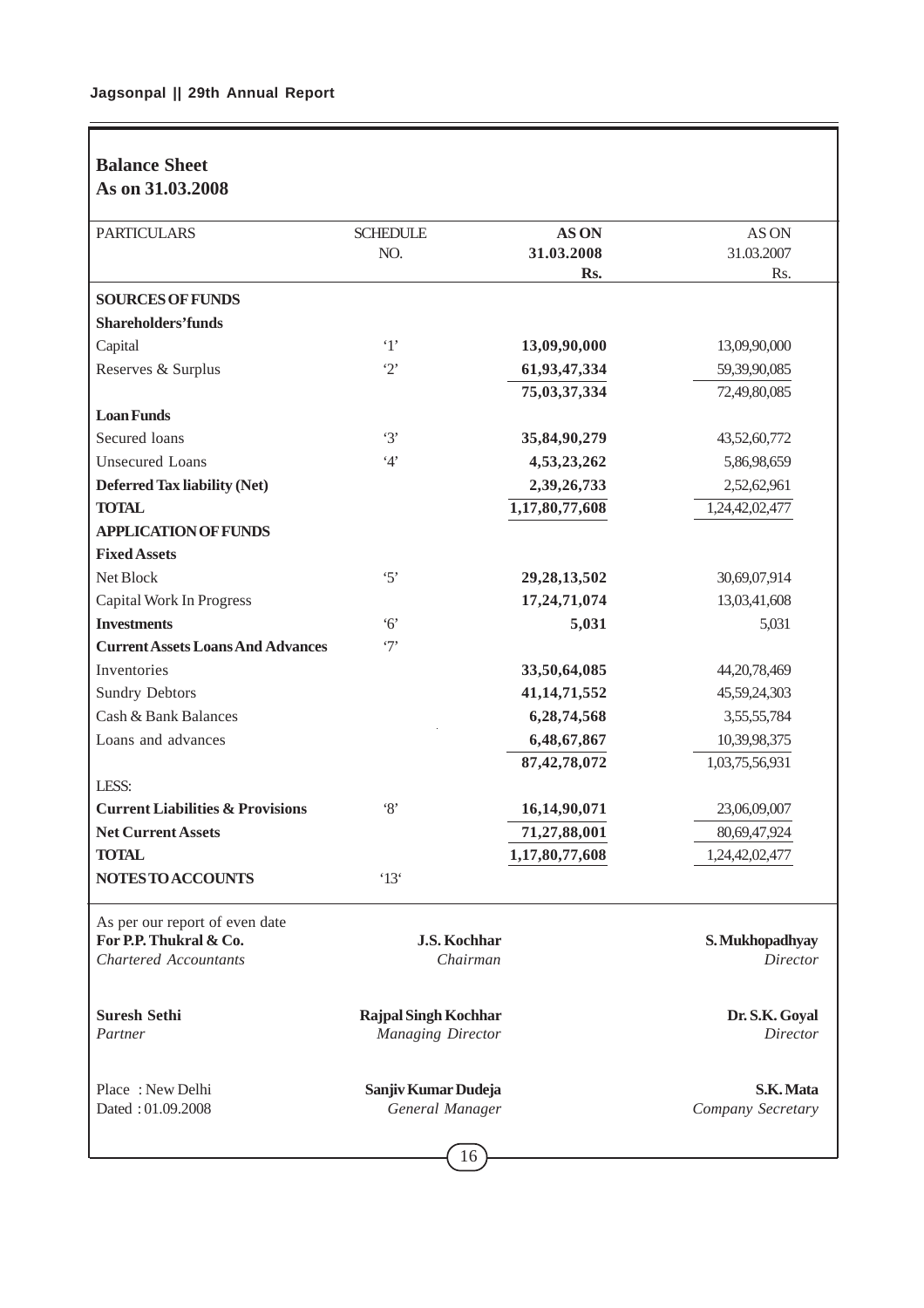$\equiv$ 

| <b>PARTICULARS</b>                           | <b>SCHEDULE</b>             | 01.04.07 to     | 01.04.06 to       |
|----------------------------------------------|-----------------------------|-----------------|-------------------|
|                                              | NO.                         | 31.03.2008      | 31.03.2007        |
|                                              |                             | Rs.             | Rs.               |
| <b>INCOME</b>                                |                             |                 |                   |
| Sales                                        |                             | 1,57,79,95,401  | 1,45,25,61,930    |
| Less: Excise Duty                            |                             | 7,70,55,529     | 15,91,58,233      |
| Net Sales                                    |                             | 1,50,09,39,872  | 1,29,34,03,697    |
| Other Income                                 | $\cdot$ 9'                  | 25,50,112       | 77,27,832         |
| Increase (decrease) in finished              |                             |                 |                   |
| goods stock & work in progress               |                             | $-10,03,63,823$ | $-10,28,75,585$   |
| <b>TOTAL</b>                                 |                             | 1,40,31,26,161  | 1,19,82,55,944    |
| <b>EXPENDITURE</b>                           |                             |                 |                   |
| Cost of Materials                            | $^{\circ}10'$               | 81,26,94,276    | 65,88,04,475      |
| Other Expenditure                            | $^411'$                     | 45,81,27,442    | 42,00,75,622      |
| <b>TOTAL</b>                                 |                             | 1,27,08,21,718  | 1,07,88,80,097    |
| Profit before Interest, Depreciation and Tax |                             | 13,23,04,443    | 11,93,75,847      |
| <b>Financial Expenses</b>                    | '12'                        | 6,35,13,633     | 5,63,02,459       |
| Depreciation                                 |                             | 1,68,72,231     | 1,65,19,322       |
| <b>Profit before Tax</b>                     |                             | 5, 19, 18, 579  | 4,65,54,066       |
| Provision for Tax                            |                             | 1,88,14,409     | 1,61,85,627       |
| Deferred Tax                                 |                             | $-13,36,229$    | $-5,43,461$       |
| Fringe Benefit Tax                           |                             | 36,80,000       | 28,82,494         |
| Net profit after tax Carried Down            |                             | 3,07,60,399     | 2,80,29,406       |
| Balance brought forward from 31.03.07        |                             | 10,84,68,629    | 8,85,04,258       |
| <b>Balance Available for Appropriation</b>   |                             | 13,92,29,028    | 11,65,33,664      |
| Appropriation:                               |                             |                 |                   |
| Proposed Dividend                            |                             | 26,19,800       | 26,19,800         |
| <b>General Reserve</b>                       |                             | 50,00,000       | 50,00,000         |
| Add. income tax on proposed dividend         |                             | 4,45,235        | 4,45,235          |
| Balance carredied over to Schedule '2'       |                             | 13,11,63,993    | 10,84,68,629      |
|                                              |                             | 13,92,29,028    | 11,65,33,664      |
| NOTES TO ACCOUNTS                            | '13'                        |                 |                   |
| As per our report of even date               |                             |                 |                   |
| For P.P. Thukral & Co.                       | J.S. Kochhar                |                 | S. Mukhopadhyay   |
| <b>Chartered Accountants</b>                 | Chairman                    |                 | <b>Director</b>   |
|                                              |                             |                 |                   |
| <b>Suresh Sethi</b>                          | <b>Rajpal Singh Kochhar</b> |                 | Dr. S.K. Goyal    |
| Partner                                      | <b>Managing Director</b>    |                 | Director          |
| Place: New Delhi                             | Sanjiv Kumar Dudeja         |                 | S.K. Mata         |
| Dated: 01.09.2008                            | General Manager             |                 | Company Secretary |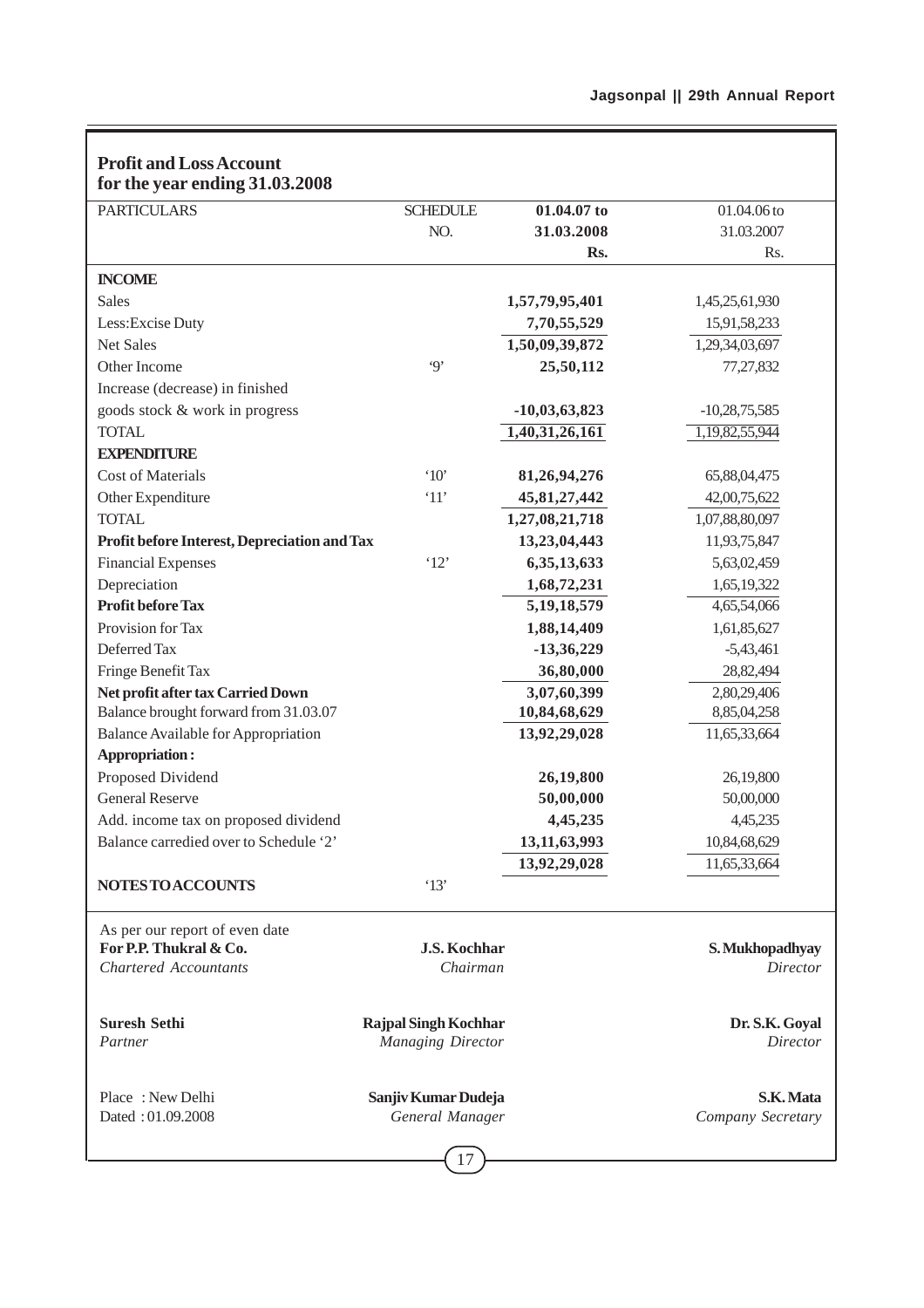Ē

|                                                        |                 | 31.03.2008      | 31.03.2007   |
|--------------------------------------------------------|-----------------|-----------------|--------------|
|                                                        |                 | Rs.             | Rs.          |
| <b>SCHEDULE '1'</b>                                    |                 |                 |              |
| <b>SHARE CAPITAL</b>                                   |                 |                 |              |
| <b>AUTHORISED</b>                                      |                 |                 |              |
| 3,00,00,000 Equity Shares of Rs. 5/- each              |                 | 15,00,00,000    | 15,00,00,000 |
| 2,00,00,000 unclassified shares of Rs. 5/- each        |                 | 10,00,00,000    | 10,00,00,000 |
| ISSUED, SUBSCRIBED & PAID UP                           |                 |                 |              |
| 2,61,98,000 Equity Shares of Rs. 5/- each              |                 | 13,09,90,000    | 13,09,90,000 |
| <b>TOTAL</b>                                           |                 | 13,09,90,000    | 13,09,90,000 |
| <b>SCHEDULE '2'</b>                                    |                 |                 |              |
| <b>RESERVES &amp; SURPLUS</b>                          |                 |                 |              |
| <b>Share Premium Account</b>                           |                 | 60,00,000       | 60,00,000    |
| <b>Revaluation Reserve</b>                             |                 |                 |              |
| Balance as on 31.3.07                                  | 14,79,60,999    |                 |              |
| Less: Excess amount of depreciation adjusted           | 23,38,115       | 14,56,22,884    | 14,79,60,999 |
| <b>General Reserve</b>                                 |                 |                 |              |
| Balance as on 31.3.07                                  | 33, 15, 60, 457 |                 | 32,65,60,457 |
| Add : Additions during the year                        | 50,00,000       | 33,65,60,457    | 50,00,000    |
| <b>Profit &amp; Loss Account</b>                       |                 |                 |              |
| Balance as on 31.3.07                                  | 10,84,68,629    |                 |              |
| Less: Transferred to Profit & Loss Account             | 10,84,68,629    |                 |              |
| Add: Transferred from Profit & Loss Account            | 13,11,63,993    |                 |              |
|                                                        |                 | 13, 11, 63, 993 | 10,84,68,629 |
| <b>TOTAL</b>                                           |                 | 61,93,47,334    | 59,39,90,085 |
| <b>SCHEDULE '3'</b>                                    |                 |                 |              |
| <b>SECURED LOANS</b>                                   |                 |                 |              |
| 1. Short Term Loan as Cash credit facility from Banks, |                 |                 |              |
| secured by hypothecation of Book Debts and             |                 |                 |              |
| Inventories comprising of raw materials, work in       |                 |                 |              |
| process and finished goods.                            |                 | 27, 34, 90, 279 | 35,52,60,211 |
| 2. Long Term Loan                                      |                 | 8,50,00,000     | 8,00,00,561  |
| <b>TOTAL</b>                                           |                 | 35,84,90,279    | 43,52,60,772 |
| <b>SCHEDULE '4'</b>                                    |                 |                 |              |
| <b>UNSECURED LOANS</b>                                 |                 |                 |              |
| Fixed deposits                                         |                 | 4,53,23,262     | 5,86,98,659  |
| <b>TOTAL</b>                                           |                 | 4,53,23,262     | 5,86,98,659  |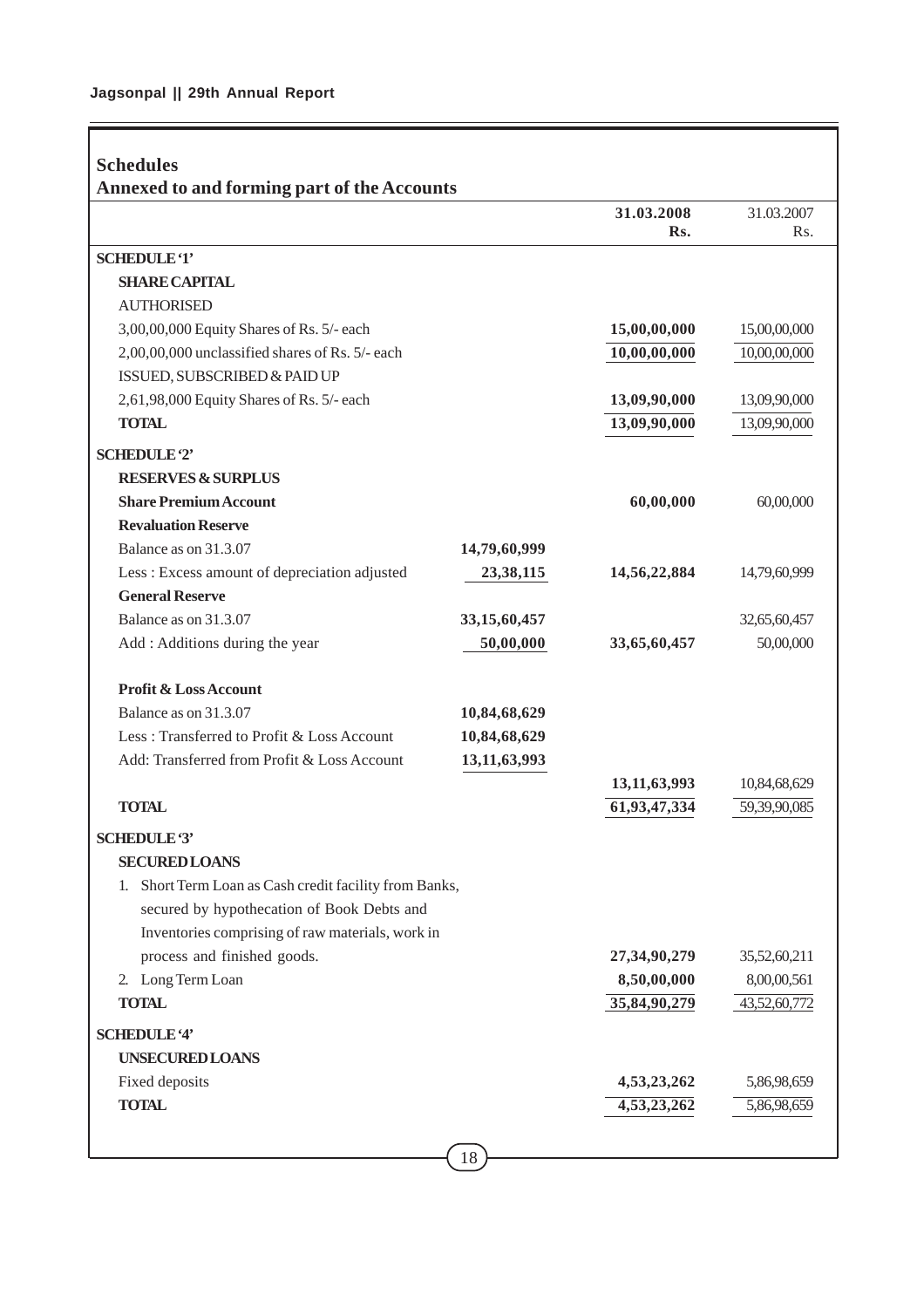# **Jagsonpal || 29th Annual Report**

|                                              |                                               | <b>GROSS BLOCK</b> |                |                              |                                | <b>DEPRECIATION &amp; IMPAIRMENT</b> |                              |                              | NET BLOCK                              |                                                          |
|----------------------------------------------|-----------------------------------------------|--------------------|----------------|------------------------------|--------------------------------|--------------------------------------|------------------------------|------------------------------|----------------------------------------|----------------------------------------------------------|
| Particulars                                  | Balance<br>as at<br>31.03.07                  | Additions          | Adjust<br>ment | Balance<br>as at<br>31.03.08 | Balance<br>as at<br>31.03.07   | For the<br>Year                      | Balance<br>as at<br>31.03.08 | Balance<br>as at<br>31.03.08 | Depreciation<br>without<br>Revaluation | Balance<br>without<br>Revaluation<br>as at<br>31.03.2008 |
| Goodwill                                     | 3,00,000                                      |                    |                | 3,00,000                     |                                |                                      |                              | 3,00,000                     |                                        | 3,00,000                                                 |
| Free Hold Land                               | 8,75,93,625                                   |                    |                | 8,75,93,625                  |                                |                                      |                              | 8,75,93,625                  |                                        | 37,18,808                                                |
| Building                                     | 13,26,01,001                                  | 4,08,611           |                | 13,30,09,612                 | 2,25,59,245                    | 44,50,369                            | 2,70,09,613                  | 10,59,99,999                 | 27,41,982                              | 6,32,29,430                                              |
| Plant & Machinery                            | 9,61,17,709                                   | 12,70,630          |                | 9,73,88,339                  | 3,75,52,847                    | 48,53,254                            | 4,24,06,101                  | 5,49,82,238                  | 46,07,482                              | 4,29,33,438                                              |
| Vehicles                                     | 1,78,08,884                                   | 45,076             |                | 1,78,53,960                  | 74,46,736                      | 17,33,173                            | 91,79,909                    | 86,74,051                    | 17,33,173                              | 86,74,051                                                |
| Other Assets                                 | 10,26,98,737                                  | 33,91,617          |                | 10,60,90,354                 | 6,26,53,214                    | 81,73,551                            | 7,08,26,765                  | 3,52,63,589                  | 77,89,593                              | 2,05,97,983                                              |
| Total                                        | 43,71,19,956                                  | 51,15,934          |                | 44,22,35,890                 | 13,02,12,042 1,92,10,347       |                                      | 14,94,22,389                 | 29, 28, 13, 502              | 1,68,72,230                            | 13,94,53,710                                             |
| Previous Year's                              | 43, 14, 32, 259                               | 56,80,819          | 6,878          | 43,71,19,956                 | 11, 13, 54, 605 1, 88, 57, 438 |                                      | 13,02,12,043                 | 30,69,07,914                 |                                        | 1,65,19,322 14,95,12,006                                 |
|                                              |                                               |                    |                |                              |                                |                                      |                              | 31.03.2008                   |                                        | 31.03.2007                                               |
|                                              |                                               |                    |                |                              |                                |                                      |                              | Rs.                          |                                        | Rs.                                                      |
|                                              |                                               |                    |                |                              |                                |                                      |                              |                              |                                        |                                                          |
| <b>SCHEDULE '6'</b><br><b>INVESTMENTS</b>    |                                               |                    |                |                              |                                |                                      |                              |                              |                                        |                                                          |
| Quoted (at cost)                             |                                               |                    |                |                              |                                |                                      |                              | 5,031                        |                                        | 5,031                                                    |
|                                              | (Refer notes on accounts in Schedule '13')    |                    |                |                              |                                |                                      |                              |                              |                                        |                                                          |
| <b>TOTAL</b>                                 |                                               |                    |                |                              |                                |                                      |                              | 5,031                        |                                        | 5,031                                                    |
|                                              |                                               |                    |                |                              |                                |                                      |                              |                              |                                        |                                                          |
| <b>SCHEDULE '7'</b><br><b>Stock-in-Trade</b> | <b>CURRENTASSETS, LOANS &amp; ADVANCES</b>    |                    |                |                              |                                |                                      |                              |                              |                                        |                                                          |
|                                              | (At cost or market price whichever is less as |                    |                |                              |                                |                                      |                              |                              |                                        |                                                          |
| certified by one of the Directors).          |                                               |                    |                |                              |                                |                                      |                              |                              |                                        |                                                          |
| <b>Raw Materials</b>                         |                                               |                    |                |                              |                                |                                      |                              | 8,39,38,547                  |                                        |                                                          |
| Work in process                              |                                               |                    |                |                              |                                |                                      |                              | 5,86,08,801                  |                                        | 9,05,89,108<br>7,43,38,613                               |
| <b>Finished Goods</b>                        |                                               |                    |                |                              |                                |                                      |                              | 19,25,16,737<br>33,50,64,085 |                                        | 27,71,50,748<br>44,20,78,469                             |
| <b>Sundry Debtors</b>                        |                                               |                    |                |                              |                                |                                      |                              |                              |                                        |                                                          |
|                                              | (unsecured but Considered good)               |                    |                |                              |                                |                                      |                              |                              |                                        |                                                          |
|                                              | Debts outstanding for a period                |                    |                |                              |                                |                                      |                              |                              |                                        |                                                          |
| exceeding 6 months                           |                                               |                    |                |                              |                                |                                      |                              | 9,80,628                     |                                        | 87,35,302                                                |
| Other Debts                                  |                                               |                    |                |                              |                                |                                      |                              | 41,04,90,924                 |                                        | 44,71,89,001                                             |
|                                              |                                               |                    |                |                              |                                |                                      |                              | 41, 14, 71, 552              |                                        | 45,59,24,303                                             |
|                                              | <b>Cash and Bank Balances</b>                 |                    |                |                              |                                |                                      |                              |                              |                                        |                                                          |
| Cash and Imprest in hand                     |                                               |                    |                |                              |                                |                                      |                              | 57,92,857                    |                                        | 55,33,502                                                |
| <b>Balances with Scheduled Banks</b>         |                                               |                    |                |                              |                                |                                      |                              | 5,70,81,711                  |                                        | 3,00,22,282                                              |
|                                              |                                               |                    |                |                              |                                |                                      |                              | 6,28,74,568                  |                                        | 3,55,55,784                                              |
| <b>Loans &amp; Advances</b>                  |                                               |                    |                |                              |                                |                                      |                              |                              |                                        |                                                          |
|                                              | (Unsecured but considered Good)               |                    |                |                              |                                |                                      |                              |                              |                                        |                                                          |
|                                              | Advances recoverable in cash or in            |                    |                |                              |                                |                                      |                              |                              |                                        |                                                          |
| kind or for value to be received             |                                               |                    |                |                              |                                |                                      |                              | 2,34,45,003                  |                                        | 2,18,09,671                                              |
| Advance Income Tax                           |                                               |                    |                |                              |                                |                                      |                              | 3,70,20,652                  |                                        | 7,79,68,992                                              |
| <b>Security Deposit</b>                      |                                               |                    |                |                              |                                |                                      |                              | 44,02,212<br>6,48,67,867     |                                        | 42,19,712<br>10,39,98,375                                |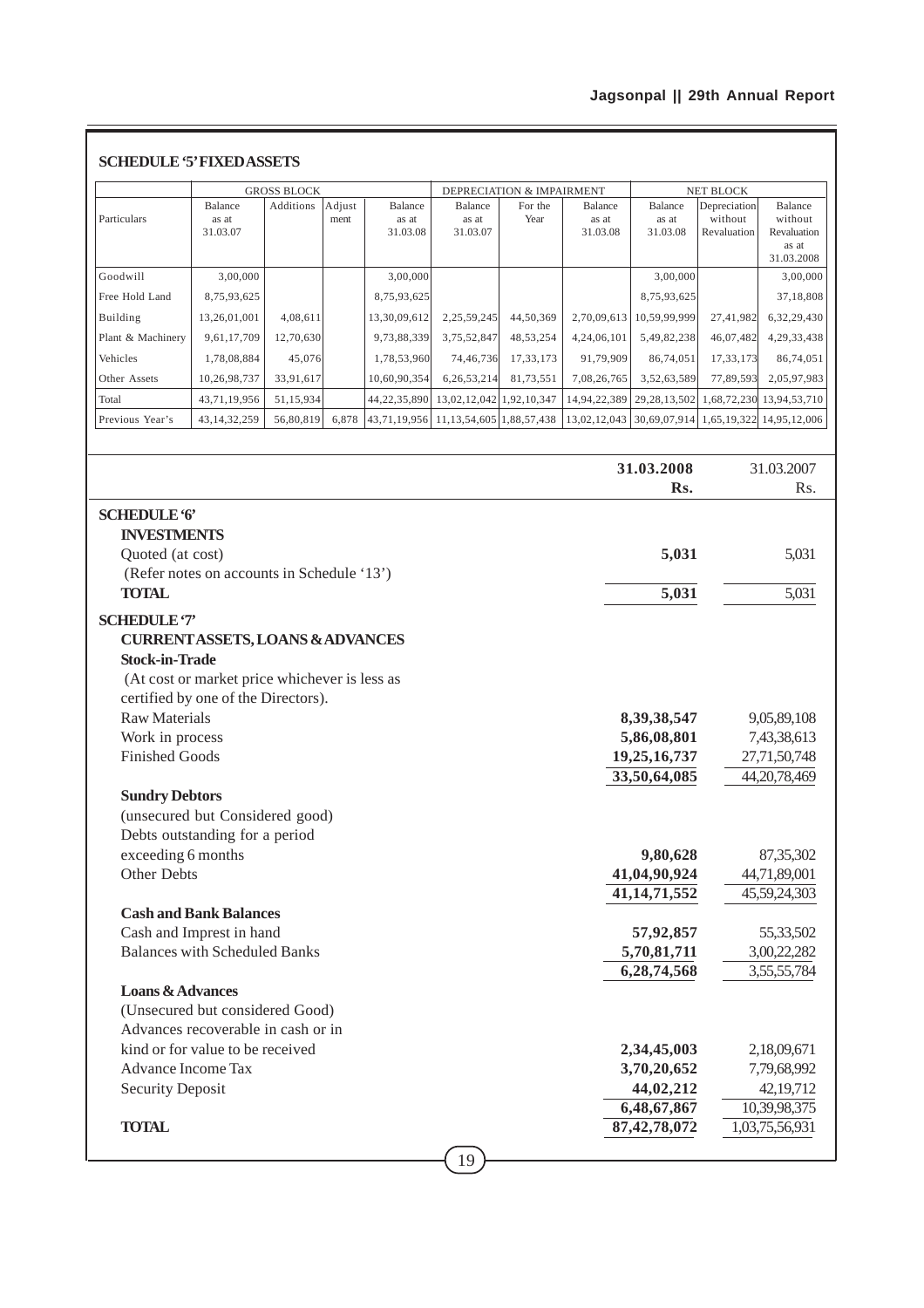|                                                       |             | 31.03.2008              | 31.03.2007   |
|-------------------------------------------------------|-------------|-------------------------|--------------|
|                                                       |             | Rs.                     | Rs.          |
|                                                       |             |                         |              |
| <b>SCHEDULE '8'</b>                                   |             |                         |              |
| <b>CURRENT LIABILITIES &amp; PROVISIONS</b>           |             |                         |              |
| <b>Current Liabilities</b>                            |             |                         |              |
| <b>Sundry Creditors</b>                               | 5,26,60,376 |                         | 8,69,91,181  |
| Other liabilities                                     | 4,86,12,530 |                         | 4,22,78,797  |
| Interest Accrued but not due                          | 14,70,883   | 10,27,43,789            | 19,63,499    |
| <b>Provisions</b>                                     |             |                         |              |
| Provision for taxation                                | 5,61,26,483 |                         | 9,67,55,730  |
| Proposed Dividend                                     | 26,19,800   | 5,87,46,283             | 26,19,800    |
| <b>TOTAL</b>                                          |             | 16,14,90,072            | 23,06,09,007 |
| <b>SCHEDULE '9'</b>                                   |             |                         |              |
| <b>OTHERINCOME</b>                                    |             |                         |              |
| Miscellaneous Income                                  |             | 25,39,028               | 77,16,748    |
| Dividend received from other companies                |             | 11,084                  | 11,084       |
| <b>TOTAL</b>                                          |             | 25,50,112               | 77,27,832    |
| <b>SCHEDULE '10'</b>                                  |             |                         |              |
| <b>COST OF MATERIALS</b>                              |             |                         |              |
| <b>Opening Stocks</b>                                 |             | 9,05,89,108             | 9,02,69,340  |
| Add: Purchases                                        |             | 80,60,43,715            | 65,91,24,243 |
|                                                       |             | 89,66,32,823            | 74,93,93,583 |
| Less: Closing Stocks                                  |             | 8,39,38,547             | 9,05,89,108  |
| <b>TOTAL</b>                                          |             | 81,26,94,276            | 65,88,04,475 |
| <b>SCHEDULE</b> '11'                                  |             |                         |              |
| <b>OTHER EXPENDITURE</b>                              |             |                         |              |
| Power and Fuel                                        |             | 1,22,93,612             | 1,87,98,825  |
| Rent                                                  |             | 71,02,607               | 60,35,578    |
| Repair and Maintenance                                |             | 1,04,53,715             | 83,60,617    |
| Personnel Expenses                                    |             |                         |              |
| -Salaries, Wages, Bonus &                             |             |                         |              |
| Contribution to Providend and other funds<br>-Welfare |             | 19,90,07,703            | 19,06,15,178 |
|                                                       |             | 28,04,446               | 27,43,768    |
| Insurance                                             |             | 54,26,833               | 74,31,257    |
| Miscellaneous Expenses<br>Auditor's Remuneration      |             | 3,50,90,251<br>1,77,630 | 2,62,08,904  |
|                                                       |             |                         | 1,60,000     |
| <b>Travelling Expenses</b>                            |             | 6,25,49,515             | 5,92,12,412  |
| <b>Sales Administration Expenses</b>                  |             | 10,19,16,385            | 7,91,92,786  |
| Freight outward<br><b>TOTAL</b>                       |             | 2,13,04,745             | 2,13,16,297  |
|                                                       |             | 45,81,27,442            | 42,00,75,622 |
| <b>SCHEDULE '12'</b>                                  |             |                         |              |
| <b>FINANCIAL EXPENSES</b>                             |             |                         |              |
| Interest and charges                                  |             | 6,35,13,633             | 5,63,02,459  |
| <b>TOTAL</b>                                          |             | 6,35,13,633             | 5,63,02,459  |
|                                                       |             |                         |              |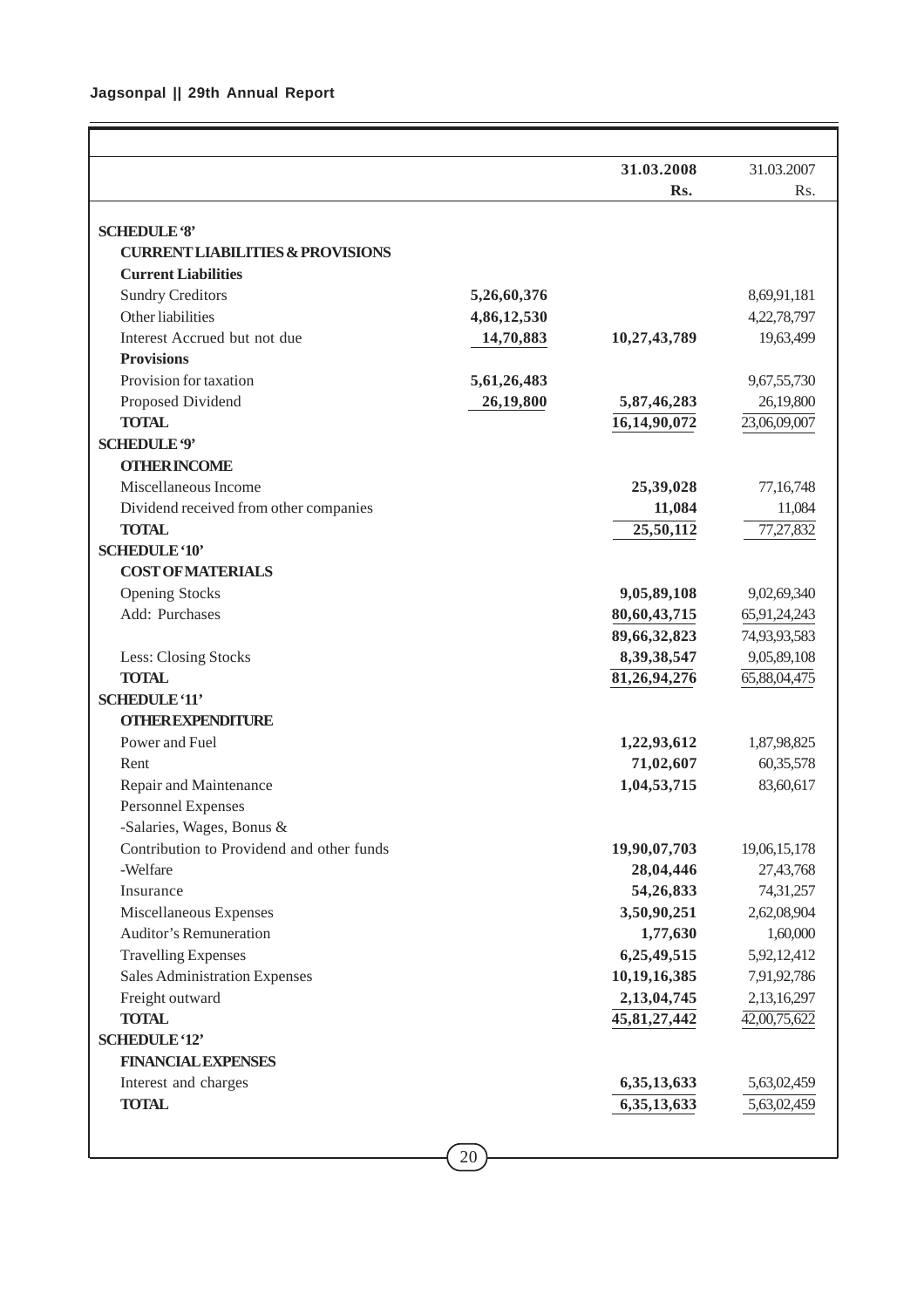# **SCHEDULE '13' NOTES TO ACCOUNTS**

Notes annexed to and forming part of the Balance Sheet as at 31st March 2008 and Profit & Loss Account for the year ended on that date.

|                           | 31.03.2008     | 31.03.2007 |
|---------------------------|----------------|------------|
|                           | $\mathbf{R}$ s | Rs.        |
| 1. Contingent Liabilities |                |            |
| Bank guarantees           | 8,67,500       | 3,00,000   |

## **2. Significant Accounting Policies**

The significant accounting policies followed by the Company are as follows:

- I. The Accounts have been prepared to comply in all material aspects with applicable accounting principles in India, the accounting standards issued by the Institute of Chartered Accountants of India and the relevant provisions of the Companies' Act, 1956 and are in consonance with generally accepted accounting principles.
- II. Fixed assets are stated at cost of acquisition and subsequent improvements thereto including taxes, duties, freight and other incidental expenses to acquisition and installation. In case of write up due to revaluation, the fixed assets are shown at such higher amounts. The carrying amount of fixed assets are reviewed at each balance sheet date if there is any indication of impairment based on internal/external factors. Where the carrying value exceeds the estimated recoverable amount, provision for impairment is made to adjust the carrying value to the recoverable amount. The recoverable amount is the greater of the assets estimated net realizable value and value in use. In assessing value in use, the estimated future cash flows are discounted to their present value using an appropriate discounting rate.
- III. The Company follows the straight line method (S.L.M.) of charging depreciation on all assets. Consequent to the insertion of schedule XIV in Companies Act, 1956 with effect from 2nd April, 1987, depreciation has been provided at the S.L.M. rates prescribed in schedule XIV in respect of additions to fixed assets from and after the said date and in respect of additions to fixed assets prior to said date, the depreciation has been provided at older rates. Pursuant to the notification of department of Company Affairs dated 16.12.1993, depreciation on assets acquired on and after the said date is provided at new rates.
- IV. Capital work in progress, if any, is stated at cost.
- V. Long term investments are stated at cost.
- VI. Inventories are valued at the lower of cost and estimated net realisable value after providing for cost of obsolescence and other anticipated losses, wherever considered necessary. Finished goods and work in progress include costs of conversion and other costs incurred in bringing the inventories to their present location and condition.
- VII. Revenue is recognised on completion of sale of goods.
- VIII. Transactions in foreign currency are recorded at the exchange rates prevailing on the date of the transaction. Current assets and current liabilities (other than relating to fixed assets) are restated at the rates prevailing at year end or at the forward rates where forward cover has been taken and the difference between the year end rates/forward rate and exchange rates at the date of transaction. Transaction is recognised as income or expense.
- IX. Research and Development costs, (other than cost of fixed assets acquired) are charged as an expense in the year in which they are incurred.
- X. Contribution to Provident Fund is made monthly at a pre-determined rate to the provident fund authorities and accounted on an accrual basis.
- XI. Company has affected an arrangement with Life Insurance Corporation of India under Group Gratuity cum Life Assurance Scheme so as to cover future payment of Gratuity to retiring and other employees and is making the contribution to them as per the premium sought.
- XII. a) Sales comprise of sale of goods net of trade discount, goods returns, breakages.
	- b) Dividend on Shares, Insurance and other claims as and when received.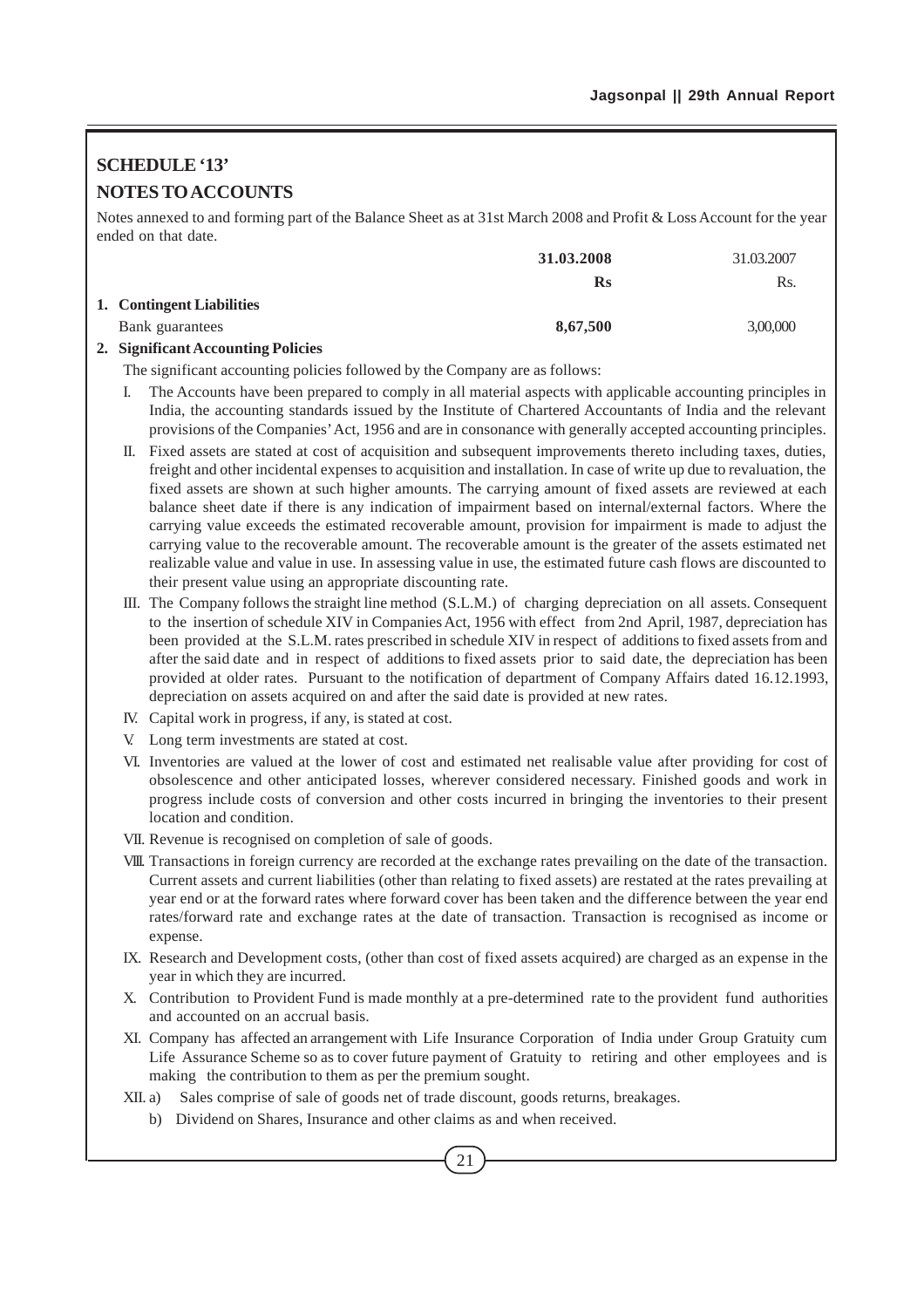## **Jagsonpal || 29th Annual Report**

|                                                                                                                     | 31.03.2008   | 31.03.2007   |
|---------------------------------------------------------------------------------------------------------------------|--------------|--------------|
| 3. Capital Work in Process                                                                                          | Rs. in lacs  | Rs. in lacs  |
| Land                                                                                                                | 428.06       | 428.06       |
| Civil Works & Utilities                                                                                             | 928.56       | 620.56       |
| Preoperative Expenses:                                                                                              |              |              |
| Salary & Wages                                                                                                      | 76.25        | 58.60        |
| Travelling & Conveyance                                                                                             | 24.68        | 22.42        |
| Interest                                                                                                            | 190.43       | 100.00       |
| Others                                                                                                              | 76.73        | 73.77        |
| Total                                                                                                               | 1724.71      | 1303.41      |
| Provision for payment to Whole time Directors including Managing Director:<br>4.                                    |              |              |
|                                                                                                                     | Rs.          | Rs.          |
| Salary<br>Commission                                                                                                | 57,60,000    | 57,60,000    |
| Payment to other Directors :                                                                                        |              |              |
| <b>Meeting Fees</b>                                                                                                 | 96,500       | 86,500       |
| Commission                                                                                                          | 3,60,000     | 3,60,000     |
| 5. Market Value of quoted long term (non-trade) investments:                                                        |              |              |
| 1304 Fully Paid Equity Shares of Ranbaxy Laboratories Ltd.                                                          | 5,72,130     | 4,58,878     |
| 6. Repairs & Maintenance includes:                                                                                  |              |              |
| Plant & Machinery                                                                                                   | 16,11,940    | 9,08,128     |
| <b>Building</b>                                                                                                     | 12,08,020    | 5,94,975     |
| Stores & Spares                                                                                                     | 46,80,420    | 41,58,258    |
| Others                                                                                                              | 29,53,334    | 26,99,256    |
| Computation of Net Profits in accordance with Section 198 of the Companies Act 1956 and commission payable to<br>7. |              |              |
| the Directors.                                                                                                      |              |              |
|                                                                                                                     | Rs. in lacs  | Rs. in lacs  |
| Profit before tax                                                                                                   | 519.19       | 465.54       |
| Directors' remuneration                                                                                             | 61.20        | 61.20        |
| Net Profit under Section 198                                                                                        | 580.39       | 526.74       |
| Commission payable to whole time directors' @ 4%                                                                    |              |              |
| Restricted to                                                                                                       |              |              |
| Commission payable to independent directors $@1\%$                                                                  |              |              |
| Restricted to                                                                                                       | 5.80<br>3.60 | 5.26<br>3.60 |
| 8. Payment & provisions for Auditors relating to:                                                                   |              |              |
| Audit Fee                                                                                                           | 1,20,000     | 1,20,000     |
| <b>Other Matters</b>                                                                                                | 57,630       | 40,000       |
| 9. The Tax assessment of the Company under the Income Tax Act, 1961 has been completed up to the accounting         |              |              |
| year ending 31.03.2005 and there are no tax dues standing against the Company in respect of the above.              |              |              |
|                                                                                                                     | 31.03.2008   | 31.03.2007   |
| 10. Balance with Scheduled Banks Include:                                                                           | Rs.          | Rs.          |
| <b>Current Accounts</b>                                                                                             | 58, 13, 127  | 1,93,77,623  |
| Deposit Accounts                                                                                                    | 65,46,949    | 1,06,44,659  |
|                                                                                                                     |              |              |
| 11. Payment of provident fund                                                                                       | 50,01,240    | 47,96,805    |
| 12. Excise duty payable on finished goods is accounted in the year of manufacture. The treatment has no impact on   |              |              |
| the profit.                                                                                                         |              |              |
| 22                                                                                                                  |              |              |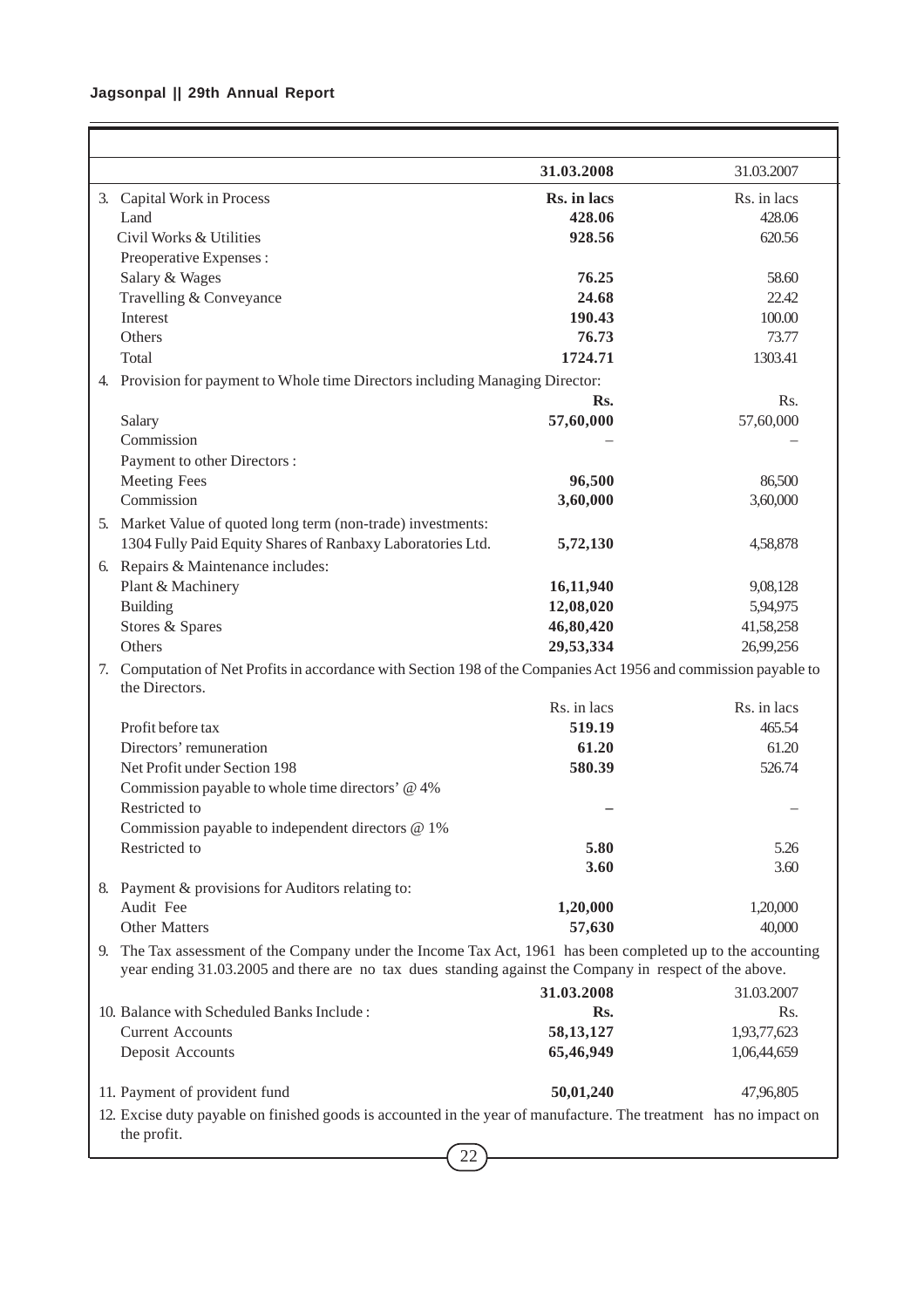13. ADDITIONAL INFORMATION PURSUANT TO PARAGRAPHS 3 & 4 OF PART II OF SCHEDULE VI OF THE COMPANIES ACT, 1956 ( As certified by a Director and accepted by the Auditors).

## A. PARTICULARS OF GOODS MANUFACTURED:

| <b>Goods manufactured</b>                                                                                                                    | Unit of<br><b>Measure</b>                                                                                                           |                                                                         | <b>Actual Production</b><br>01.04.2007 to<br>31.03.2008                          |                                                                          | <b>Actual Production</b><br>01.04.2006 to<br>31.03.2007                           |  |
|----------------------------------------------------------------------------------------------------------------------------------------------|-------------------------------------------------------------------------------------------------------------------------------------|-------------------------------------------------------------------------|----------------------------------------------------------------------------------|--------------------------------------------------------------------------|-----------------------------------------------------------------------------------|--|
| Capsules<br><b>Tablets</b><br>Syrups<br>Ampoules<br><b>Vials</b><br><b>Ointments</b><br>Bulk Drugs & Intermediates<br>Dry Powder             | <b>Millions</b><br><b>Millions</b><br>KlLtrs.<br>Kl Ltrs<br><b>Kl</b> Ltrs<br>M. Tonnes<br>M. Tonnes<br>M. Tonnes                   |                                                                         | 385.89<br>192.12<br>491.17<br>3.87<br>51.93<br>20.98<br>65.14<br>0.14            |                                                                          | 398.87<br>248.84<br>729.61<br>5.13<br>18.12<br>32.63<br>65.19<br>0.20             |  |
| B. STOCKS OF FINISHED GOODS                                                                                                                  |                                                                                                                                     |                                                                         |                                                                                  |                                                                          | $(Rs.$ lacs $)$                                                                   |  |
| <b>Class of Goods</b>                                                                                                                        | <b>Unit of</b><br><b>Measure</b>                                                                                                    |                                                                         | 31.03.2008                                                                       | 31.03.2007                                                               |                                                                                   |  |
|                                                                                                                                              |                                                                                                                                     | Qty.                                                                    | <b>Value</b>                                                                     | Qty.                                                                     | <b>Value</b>                                                                      |  |
| Capsules<br><b>Tablets</b><br>Syrups<br>Ampoules<br><b>Vials</b><br><b>Ointments</b><br>Bulk Drugs & Intermediates<br>Dry Powder<br>Infusion | <b>Millions</b><br><b>Millions</b><br>KI Ltrs.<br><b>KlLtrs</b><br><b>KlLtrs</b><br>M. Tonnes<br>M. Tonnes<br>M. Tonnes<br>Kl Ltrs. | 19.89<br>43.89<br>69.82<br>0.55<br>3.63<br>0.98<br>1.71<br>0.06<br>1.56 | 600.67<br>897.70<br>166.48<br>101.83<br>13.71<br>9.05<br>112.68<br>17.72<br>5.32 | 50.30<br>37.60<br>188.55<br>2.25<br>0.73<br>5.94<br>0.79<br>0.08<br>3.44 | 786.93<br>660.43<br>477.68<br>610.87<br>9.37<br>54.61<br>148.50<br>11.38<br>11.73 |  |
| C. TURNOVER OF FINISHED GOODS.                                                                                                               |                                                                                                                                     |                                                                         |                                                                                  |                                                                          | (Rs.lacs)                                                                         |  |
| <b>Class of Goods</b>                                                                                                                        | <b>Unit of</b><br><b>Measure</b>                                                                                                    |                                                                         | 01.04.2007<br>to 31.03.2008                                                      | 01.04.2006<br>to 31.03.2007                                              |                                                                                   |  |
|                                                                                                                                              |                                                                                                                                     | Qty.                                                                    | <b>Value</b>                                                                     | Qty.                                                                     | <b>Value</b>                                                                      |  |
| Capsules<br><b>Tablets</b><br>Syrups<br>Injectables:<br>Ampoules                                                                             | <b>Millions</b><br><b>Millions</b><br>Kl Ltrs.<br><b>KlLtrs</b>                                                                     | 467.26<br>242.38<br>651.45<br>6.33                                      | 6373.77<br>3733.63<br>1332.59<br>2154.23                                         | 445.93<br>289.43<br>811.25<br>5.14                                       | 5984.66<br>2916.73<br>1559.89<br>1554.58                                          |  |
| <b>Vials</b><br>Ointments<br><b>Bulk Drugs &amp;Intermediates</b><br>Dry Powder<br>Infusion                                                  | KILtrs<br>M. Tonnes<br>M. Tonnes<br>M. Tonnes<br>Kl Ltrs.                                                                           | 50.37<br>37.64<br>64.22<br>0.25<br>25.91                                | 161.05<br>324.76<br>1482.84<br>104.78<br>112.30                                  | 27.44<br>44.66<br>70.78<br>1.34<br>33.18                                 | 135.63<br>353.87<br>1803.54<br>103.79<br>112.93                                   |  |
| D. PURCHASE OF FINISHED GOODS                                                                                                                |                                                                                                                                     |                                                                         |                                                                                  |                                                                          | (Rs. lacs)                                                                        |  |
| <b>Class of Goods</b>                                                                                                                        | <b>Unit of</b><br><b>Measure</b>                                                                                                    |                                                                         | 01.04.2007<br>to 31.03.2008                                                      | 01.01.2006<br>to 31.03.2007                                              |                                                                                   |  |
|                                                                                                                                              |                                                                                                                                     | Qty.                                                                    | <b>Value</b>                                                                     | Qty.                                                                     | <b>Value</b>                                                                      |  |
| Capsules<br><b>Tablets</b><br>Syrup<br>Ampoules<br><b>Vials</b><br>Ointment<br><b>Bulk Drugs</b><br>Dry Powder<br>Infusions                  | <b>Millions</b><br><b>Millions</b><br><b>Kl</b> Ltrs<br>Kl Ltrs.<br>Kl Ltrs.<br>M.Tonnes<br>M.Tonnes<br>M.Tonnes<br>Kl Ltrs.        | 50.96<br>56.55<br>41.55<br>0.76<br>1.34<br>11.70<br>0.09<br>24.03       | 1229.70<br>747.68<br>135.87<br>342.26<br>11.70<br>103.26<br>20.44<br>49.32       | 25.80<br>36.33<br>117.22<br>0.24<br>2.87<br>10.77<br>0.84<br>20.89       | 460.81<br>435.36<br>281.00<br>141.71<br>39.11<br>92.86<br>93.21<br>39.46          |  |
|                                                                                                                                              | 23                                                                                                                                  |                                                                         |                                                                                  |                                                                          |                                                                                   |  |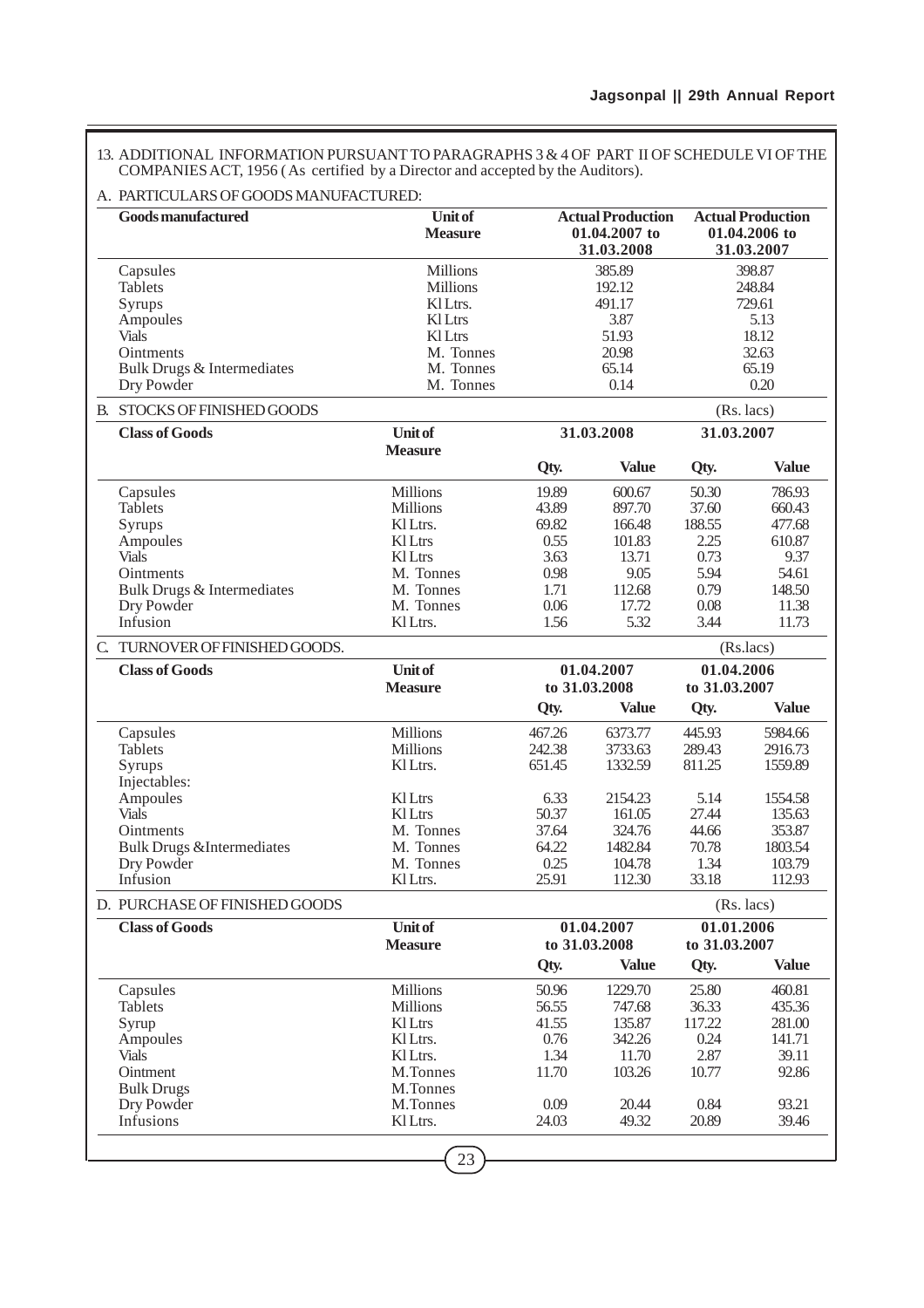| <b>INSTALLED CAPACITY</b><br>E.                                                                                                                                                                                                        |                                  |       |                    |              |                    |
|----------------------------------------------------------------------------------------------------------------------------------------------------------------------------------------------------------------------------------------|----------------------------------|-------|--------------------|--------------|--------------------|
| <b>Class of Goods</b>                                                                                                                                                                                                                  | <b>Unit of</b><br><b>Measure</b> |       | 31.03.2008         |              | 31.03.2007         |
| Capsules                                                                                                                                                                                                                               | <b>Millions</b>                  |       | 1300               |              | 1300               |
| Tablets                                                                                                                                                                                                                                | Millions                         |       | 1300               |              | 1300               |
| Syrup                                                                                                                                                                                                                                  | KI Ltrs.                         |       | 2400               |              | 2400               |
| Injectables:                                                                                                                                                                                                                           |                                  |       |                    |              |                    |
| Ampoules                                                                                                                                                                                                                               | <b>Kl</b> Ltrs                   |       | 33                 |              | 33                 |
| <b>Vials</b>                                                                                                                                                                                                                           | <b>KlLtrs</b>                    |       | 406                |              | 406                |
| Ointment                                                                                                                                                                                                                               | M. Tonnes                        |       | 164                |              | 164                |
| F. CONSUMPTION OF RAW MATERIAL                                                                                                                                                                                                         |                                  |       |                    |              |                    |
| <b>Item</b>                                                                                                                                                                                                                            | <b>Unit of</b>                   |       | 01.04.2007         | 01.04.2006   |                    |
|                                                                                                                                                                                                                                        | <b>Measure</b>                   |       | to 31.3.2008       | to 31.3.2007 |                    |
|                                                                                                                                                                                                                                        |                                  | Qty.  | <b>Value</b>       | Qty.         | <b>Value</b>       |
| <b>DOHCL</b>                                                                                                                                                                                                                           | M. Tonnes                        | 15.67 | 880.86             |              |                    |
| D L Oxyphene Base                                                                                                                                                                                                                      | M. Tonnes                        |       |                    | 39.01        | 1181.44            |
| Others $*$                                                                                                                                                                                                                             |                                  |       | 7246.08            |              | 5406.60            |
| Total                                                                                                                                                                                                                                  |                                  |       | 8126.94            |              | 6588.04            |
| * No single item constitutes more than 10% in value terms of total consumption                                                                                                                                                         |                                  |       |                    |              |                    |
| BREAK-UP OF CONSUMPTION OF MATERIALS<br>G.                                                                                                                                                                                             |                                  |       |                    |              |                    |
| Indigenous (Rs lacs)                                                                                                                                                                                                                   |                                  |       | 7631.45            |              | 5843.64            |
| As % age of total                                                                                                                                                                                                                      |                                  |       | 93.90              |              | 88.70              |
| Imported (Rs lacs)                                                                                                                                                                                                                     |                                  |       | 495.49             |              | 744.40             |
| As % age of Total                                                                                                                                                                                                                      |                                  |       | 6.10               |              | 11.30              |
| H. VALUE OF IMPORTS ON CIF BASIS                                                                                                                                                                                                       |                                  |       |                    |              |                    |
| Raw Materials (Rs lacs)<br>VALUE OF FINISHED GOODS PURCHASED (Rs lacs)<br>I.                                                                                                                                                           |                                  |       | 495.49<br>2640.23  |              | 735.35<br>1583.52  |
| J.<br>EXPENDITURE IN FOREIGN EXCHANGE                                                                                                                                                                                                  |                                  |       |                    |              |                    |
| Travelling (Rs lacs)                                                                                                                                                                                                                   |                                  |       | 34.12              |              | 31.07              |
| Subscription                                                                                                                                                                                                                           |                                  |       | 0.13               |              | 0.58               |
| K. EARNINGS IN FOREIGN EXCHANGE                                                                                                                                                                                                        |                                  |       |                    |              |                    |
| Export FOB value (Rs lacs)                                                                                                                                                                                                             |                                  |       | 474.52             |              | 457.41             |
| 14. Deferred tax adjustment has been made upto 31.03.2008 No affect of section 43B liabilities have been made as they                                                                                                                  |                                  |       |                    |              |                    |
| are permanent differences.                                                                                                                                                                                                             |                                  |       |                    |              |                    |
| 15. Segment Reporting The company operates in the Pharmaceutical segment. The segment results are as under:-                                                                                                                           |                                  |       |                    |              |                    |
| Sales (Rs. in lacs)<br>Profit after tax (Rs. in lacs)                                                                                                                                                                                  |                                  |       | 15779.95<br>307.60 |              | 14525.61<br>280.29 |
| 16. Disclosure of Earning per Share:                                                                                                                                                                                                   |                                  |       |                    |              |                    |
| Basic and diluted Earning per Share                                                                                                                                                                                                    |                                  |       | Rs. 1.17           |              | Rs. 1.07           |
| 17. Related party disclosures - AS 18                                                                                                                                                                                                  |                                  |       |                    |              |                    |
| A) The company does not have any subsidiary company and or related companies.                                                                                                                                                          |                                  |       |                    |              |                    |
| B) Directors :-                                                                                                                                                                                                                        |                                  |       |                    |              | Transaction        |
| Jagmohan Singh Kochhar                                                                                                                                                                                                                 |                                  |       | 28,80,000          |              | - Remuneration     |
| Rajpal Singh Kochhar                                                                                                                                                                                                                   |                                  |       | 28,80,000          |              | - Remuneration     |
| Related parties:-                                                                                                                                                                                                                      |                                  |       |                    |              |                    |
| Prithipal Singh Kochhar                                                                                                                                                                                                                |                                  |       | 15,56,400          |              | - Remuneration     |
| 18. Previous years' figures have been re-grouped and rearranged wherever necessary.                                                                                                                                                    |                                  |       |                    |              |                    |
| 19. The names of small scale industries to whom the Company owes dues outstanding for more than 30 days at the<br>Balance Sheet date, computed on unit-wise basis, are: M/s. Classic Bottle Caps Pvt. Ltd , Jay Kay Printers, Lasersec |                                  |       |                    |              |                    |
| India Pvt. Ltd. New Age Aqua Pvt. Ltd.                                                                                                                                                                                                 |                                  |       |                    |              |                    |
|                                                                                                                                                                                                                                        |                                  |       |                    |              |                    |
|                                                                                                                                                                                                                                        |                                  |       |                    |              |                    |
| As per our report of even date<br>For P.P. Thukral & Co.                                                                                                                                                                               | <b>J.S. Kochhar</b>              |       |                    |              | S. Mukhopadhyay    |
| <b>Chartered Accountants</b>                                                                                                                                                                                                           | Chairman                         |       |                    |              | Director           |
|                                                                                                                                                                                                                                        |                                  |       |                    |              |                    |
| <b>Suresh Sethi</b>                                                                                                                                                                                                                    | <b>Rajpal Singh Kochhar</b>      |       |                    |              | Dr. S.K. Goyal     |
| Partner                                                                                                                                                                                                                                | <b>Managing Director</b>         |       |                    |              | Director           |
|                                                                                                                                                                                                                                        |                                  |       |                    |              |                    |
| Place: New Delhi                                                                                                                                                                                                                       | Sanjiv Kumar Dudeja              |       |                    |              | S.K. Mata          |
| Dated: 01.09.2008                                                                                                                                                                                                                      | General Manager                  |       |                    |              | Company Secretary  |
|                                                                                                                                                                                                                                        | 24                               |       |                    |              |                    |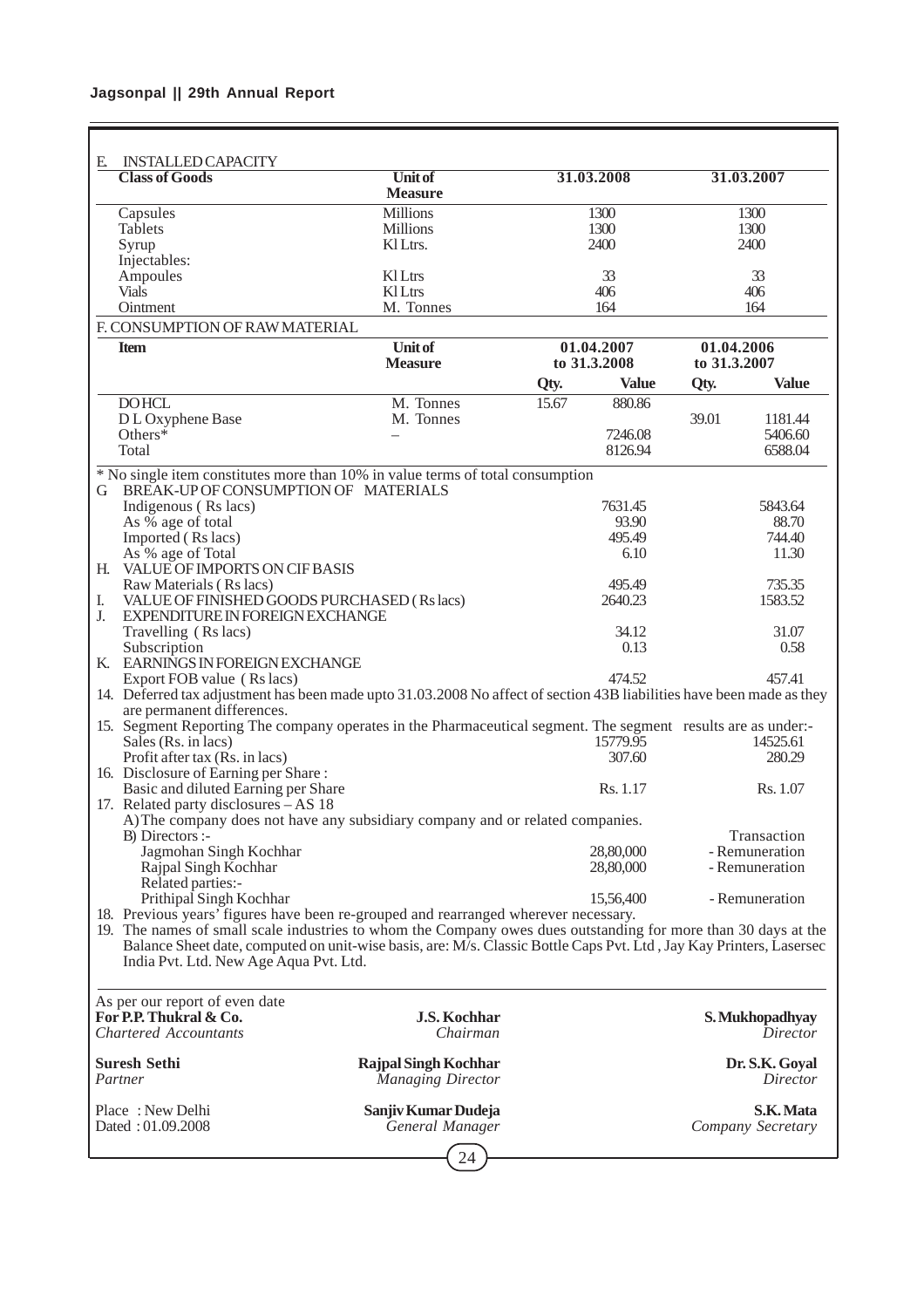|     | Part IV of Schedule VI of The Companies Act, 1956<br><b>Balance Sheet Abstract and Company's General Business Profile</b> |                                                         |                                  |                      |                                   |
|-----|---------------------------------------------------------------------------------------------------------------------------|---------------------------------------------------------|----------------------------------|----------------------|-----------------------------------|
| I.  | <b>Registration Details</b>                                                                                               |                                                         |                                  |                      |                                   |
|     | Registration No.                                                                                                          | 9181                                                    | <b>State Code</b>                |                      | 55                                |
|     | <b>Balance Sheet Date</b>                                                                                                 | : 31.03.2008                                            |                                  |                      |                                   |
| П.  | Capital Raised During the year (Amount in Rs. thousand)                                                                   |                                                         |                                  |                      |                                   |
|     | Public Issue                                                                                                              | NIL                                                     | Rights Issue                     |                      | $NIL$                             |
|     | Bonus Issue                                                                                                               | <b>NIL</b>                                              | Private Placement/Others:        |                      | <b>NIL</b>                        |
|     | III. Position of Mobilisation and Deployment of Funds (Amount in Rs. thousand)                                            |                                                         |                                  |                      |                                   |
|     | <b>Total Liabilities</b>                                                                                                  | 1339568                                                 | <b>Total Assets</b>              |                      | 1339568                           |
|     | <b>SOURCES OF FUNDS</b>                                                                                                   |                                                         |                                  |                      |                                   |
|     | Paid-Up Capital                                                                                                           | 130990                                                  | Reserves & Surplus               | $\ddot{\phantom{a}}$ | 619348                            |
|     | <b>Secured Loans</b>                                                                                                      | 358490                                                  | <b>Unsecured Loans</b>           |                      | 45323                             |
|     | Deferred Tax Liability<br><b>APPLICATION OF FUNDS</b>                                                                     | 23927                                                   |                                  |                      |                                   |
|     | Net Fixed Assets                                                                                                          | 465285                                                  | Investments                      |                      | 5                                 |
|     | Net Current Assets                                                                                                        | 712788                                                  | Misc. Expenditure                |                      | <b>NIL</b>                        |
|     | <b>Accumulated Losses</b>                                                                                                 | NIL<br>$\ddot{\cdot}$                                   |                                  |                      |                                   |
| IV. | Performance of Company (Amount in Rs. thousand)                                                                           |                                                         |                                  |                      |                                   |
|     | Turnover                                                                                                                  | 1577995                                                 | Total Expenditure                |                      | 1526076                           |
|     | Profit/Loss Before Tax                                                                                                    | 51919                                                   | Profit/Loss After Tax            |                      | $+30760$                          |
|     | Earning Per Share                                                                                                         | Rs. 1.17<br>$\ddot{\phantom{a}}$                        | Dividend Rate                    |                      | 2%                                |
| V.  | Generic names of three principal products/services of Company                                                             |                                                         |                                  |                      |                                   |
|     | (As per monetary terms)                                                                                                   |                                                         |                                  |                      |                                   |
|     | Item Code No. (ITC Code)                                                                                                  | 294200<br>÷                                             |                                  |                      |                                   |
|     | <b>Product Description</b>                                                                                                | $\mathbb{R}^{\mathbb{Z}}$                               | Dextropropoxyphene Hydrochloride |                      |                                   |
|     | Item Code No. (ITC Code)                                                                                                  | 300410                                                  |                                  |                      |                                   |
|     | Product Description                                                                                                       | Ampicillin<br>$\ddot{\cdot}$                            |                                  |                      |                                   |
|     | Item Code No. (ITC Code)                                                                                                  | 300490                                                  |                                  |                      |                                   |
|     | <b>Product Description</b>                                                                                                | Nandrolone Decanoate                                    |                                  |                      |                                   |
|     |                                                                                                                           |                                                         |                                  |                      |                                   |
|     | As per our report of even date<br>For P.P. Thukral & Co.                                                                  |                                                         |                                  |                      |                                   |
|     | <b>Chartered Accountants</b>                                                                                              | <b>J.S. Kochhar</b><br>Chairman                         |                                  |                      | S. Mukhopadhyay<br>Director       |
|     |                                                                                                                           |                                                         |                                  |                      |                                   |
|     | <b>Suresh Sethi</b><br>Partner                                                                                            | <b>Rajpal Singh Kochhar</b><br><b>Managing Director</b> |                                  |                      | Dr. S.K. Goyal<br><b>Director</b> |
|     | Place: New Delhi<br>Dated: 01.09.2008                                                                                     | Sanjiv Kumar Dudeja<br>General Manager                  |                                  |                      | S.K. Mata<br>Company Secretary    |
|     |                                                                                                                           | 25                                                      |                                  |                      |                                   |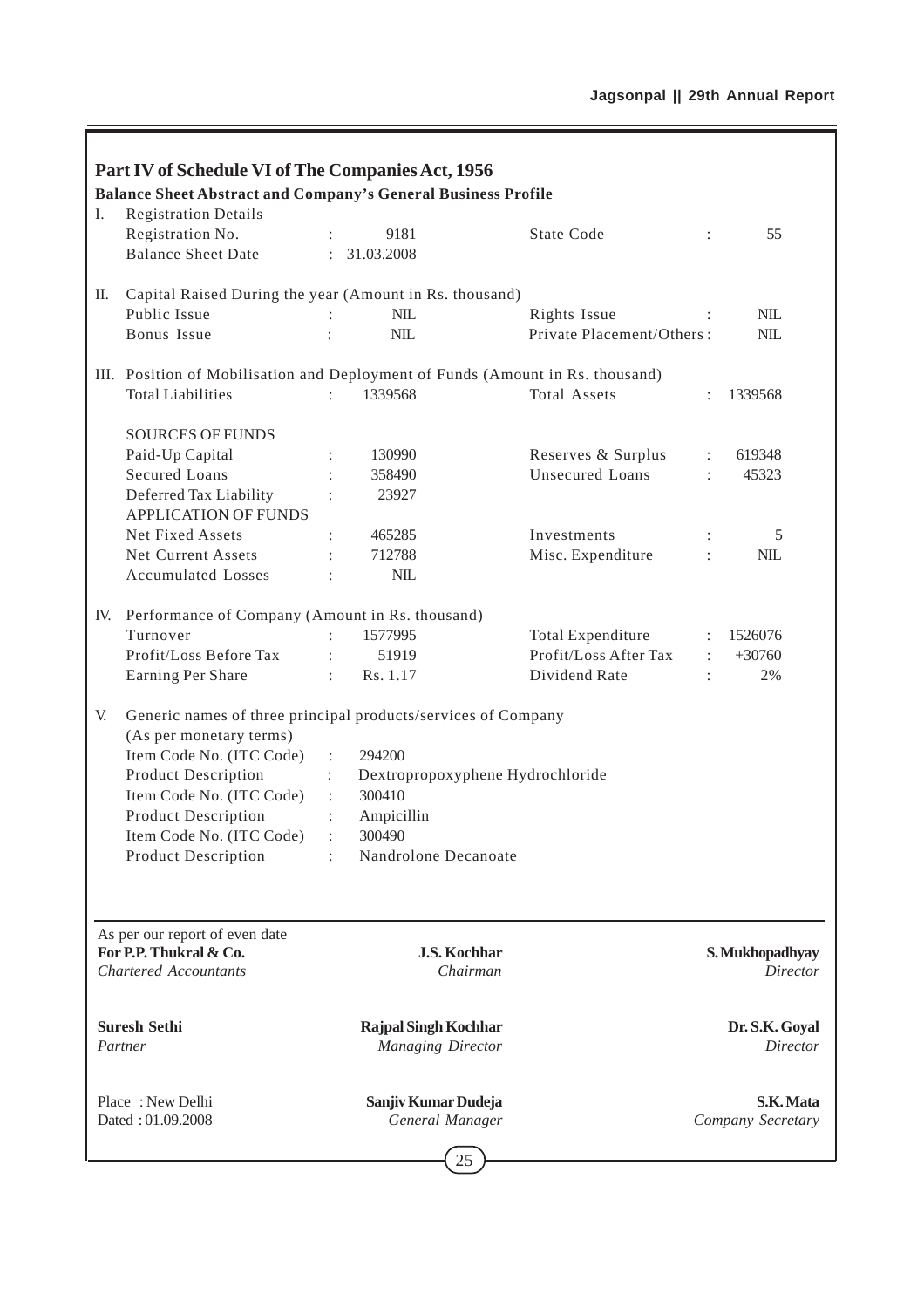# **Cash Flow Statement**

**for the Period Ended 31st March, 2008**

(Pursuant to Clause 32 of the Listing Agreement)

|              |                                                                          |                                                                                                                                           | 31.03.2008                 | 31.03.2007                   |
|--------------|--------------------------------------------------------------------------|-------------------------------------------------------------------------------------------------------------------------------------------|----------------------------|------------------------------|
|              |                                                                          |                                                                                                                                           | (Rs.)                      | (Rs.)                        |
| A.           | <b>Cash Flow From operating activies</b>                                 |                                                                                                                                           |                            |                              |
|              | Net Profit before tax and extraordinary items                            |                                                                                                                                           | 5, 19, 18, 579             | 4,65,54,066                  |
| Add:         | Adjustment for Depreciation                                              |                                                                                                                                           | 1,68,72,231                | 1,65,19,322                  |
|              | Total                                                                    |                                                                                                                                           | 6,87,90,810                | 6,30,73,388                  |
| Add:         | Interest                                                                 |                                                                                                                                           | 6, 35, 13, 633             | 5,63,02,459                  |
|              | Operating profit before working capital changes                          |                                                                                                                                           | 13,23,04,443               | 11,93,75,847                 |
|              | Less: Increase in Inventories                                            |                                                                                                                                           | (10, 70, 14, 384)          | (10, 25, 55, 817)            |
|              | Increase in Sundry Debtors                                               |                                                                                                                                           | (4, 44, 52, 750)           | (9,07,10,065)                |
|              | Increase in Loans & Advances                                             |                                                                                                                                           | (3,91,30,508)              | 41,35,076                    |
|              | Increase in Balances with Scheduled Bank                                 |                                                                                                                                           | 2,70,59,428                | (50, 85, 479)                |
|              |                                                                          |                                                                                                                                           | 29,58,42,657               | 13,21,72,002                 |
| Add:         | Increase in Current Liabilities & Provisions                             |                                                                                                                                           | (7,04,55,165)              | (3,65,78,476)                |
|              | Increase in Short term borrowings from banks                             |                                                                                                                                           | (8,17,69,932)              | 59,81,081                    |
|              |                                                                          |                                                                                                                                           | 14, 36, 17, 561            | 10,15,74,607                 |
|              | Less: Payment of Interest                                                |                                                                                                                                           | 6,35,13,633                | 5,63,02,459                  |
|              | Income, deferred & Fringe benefit tax                                    |                                                                                                                                           | 2,11,58,180                | 1,85,24,660                  |
|              | Dividend & Tax on Dividend                                               |                                                                                                                                           | 30,65,035                  | 30,65,035                    |
| <b>B.</b>    | Cash flow before extra ordinary items                                    |                                                                                                                                           | 5,58,80,713                | 2,36,82,453                  |
|              | <b>Cash Outflow for investing activities</b><br>Purchase of fixed assets |                                                                                                                                           |                            |                              |
|              |                                                                          |                                                                                                                                           | 4,72,45,401<br>86, 35, 312 | 8,91,69,648<br>(6,54,87,195) |
| $\mathbf{C}$ | <b>Cash Flow from financing activities</b>                               |                                                                                                                                           |                            |                              |
| Add:         | Proceeds from sale of fixed assets                                       |                                                                                                                                           |                            |                              |
|              | Proceeds from long term borrowings                                       |                                                                                                                                           | 49,99,439                  | 8,00,00,561                  |
|              | Proceeds from Fixed deposits                                             |                                                                                                                                           | (1,33,75397)               | (1,27,52,250)                |
|              |                                                                          |                                                                                                                                           | 2,59,355                   | 17,61,116                    |
| Add:         | Cash & Imprest in Hand as on 31.03.07                                    |                                                                                                                                           | 55,33,502                  | 37,72,385                    |
|              | Balance of Cash & Imprest in Hand as on 31.03.08                         |                                                                                                                                           | 57,92,857                  | 55,33,501                    |
|              |                                                                          |                                                                                                                                           |                            |                              |
|              | date and found the same to be in agreement therewith                     | We have verified the above Cash Flow Statement for the year ended<br>31st March 2008 with the audited accounts for the year ended on that |                            |                              |
|              | As per our report of even date                                           |                                                                                                                                           |                            |                              |
|              | For P.P. Thukral & Co.                                                   | J.S. Kochhar                                                                                                                              |                            | S. Mukhopadhyay              |
|              | <b>Chartered Accountants</b>                                             | Chairman                                                                                                                                  |                            | <i>Director</i>              |
|              |                                                                          |                                                                                                                                           |                            |                              |
| Partner      | <b>Suresh Sethi</b>                                                      | <b>Rajpal Singh Kochhar</b><br><b>Managing Director</b>                                                                                   |                            | Dr. S.K. Goyal<br>Director   |
|              |                                                                          |                                                                                                                                           |                            |                              |
|              | Place: New Delhi                                                         | Sanjiv Kumar Dudeja                                                                                                                       |                            | S.K. Mata                    |
|              | Dated: 25.08.2007                                                        | General Manager                                                                                                                           |                            | Company Secretary            |
|              |                                                                          | 26                                                                                                                                        |                            |                              |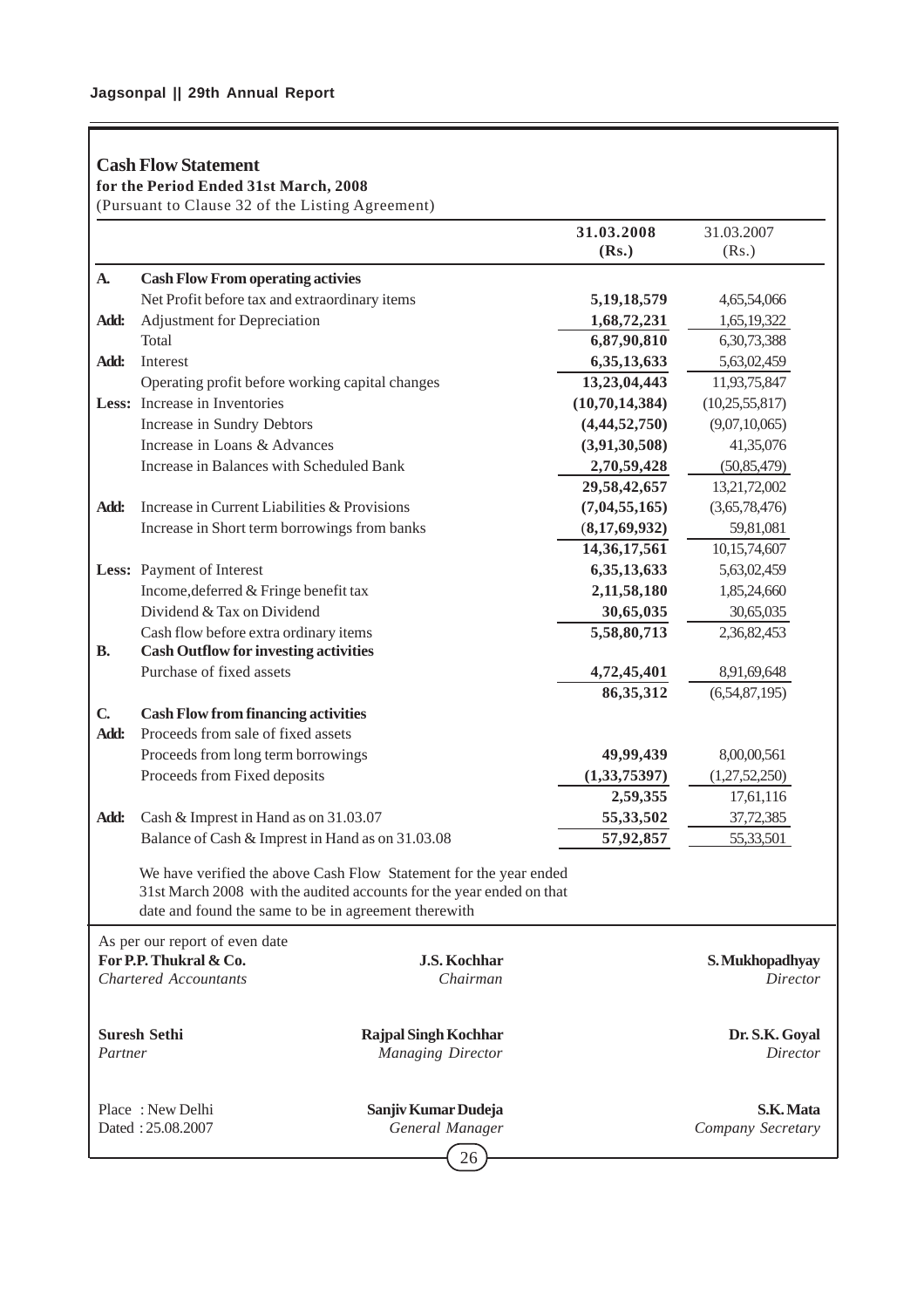| <b>JAGSONPAL PHARMACEUTICALS LIMITED</b><br><b>PROXY</b>                                                                                                                                   |                  |
|--------------------------------------------------------------------------------------------------------------------------------------------------------------------------------------------|------------------|
|                                                                                                                                                                                            |                  |
|                                                                                                                                                                                            |                  |
|                                                                                                                                                                                            |                  |
|                                                                                                                                                                                            |                  |
|                                                                                                                                                                                            |                  |
| as my/our proxy in my/our absence to attend and vote for me/us, and on my/our behalf, at the 29th Annual                                                                                   |                  |
| General Meeting of the Company to be held on 29.09.2008                                                                                                                                    | Thirty<br>Paise  |
|                                                                                                                                                                                            | Revenue<br>Stamp |
| The proxy must be deposited at the Registered Office of the Company at T-210J, Shahpur Jat, New<br>Notes:<br>Delhi-110049, not less than 48 hours before the time for holding the Meeting. |                  |
|                                                                                                                                                                                            |                  |
| JAGSONPAL PHARMACEUTICALS LIMITED<br><b>ATTENDANCE SLIP</b><br>THIS ATTENDANCE SLIP, DULY FILLED IN, IS TO BE HANDED OVER AT<br>THE ENTRANCE OF THE MEETING HALL                           |                  |
| Name of the attending Member                                                                                                                                                               |                  |
|                                                                                                                                                                                            |                  |
| Name of Proxy (In Block Letters, to be filled                                                                                                                                              |                  |
|                                                                                                                                                                                            |                  |
| I hereby record my presence at the 29th Annual General Meeting at Vanita Samaj, 13 Institutional Area,<br>Lodi Road, New Delhi-110003 at 10.00 am on 29.09.2008                            |                  |
|                                                                                                                                                                                            |                  |
| * To be signed at the time of handing over this slip.                                                                                                                                      |                  |

 $\overline{\phantom{a}}$  $\overline{\phantom{a}}$  $\overline{\phantom{a}}$ I

> I I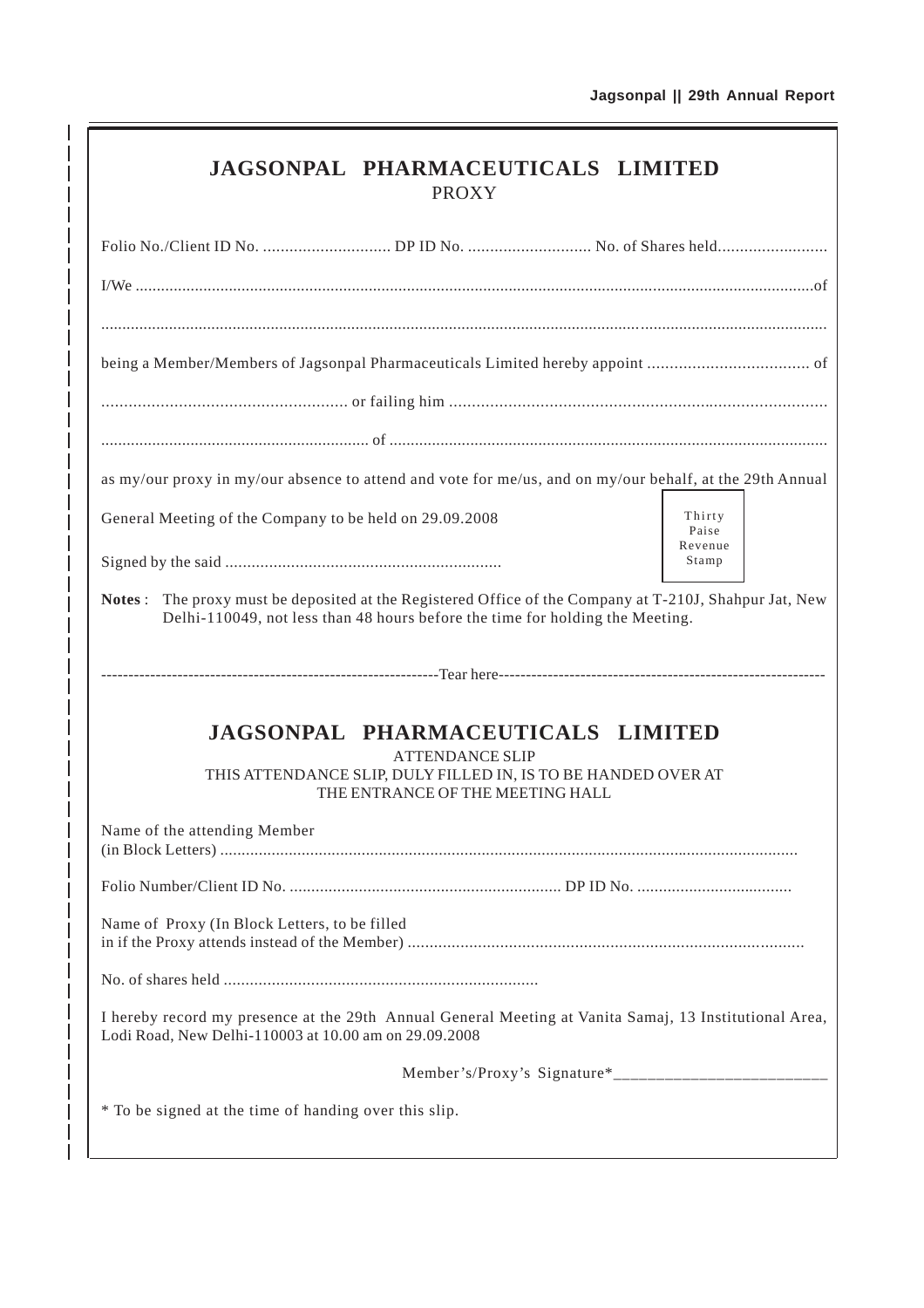|                               |                              |                                 |                                  |                                  |           |           | Past Record |           |                               |                                |                                  |           |          |          | (Rs. in Lacs) |
|-------------------------------|------------------------------|---------------------------------|----------------------------------|----------------------------------|-----------|-----------|-------------|-----------|-------------------------------|--------------------------------|----------------------------------|-----------|----------|----------|---------------|
| <b>Particulars</b>            | <b>Financial Year Ending</b> |                                 |                                  |                                  |           |           |             |           |                               |                                | 3/2008                           |           |          |          |               |
|                               | 03 / 1994                    | 12 / 1994<br>$(9 \text{ mths})$ | 12 / 1995<br>$(12 \text{ mths})$ | 03 / 1997<br>$(15 \text{ mths})$ | 03 / 1998 | 03 / 1999 | 03/2000     | 03 / 2001 | 09/2001<br>$(6 \text{ mths})$ | 12/2002<br>$(15 \text{ mths})$ | 03 / 2004<br>$(15 \text{ mths})$ | 03 / 2005 | 3/2006   | 3/2007   |               |
| <b>Fixed Assets</b>           | 948.80                       | 1101.01                         | 1173.10                          | 1424.40                          | 1475.95   | 1583.51   | 1659.45     | 2816.91   | 2794.12                       | 2845.60                        | 3076.02                          | 3154.82   | 3669.37  | 4372.50  | 4652.85       |
| Investments                   | 9.70                         | 9.71                            | 299.10                           | 299.10                           | 0.10      | 0.10      | 0.10        | 0.05      | 0.05                          | 0.05                           | 0.05                             | 0.05      | 0.05     | 0.05     | 0.05          |
| <b>Net Current Assets</b>     | 402.90                       | 763.59                          | 915.50                           | 1196.60                          | 1952.59   | 2744.99   | 3689.50     | 4465.56   | 4790.28                       | 4223.88                        | 4031.09                          | 4320.64   | 4326.69  | 4516.88  | 4392.98       |
| <b>Total Capital Employed</b> | 1361.30                      | 1874.98                         | 2387.70                          | 2921.10                          | 3428.63   | 4328.60   | 5349.05     | 7282.52   | 7584.45                       | 7069.53                        | 7107.16                          | 7475.51   | 7738.05  | 7836.79  | 7956.61       |
| Share Holders' Funds          | 1183.20                      | 1434.17                         | 2018.50                          | 2361.80                          | 2810.68   | 3256.16   | 4066.42     | 6023.78   | 5919.38                       | 6157.61                        | 6601.21                          | 6814.25   | 7023.54  | 7249.80  | 7503.37       |
| <b>Sales</b>                  | 4089.00                      | 4125.75                         | 5970.90                          | 7561.20                          | 7908.75   | 9146.08   | 11846.29    | 13651.87  | 5690.26                       | 15446.93                       | 17278.09                         | 14801.11  | 17213.43 | 14525.62 | 15779.95      |
| Other income                  | 34.00                        | 29.81                           | 10.50                            | 12.60                            | 28.27     | 35.65     | 43.26       | 21.74     | 28.11                         | 63.25                          | 81.46                            | 25.86     | 48.82    | 77.28    | 25.50         |
| <b>Operating Profit</b>       | 501.90                       | 558.28                          | 984.90                           | 1251.40                          | 1216.83   | 1314.23   | 1852.59     | 1975.24   | 606.31                        | 1435.74                        | 1710.50                          | 1288.11   | 1463.41  | 1193.76  | 1323.04       |
| Interest                      | 181.80                       | 139.20                          | 283.60                           | 541.00                           | 403.11    | 458.68    | 444.81      | 509.19    | 283.77                        | 570.34                         | 405.12                           | 329.80    | 469.87   | 563.02   | 635.14        |
| Depreciation                  | 18.80                        | 18.82                           | 30.20                            | 52.00                            | 55.15     | 67.32     | 78.34       | 89.95     | 50.57                         | 129.74                         | 144.66                           | 131.71    | 150.93   | 165.19   | 168.72        |
| Tax                           | 66.80                        | 107.29                          | 150.00                           | 188.00                           | 190.00    | 217.00    | 388.00      | 361.00    | 90.00                         | 220.00                         | 366.00                           | 280.14    | 282.36   | 161.86   | 188.74        |
| Profit After Tax              | 234.50                       | 292.97                          | 431.10                           | 470.40                           | 568.57    | 571.22    | 941.44      | 1015.10   | 181.98                        | 515.66                         | 794.71                           | 546.47    | 497.18   | 280.29   | 307.60        |
| <b>Retained Earnings</b>      | 199.00                       | 259.69                          | 386.60                           | 137.30                           | 460.51    | 455.69    | 820.49      | 885.97    | 109.37                        | 282.25                         | 473.08                           | 236.43    | 470.20   | 249.64   | 276.96        |
| Dividend (Including Tax)      | 35.50                        | 33.28                           | 44.50                            | 112.70                           | 108.06    | 108.06    | 119.86      | 108.26    | 72.17                         | 138.15                         | 295.54                           | 295.38    | 29.87    | 30.65    | 30.65         |
| Dividend (%)                  | 20.00                        | 18.75                           | 25.00                            | 25.00                            | 30.00     | 30.00     | 30.00       | 30.00     | 20.00                         | 37.50                          | 80.00                            | 20.00     | 2.00     | 2.00     | 2.00          |
| Earning Per Share (Rs.)       | 13.22                        | 16.50                           | 13.17                            | 14.35                            | 17.36     | 17.44     | 28.75       | 31.00     | 5.56                          | 15.75                          | 23.45                            | 2.03      | 1.89     | 1.07     | 1.17          |